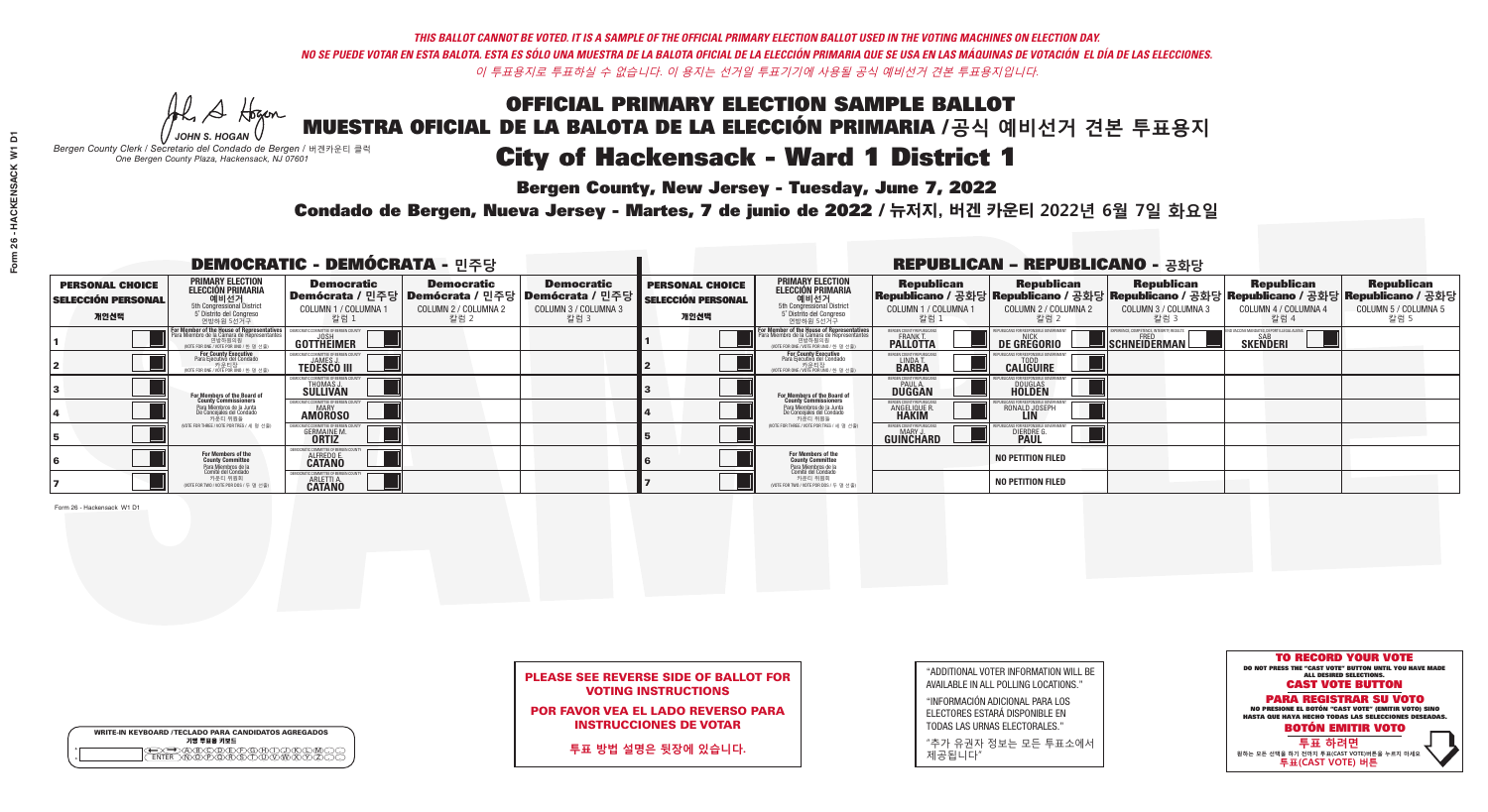*-*<br>Bergen County, New Jersey - Tuesday, June 7, 2022

Al Stogan *JOHN S. HOGAN*

|              | <b>WRITE-IN KEYBOARD /TECLADO PARA CANDIDATOS AGREGADOS</b><br>기명 투표용 키보드 |
|--------------|---------------------------------------------------------------------------|
| o<br>$\circ$ |                                                                           |

*Bergen County Clerk / Secretario del Condado de Bergen /* 버겐카운티 클럭 *One Bergen County Plaza, Hackensack, NJ 07601*



### PLEASE SEE REVERSE SIDE OF BALLOT FOR VOTING INSTRUCTIONS

POR FAVOR VEA EL LADO REVERSO PARA INSTRUCCIONES DE VOTAR

**투표 방법 설명은 뒷장에 있습니다.**

| "ADDITIONAL VOTER INFORMATION WILL BE |
|---------------------------------------|
| AVAILABLE IN ALL POLLING LOCATIONS."  |
|                                       |

"INFORMACIÓN ADICIONAL PARA LOS ELECTORES ESTARÁ DISPONIBLE EN TODAS LAS URNAS ELECTORALES."

"추가 유권자 정보는 모든 투표소에서 제공됩니다"

Condado de Bergen, Nueva Jersey - Martes, 7 de junio de 2022 / 뉴저지, 버겐 카운티 2022년 6월 7일 화요일 *One Bergen County Plaza, Hackensack, NJ 07601*

| <b>DEMOCRATIC - DEMÓCRATA - 민주당</b>                         |                                                                                                                                               |                                                             |                                                   |                                                                                                               |                                                             |                                                                                                                                            |                                                   | <b>REPUBLICAN - REPUBLICANO - 공화당</b>                                                                                                            |                                                           |                                                   |                                                   |
|-------------------------------------------------------------|-----------------------------------------------------------------------------------------------------------------------------------------------|-------------------------------------------------------------|---------------------------------------------------|---------------------------------------------------------------------------------------------------------------|-------------------------------------------------------------|--------------------------------------------------------------------------------------------------------------------------------------------|---------------------------------------------------|--------------------------------------------------------------------------------------------------------------------------------------------------|-----------------------------------------------------------|---------------------------------------------------|---------------------------------------------------|
| <b>PERSONAL CHOICE</b><br><b>SELECCIÓN PERSONAL</b><br>개인선택 | <b>PRIMARY ELECTION</b><br><b>ELECCIÓN PRIMARIA</b><br>예비선거<br><sup>5th</sup> Congressional District<br>5° Distrito del Congreso<br>연방하원 5선거구 | <b>Democratic</b><br><b>COLUMN 1 / COLUMNA 1</b><br>칼럼 :    | <b>Democratic</b><br>COLUMN 2 / COLUMNA 2<br>칼럼 2 | <b>Democratic</b><br>│Demócrata / 민주당│Demócrata / 민주당│Demócrata / 민주당┃<br><b>COLUMN 3 / COLUMNA 3</b><br>칼럼 3 | <b>PERSONAL CHOICE</b><br><b>SELECCIÓN PERSONAL</b><br>개인선택 | <b>PRIMARY ELECTION</b><br><b>ELECCIÓN PRIMARIA</b><br>예비선거<br>5th Congressional District<br>5 Distrito del Congreso<br>연방하원 5선거구          | <b>Republican</b><br>COLUMN 1 / COLUMNA 1<br>칼럼 : | <b>Republican</b><br>Republicano / 공화당 Republicano / 공화당 Republicano / 공화당 Republicano / 공화당 Republicano / 공화당<br>COLUMN 2 / COLUMNA 2<br>- 칼럼 2 | <b>Republican</b><br>COLUMN 3 / COLUMNA 3<br>칼럼 3         | <b>Republican</b><br>COLUMN 4 / COLUMNA 4<br>칼럼 4 | <b>Republican</b><br>COLUMN 5 / COLUMNA 5<br>칼럼 5 |
|                                                             | For Member of the House of Representatives<br>Para Miembro de la Cámara de Representantes                                                     | COMMITTEE OF BERGEN COUN<br>GOTTHEIMER                      |                                                   |                                                                                                               |                                                             | <b>For Member of the House of Representatives<br/>Para Miembro de la Cámara de Representantes</b><br>WOTE FOR ONE / VOTE POR UNO / 한 명 선출) | BERGEN COUNTY REPUBLICANS<br><b>PALLOTTA</b>      | DE GREGORIO                                                                                                                                      | YPERIENCE, COMPETENCE, INTEGRITY. RESULTS<br>SCHNEIDERMAN | SAB<br><b>SKENDERI</b>                            |                                                   |
|                                                             | For County Executive<br>Para Ejecutivo del Condado<br>,<br>기운티장<br>VOTE FOR ONE / VOTE POR UNO / 한 명 선출)                                      | <b>TEDESCO III</b>                                          |                                                   |                                                                                                               |                                                             | For County Executive<br>Para Ejecutivo del Condado<br>개운티장<br>"TH ED TO NE / VOTE POR UNO / 한 명 선춘                                         | BERGEN COUNTY REPUBLICAN<br>LINDA T.              | <b>CALIGUIRE</b>                                                                                                                                 |                                                           |                                                   |                                                   |
|                                                             | For Members of the Board of<br>County Commissioners                                                                                           | CRATIC COMMITTEE OF BERGEN CO<br>THOMAS J.                  |                                                   |                                                                                                               |                                                             | For Members of the Board of<br>County Commissioners                                                                                        | ERGEN COUNTY REPUBLICAN:<br>PAUL A.<br>DUGGAN     | <b>DOUGLAS</b>                                                                                                                                   |                                                           |                                                   |                                                   |
|                                                             | Para Miembros de la Junta<br>De Conceiales del Condado<br>카운티 위원들                                                                             | C COMMITTEE OF BERGEN COUN<br><b>MARY</b><br><b>AMOROSO</b> |                                                   |                                                                                                               |                                                             | Para Miembros de la Junta<br>De Concejales del Condado<br>카운티 위원들                                                                          | RGEN COUNTY REPUBLICAN<br><b>ANGELIQUE R</b>      | RONALD JOSEPH<br><b>LIN</b>                                                                                                                      |                                                           |                                                   |                                                   |
|                                                             | NOTE FOR THREE / VOTE POR TRES / 세 명 선출)                                                                                                      | <b>GERMAINE M.</b><br><b>ORTIZ</b>                          |                                                   |                                                                                                               |                                                             | NOTE FOR THREE / VOTE POR TRES / 세 명 선출                                                                                                    | BERGEN COUNTY REPUBLICANS<br><b>GUINCHARD</b>     | <b>DIERDRE</b>                                                                                                                                   |                                                           |                                                   |                                                   |
|                                                             | For Members of the<br>County Committee<br>Para Miembros de la<br>Comité del Condado                                                           | <b>NO PETITION FILED</b>                                    |                                                   |                                                                                                               |                                                             | For Members of the<br>County Committee<br>Para Miembros de la<br>Comité del Condado                                                        |                                                   | <b>NO PETITION FILED</b>                                                                                                                         |                                                           |                                                   |                                                   |
|                                                             | 카운티 위원회<br>(VOTE FOR TWO / VOTE POR DOS / 두 명 선출)                                                                                             | <b>NO PETITION FILED</b>                                    |                                                   |                                                                                                               |                                                             | 카운티 위원회<br>NOTE FOR TWO / VOTE POR DOS / 두 명 선출)                                                                                           |                                                   | <b>NO PETITION FILED</b>                                                                                                                         |                                                           |                                                   |                                                   |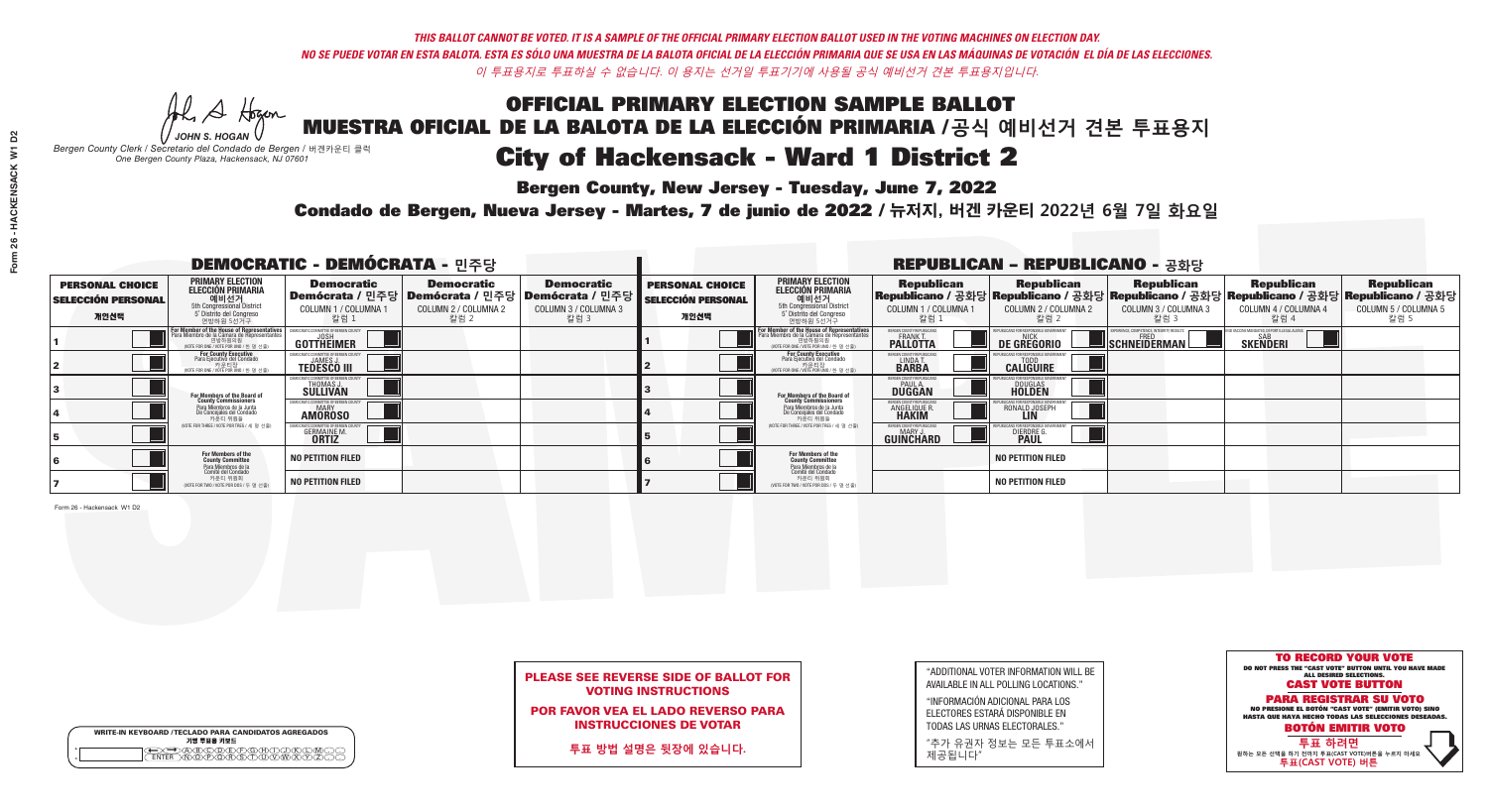## OFFICIAL PRIMARY ELECTION SAMPLE BALLOT MUESTRA OFICIAL DE LA BALOTA DE LA ELECCIÓN PRIMARIA /**공식 예비선거 견본 투표용지** *-*<br>Bergen County, New Jersey - Tuesday, June 7, 2022 City of Hackensack - Ward 1 District 3

Al Stogan *JOHN S. HOGAN*

*Bergen County Clerk / Secretario del Condado de Bergen /* 버겐카운티 클럭 *One Bergen County Plaza, Hackensack, NJ 07601*

WRITE-IN KEYBOARD /TECLADO PARA CANDIDATOS AGREGADOS<br>기명 투표용 키보드

 $\bigoplus \bigoplus \mathbb{A} \oplus \mathbb{C} \oplus \mathbb{C} \oplus \mathbb{C} \oplus \mathbb{C} \oplus \mathbb{C} \cup \mathbb{W} \oplus \mathbb{Z} \oplus \mathbb{Z} \oplus \mathbb{C}$ 



### PLEASE SEE REVERSE SIDE OF BALLOT FOR VOTING INSTRUCTIONS

POR FAVOR VEA EL LADO REVERSO PARA INSTRUCCIONES DE VOTAR

**투표 방법 설명은 뒷장에 있습니다.**

| "ADDITIONAL VOTER INFORMATION WILL BE |
|---------------------------------------|
| AVAILABLE IN ALL POLLING LOCATIONS."  |
|                                       |

"INFORMACIÓN ADICIONAL PARA LOS ELECTORES ESTARÁ DISPONIBLE EN TODAS LAS URNAS ELECTORALES."

"추가 유권자 정보는 모든 투표소에서 제공됩니다"

Condado de Bergen, Nueva Jersey - Martes, 7 de junio de 2022 / 뉴저지, 버겐 카운티 2022년 6월 7일 화요일 *One Bergen County Plaza, Hackensack, NJ 07601*

| <b>DEMOCRATIC - DEMÓCRATA - 민주당</b>                         |                                                                                                                                        |                                                                     |                                                   |                                                                                                              | <b>REPUBLICAN - REPUBLICANO - 공화당</b>                       |                                                                                                                                          |                                                             |                                                    |                                                   |                                                                                                                                                |                                                   |  |
|-------------------------------------------------------------|----------------------------------------------------------------------------------------------------------------------------------------|---------------------------------------------------------------------|---------------------------------------------------|--------------------------------------------------------------------------------------------------------------|-------------------------------------------------------------|------------------------------------------------------------------------------------------------------------------------------------------|-------------------------------------------------------------|----------------------------------------------------|---------------------------------------------------|------------------------------------------------------------------------------------------------------------------------------------------------|---------------------------------------------------|--|
| <b>PERSONAL CHOICE</b><br><b>SELECCIÓN PERSONAL</b><br>개인선택 | <b>PRIMARY ELECTION</b><br><b>ELECCIÓN PRIMARIA</b><br>5th Congressional District<br>5 <sup>o</sup> Distrito del Congreso<br>연방하원 5선거구 | <b>Democratic</b><br>COLUMN 1 / COLUMNA 1<br>칼럼 1                   | <b>Democratic</b><br>COLUMN 2 / COLUMNA 2<br>칼럼 2 | <b>Democratic</b><br>  Demócrata / 민주당   Demócrata / 민주당   Demócrata / 민주당  <br>COLUMN 3 / COLUMNA 3<br>칼럼 3 | <b>PERSONAL CHOICE</b><br><b>SELECCIÓN PERSONAL</b><br>개인선택 | <b>PRIMARY ELECTION</b><br>ELECCIÓN PRIMARIA<br>예비선거<br>5th Congressional District<br>5 Distrito del Congreso<br>연방하원 5선거구               | <b>Republican</b><br>COLUMN 1 / COLUMNA 1<br>칼럼 :           | <b>Republican</b><br>COLUMN 2 / COLUMNA 2<br>,칼럼 2 | <b>Republican</b><br>COLUMN 3 / COLUMNA 3<br>칼럼 3 | <b>Republican</b><br>Republicano / 공화당 Republicano / 공화당 Republicano / 공화당 Republicano / 공화당 Republicano / 공화당<br>COLUMN 4 / COLUMNA 4<br>칼럼 4 | <b>Republican</b><br>COLUMN 5 / COLUMNA 5<br>칼럼 5 |  |
|                                                             | or Member of the House of Representatives<br>Para Miembro de la Cámara de Representantes<br>(VOTE FOR ONE / VOTE POR UNO / 한 명 선출)     | <b>GOTTHEIMER</b>                                                   |                                                   |                                                                                                              |                                                             | <b>For Member of the House of Representatives</b><br>Para Miembro de la Cámara de Representantes<br>NOTE FOR ONE / VOTE POR UNO / 한 명 선출 | ERGEN COUNTY REPUBLICAN<br><b>PALLOTTA</b>                  | DE GREGORIO                                        | SCHNEIDERMAN                                      | <b>SKENDERI</b>                                                                                                                                |                                                   |  |
|                                                             | For County Executive<br>Para Ejecutivo del Condado<br>가운티장<br>(VOTE FOR ONE / VOTE POR UNO / 한 명 선출)                                   | <b>TEDESCO III</b>                                                  |                                                   |                                                                                                              |                                                             | <b>For County Executive</b><br>Para Ejecutivo del Condado<br>가운티장<br>(VOTE FOR ONE / VOTE POR UNO / 한 명 선출                               | BERGEN COUNTY REPUBLICAL<br>LINDA T.                        | <b>CALIGUIRE</b>                                   |                                                   |                                                                                                                                                |                                                   |  |
|                                                             | For Members of the Board of<br>County Commissioners                                                                                    | EMOCRATIC COMMITTEE OF BERGEN C<br>THOMAS J.<br>SULLIVAN            |                                                   |                                                                                                              |                                                             | <b>For Members of the Board of<br/>County Commissioners</b>                                                                              | BERGEN COUNTY REPUBLICAN<br><b>PAUL A.</b><br><b>DUGGAN</b> | <b>DOUGLAS</b>                                     |                                                   |                                                                                                                                                |                                                   |  |
|                                                             | Para Miembros de la Junta<br>De Concejales del Condado<br>카우티 위원들                                                                      | IOCRATIC COMMITTEE OF BERGEN COUNT<br><b>MARY</b><br><b>AMOROSO</b> |                                                   |                                                                                                              |                                                             | Para Miembros de la Junta<br>De Concejales del Condado<br>카운티 위원들                                                                        | BERGEN COUNTY REPUBLICAN<br>ANGELIQUE R                     | RONALD JOSEPH<br><b>LIN</b>                        |                                                   |                                                                                                                                                |                                                   |  |
|                                                             | NOTE FOR THREE / VOTE POR TRES / 세 명 선출)                                                                                               | <b>GERMAINE M.</b><br><b>ORTIZ</b>                                  |                                                   |                                                                                                              |                                                             | NOTE FOR THREE / VOTE POR TRES / 세 명 선출)                                                                                                 | BERGEN COUNTY REPUBLICAN<br>MARY J.<br>GUINCHARD            | <b>DIERDRE</b>                                     |                                                   |                                                                                                                                                |                                                   |  |
|                                                             | For Members of the<br>County Committee<br>Para Miembros de la<br>Comité del Condado                                                    | MOCRATIC COMMITTEE OF BERGE<br><b>TOMAS</b><br><b>PADILLA</b>       |                                                   |                                                                                                              |                                                             | For Members of the<br>County Committee<br>Para Miembros de la<br>Comité del Condado                                                      |                                                             | <b>NO PETITION FILED</b>                           |                                                   |                                                                                                                                                |                                                   |  |
|                                                             | 카운티 위원회<br>(VOTE FOR TWO / VOTE POR DOS / 두 명 선출)                                                                                      | CRATIC COMMITTEE OF BERG<br><b>MARGARITA</b>                        |                                                   |                                                                                                              |                                                             | 카운티 위원회<br>NOTE FOR TWO / VOTE POR DOS / 두 명 선출)                                                                                         |                                                             | <b>NO PETITION FILED</b>                           |                                                   |                                                                                                                                                |                                                   |  |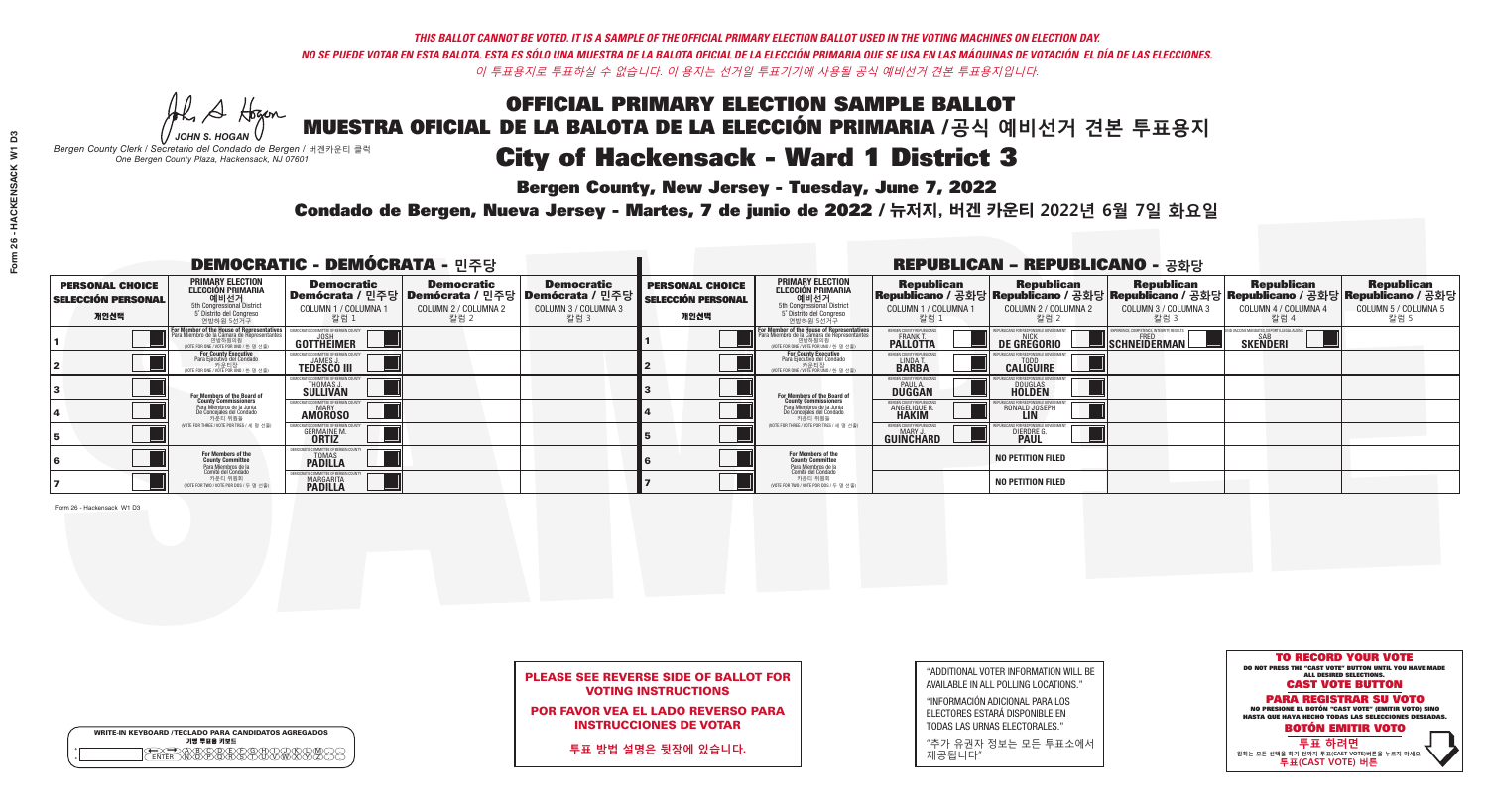## OFFICIAL PRIMARY ELECTION SAMPLE BALLOT MUESTRA OFICIAL DE LA BALOTA DE LA ELECCIÓN PRIMARIA /**공식 예비선거 견본 투표용지** *-*<br>Bergen County, New Jersey - Tuesday, June 7, 2022 City of Hackensack - Ward 1 District 4

A Hogan *JOHN S. HOGAN*

|              | <b>WRITE-IN KEYBOARD /TECLADO PARA CANDIDATOS AGREGADOS</b><br>기명 투표용 키보드 |
|--------------|---------------------------------------------------------------------------|
| ٥<br>$\circ$ |                                                                           |

*Bergen County Clerk / Secretario del Condado de Bergen /* 버겐카운티 클럭 *One Bergen County Plaza, Hackensack, NJ 07601*



### PLEASE SEE REVERSE SIDE OF BALLOT FOR VOTING INSTRUCTIONS

POR FAVOR VEA EL LADO REVERSO PARA INSTRUCCIONES DE VOTAR

**투표 방법 설명은 뒷장에 있습니다.**

| "ADDITIONAL VOTER INFORMATION WILL BE |
|---------------------------------------|
| AVAILABLE IN ALL POLLING LOCATIONS."  |
|                                       |

"INFORMACIÓN ADICIONAL PARA LOS ELECTORES ESTARÁ DISPONIBLE EN TODAS LAS URNAS ELECTORALES."

"추가 유권자 정보는 모든 투표소에서 제공됩니다"

Condado de Bergen, Nueva Jersey - Martes, 7 de junio de 2022 / 뉴저지, 버겐 카운티 2022년 6월 7일 화요일 *One Bergen County Plaza, Hackensack, NJ 07601*

| <b>DEMOCRATIC - DEMÓCRATA - 민주당</b>                         |                                                                                                                                        |                                                                |                                                   |                                                                                                        |                                                             |                                                                                                                                           |                                                        | <b>REPUBLICAN - REPUBLICANO - 공화당</b>              |                                                           |                                                                                                                                                |                                                   |
|-------------------------------------------------------------|----------------------------------------------------------------------------------------------------------------------------------------|----------------------------------------------------------------|---------------------------------------------------|--------------------------------------------------------------------------------------------------------|-------------------------------------------------------------|-------------------------------------------------------------------------------------------------------------------------------------------|--------------------------------------------------------|----------------------------------------------------|-----------------------------------------------------------|------------------------------------------------------------------------------------------------------------------------------------------------|---------------------------------------------------|
| <b>PERSONAL CHOICE</b><br><b>SELECCIÓN PERSONAL</b><br>개인선택 | <b>PRIMARY ELECTION</b><br>ELECCIÓN PRIMARIA<br>예비선거<br><sub>5th Congressional District</sub><br>5° Distrito del Congreso<br>연방하원 5선거구 | <b>Democratic</b><br><b>COLUMN 1 / COLUMNA 1</b><br>칼럼 1       | <b>Democratic</b><br>COLUMN 2 / COLUMNA 2<br>칼럼 2 | <b>Democratic</b><br>│Demócrata / 민주당│Demócrata / 민주당│Demócrata / 민주당┃<br>COLUMN 3 / COLUMNA 3<br>칼럼 3 | <b>PERSONAL CHOICE</b><br><b>SELECCIÓN PERSONAL</b><br>개인선택 | <b>PRIMARY ELECTION</b><br><b>ELECCIÓN PRIMARIA</b><br>예비선거<br>5th Congressional District<br>5 Distrito del Congreso<br>연방하원 5선거구         | <b>Republican</b><br>COLUMN 1 / COLUMNA 1<br>칼럼 :      | <b>Republican</b><br>COLUMN 2 / COLUMNA 2<br>·칼럼 2 | <b>Republican</b><br>COLUMN 3 / COLUMNA 3<br>칼럼 3         | <b>Republican</b><br>Republicano / 공화당 Republicano / 공화당 Republicano / 공화당 Republicano / 공화당 Republicano / 공화당<br>COLUMN 4 / COLUMNA 4<br>칼럼 4 | <b>Republican</b><br>COLUMN 5 / COLUMNA 5<br>칼럼 5 |
|                                                             | For Member of the House of Representatives<br>Para Miembro de la Cámara de Representantes                                              | COMMITTEE OF BERGEN COUN'<br>GOTTHEIMER                        |                                                   |                                                                                                        |                                                             | <b>For Member of the House of Representatives<br/>Para Miembro de la Cámara de Representantes</b><br>WOTE FOR ONE / VOTE POR UNO / 한 명 선출 | BERGEN COUNTY REPUBLICANS<br><b>PALLOTTA</b>           | DE GREGORIO                                        | 'PERIENCE, COMPETENCE, INTEGRITY, RESULTS<br>SCHNEIDERMAN | <b>SKENDERI</b>                                                                                                                                |                                                   |
|                                                             | For County Executive<br>Para Ejecutivo del Condado<br>,<br><b>기운티장</b><br>VOTE FOR ONE / VOTE POR UNO / 한 명 선출)                        | <b>TEDESCO III</b>                                             |                                                   |                                                                                                        |                                                             | <b>For County Executive</b><br>Para Ejecutivo del Condado<br>.<br>VOTE FOR ONE / VOTE POR UNO / 한 명 선출                                    | BERGEN COUNTY REPUBLICAN<br>LINDA T.                   | <b>CALIGUIRE</b>                                   |                                                           |                                                                                                                                                |                                                   |
|                                                             | For Members of the Board of<br>County Commissioners                                                                                    | THOMAS J.                                                      |                                                   |                                                                                                        |                                                             | <b>For Members of the Board of<br/>County Commissioners</b>                                                                               | <b>BERGEN COUNTY REPUBLICAN<br/>PAUL A.<br/>DUGGAN</b> | <b>DOUGLAS</b>                                     |                                                           |                                                                                                                                                |                                                   |
|                                                             | Para Miembros de la Junta<br>De Conceiales del Condado<br>카운티 위원들                                                                      | IC COMMITTEE OF RERGEN COLIN'<br><b>MARY</b><br><b>AMOROSO</b> |                                                   |                                                                                                        |                                                             | Para Miembros de la Junta<br>De Concejales del Condado<br>카운티 위원들                                                                         | <b>RGEN COUNTY REPUBLICAN</b><br><b>ANGELIQUE R</b>    | RONALD JOSEPH<br><b>LIN</b>                        |                                                           |                                                                                                                                                |                                                   |
|                                                             | NOTE FOR THREE / VOTE POR TRES / 세 명 선출)                                                                                               | <b>GERMAINE M.</b><br><b>ORTIZ</b>                             |                                                   |                                                                                                        |                                                             | NOTE FOR THREE / VOTE POR TRES / 세 명 선출                                                                                                   | BERGEN COUNTY REPUBLICANS<br>MARY J<br>GUINCHARD       | <b>DIERDRE</b>                                     |                                                           |                                                                                                                                                |                                                   |
|                                                             | For Members of the<br>County Committee<br>Para Miembros de la<br>Comité del Condado                                                    | <b>NO PETITION FILED</b>                                       |                                                   |                                                                                                        |                                                             | For Members of the<br>County Committee<br>Para Miembros de la<br>Comité del Condado                                                       |                                                        | <b>NO PETITION FILED</b>                           |                                                           |                                                                                                                                                |                                                   |
|                                                             | 카운티 위원회<br>(VOTE FOR TWO / VOTE POR DOS / 두 명 선출)                                                                                      | <b>NO PETITION FILED</b>                                       |                                                   |                                                                                                        |                                                             | 카운티 위원회<br>NOTE FOR TWO / VOTE POR DOS / 두 명 선출)                                                                                          |                                                        | <b>NO PETITION FILED</b>                           |                                                           |                                                                                                                                                |                                                   |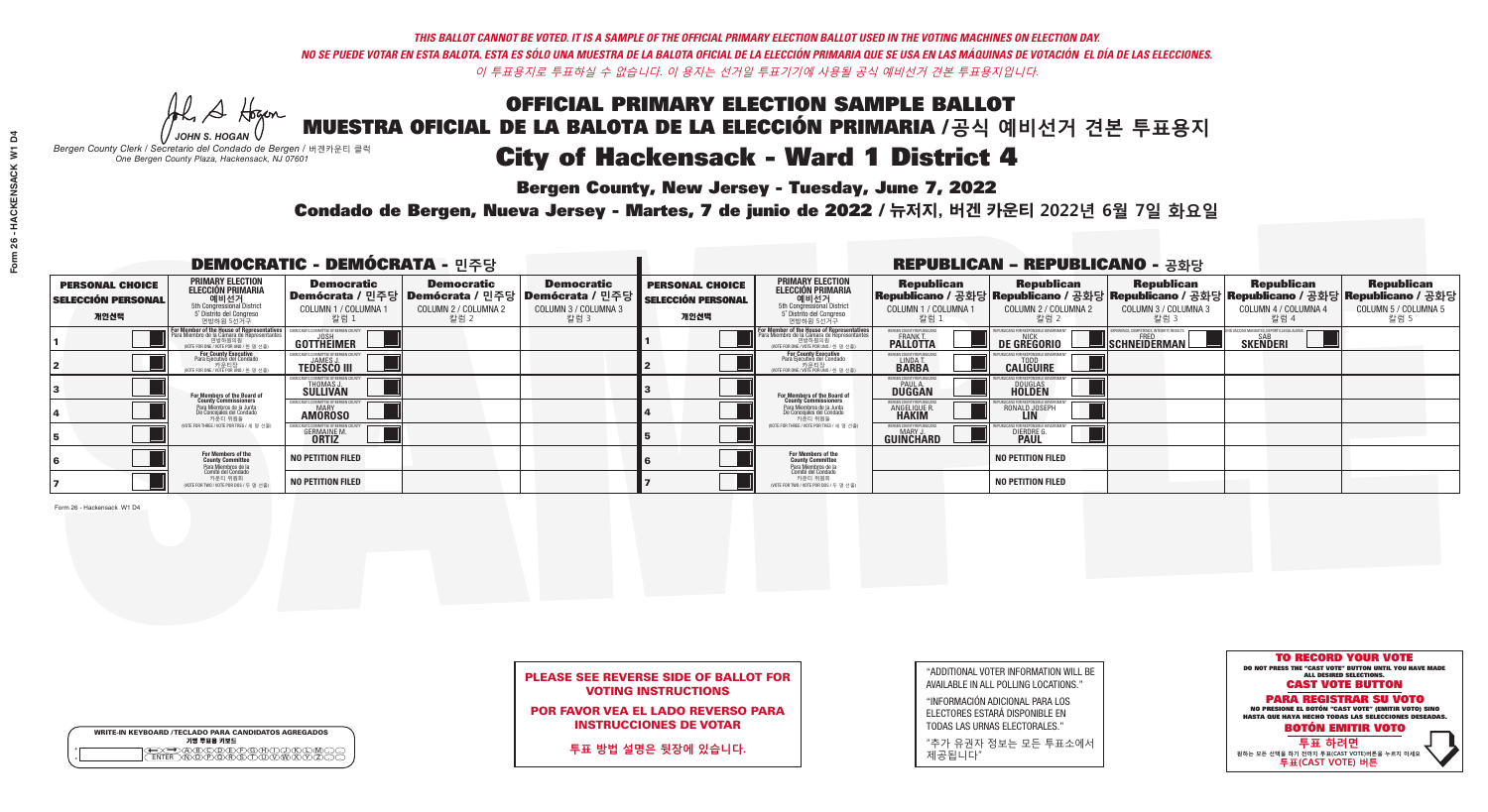## OFFICIAL PRIMARY ELECTION SAMPLE BALLOT MUESTRA OFICIAL DE LA BALOTA DE LA ELECCIÓN PRIMARIA /**공식 예비선거 견본 투표용지** *-*<br>Bergen County, New Jersey - Tuesday, June 7, 2022 City of Hackensack - Ward 2 District 1

Al Stogan *JOHN S. HOGAN*

|              | <b>WRITE-IN KEYBOARD /TECLADO PARA CANDIDATOS AGREGADOS</b><br>기명 투표용 키보드 |  |
|--------------|---------------------------------------------------------------------------|--|
| ٥<br>$\circ$ | $\sqrt{D}\sqrt{C}$                                                        |  |

*Bergen County Clerk / Secretario del Condado de Bergen /* 버겐카운티 클럭 *One Bergen County Plaza, Hackensack, NJ 07601*



### PLEASE SEE REVERSE SIDE OF BALLOT FOR VOTING INSTRUCTIONS

POR FAVOR VEA EL LADO REVERSO PARA INSTRUCCIONES DE VOTAR

**투표 방법 설명은 뒷장에 있습니다.**

| "ADDITIONAL VOTER INFORMATION WILL BE |
|---------------------------------------|
| AVAILABLE IN ALL POLLING LOCATIONS."  |
|                                       |

"INFORMACIÓN ADICIONAL PARA LOS ELECTORES ESTARÁ DISPONIBLE EN TODAS LAS URNAS ELECTORALES."

"추가 유권자 정보는 모든 투표소에서 제공됩니다"

Condado de Bergen, Nueva Jersey - Martes, 7 de junio de 2022 / 뉴저지, 버겐 카운티 2022년 6월 7일 화요일 *One Bergen County Plaza, Hackensack, NJ 07601*

| <b>DEMOCRATIC - DEMÓCRATA - 민주당</b>                         |                                                                                                                                               |                                                                  |                                                   |                                                                                                               | <b>REPUBLICAN - REPUBLICANO - 공화당</b>                       |                                                                                                                                            |                                                   |                                                                                                                                                  |                                                           |                                                                      |                                                   |
|-------------------------------------------------------------|-----------------------------------------------------------------------------------------------------------------------------------------------|------------------------------------------------------------------|---------------------------------------------------|---------------------------------------------------------------------------------------------------------------|-------------------------------------------------------------|--------------------------------------------------------------------------------------------------------------------------------------------|---------------------------------------------------|--------------------------------------------------------------------------------------------------------------------------------------------------|-----------------------------------------------------------|----------------------------------------------------------------------|---------------------------------------------------|
| <b>PERSONAL CHOICE</b><br><b>SELECCIÓN PERSONAL</b><br>개인선택 | <b>PRIMARY ELECTION</b><br><b>ELECCIÓN PRIMARIA</b><br>예비선거<br><sup>5th</sup> Congressional District<br>5° Distrito del Congreso<br>연방하원 5선거구 | <b>Democratic</b><br><b>COLUMN 1 / COLUMNA 1</b><br>칼럼 :         | <b>Democratic</b><br>COLUMN 2 / COLUMNA 2<br>칼럼 2 | <b>Democratic</b><br>│Demócrata / 민주당│Demócrata / 민주당│Demócrata / 민주당┃<br><b>COLUMN 3 / COLUMNA 3</b><br>칼럼 3 | <b>PERSONAL CHOICE</b><br><b>SELECCIÓN PERSONAL</b><br>개인선택 | <b>PRIMARY ELECTION</b><br><b>ELECCIÓN PRIMARIA</b><br>예비선거<br>5th Congressional District<br>5 Distrito del Congreso<br>연방하원 5선거구          | <b>Republican</b><br>COLUMN 1 / COLUMNA 1<br>칼럼 : | <b>Republican</b><br>Republicano / 공화당 Republicano / 공화당 Republicano / 공화당 Republicano / 공화당 Republicano / 공화당<br>COLUMN 2 / COLUMNA 2<br>- 칼럼 2 | <b>Republican</b><br>COLUMN 3 / COLUMNA 3<br>칼럼 3         | <b>Republican</b><br>COLUMN 4 / COLUMNA 4<br>칼럼 4                    | <b>Republican</b><br>COLUMN 5 / COLUMNA 5<br>칼럼 5 |
|                                                             | For Member of the House of Representatives<br>Para Miembro de la Cámara de Representantes                                                     | COMMITTEE OF BERGEN COUN<br>GOTTHEIMER                           |                                                   |                                                                                                               |                                                             | <b>For Member of the House of Representatives<br/>Para Miembro de la Cámara de Representantes</b><br>WOTE FOR ONE / VOTE POR UNO / 한 명 선출) | BERGEN COUNTY REPUBLICANS<br><b>PALLOTTA</b>      | DE GREGORIO                                                                                                                                      | YPERIENCE, COMPETENCE, INTEGRITY. RESULTS<br>SCHNEIDERMAN | END VACCINE MANDATES, DEPORT ILLEGAL ALIEN<br>SAB<br><b>SKENDERI</b> |                                                   |
|                                                             | For County Executive<br>Para Ejecutivo del Condado<br>,<br>기운티장<br>VOTE FOR ONE / VOTE POR UNO / 한 명 선출)                                      | <b>TEDESCO III</b>                                               |                                                   |                                                                                                               |                                                             | For County Executive<br>Para Ejecutivo del Condado<br>개운티장<br>"TH ED TO NE / VOTE POR UNO / 한 명 선춘                                         | BERGEN COUNTY REPUBLICAN<br>LINDA T.              | <b>CALIGUIRE</b>                                                                                                                                 |                                                           |                                                                      |                                                   |
|                                                             | For Members of the Board of<br>County Commissioners                                                                                           | CRATIC COMMITTEE OF BERGEN CO<br>THOMAS J.                       |                                                   |                                                                                                               |                                                             | For Members of the Board of<br>County Commissioners                                                                                        | ERGEN COUNTY REPUBLICAN:<br>PAUL A.<br>DUGGAN     | <b>DOUGLAS</b><br><b>HOLDEN</b>                                                                                                                  |                                                           |                                                                      |                                                   |
|                                                             | Para Miembros de la Junta<br>De Conceiales del Condado<br>카운티 위원들                                                                             | C COMMITTEE OF BERGEN COUN<br><b>MARY</b><br><b>AMOROSO</b>      |                                                   |                                                                                                               |                                                             | Para Miembros de la Junta<br>De Concejales del Condado<br>카운티 위원들                                                                          | RGEN COUNTY REPUBLICAN<br><b>ANGELIQUE R</b>      | RONALD JOSEPH<br><b>LIN</b>                                                                                                                      |                                                           |                                                                      |                                                   |
|                                                             | NOTE FOR THREE / VOTE POR TRES / 세 명 선출)                                                                                                      | <b>GERMAINE M.</b><br><b>ORTIZ</b>                               |                                                   |                                                                                                               |                                                             | NOTE FOR THREE / VOTE POR TRES / 세 명 선출                                                                                                    | BERGEN COUNTY REPUBLICANS<br><b>GUINCHARD</b>     | <b>DIERDRE</b>                                                                                                                                   |                                                           |                                                                      |                                                   |
|                                                             | For Members of the<br>County Committee<br>Para Miembros de la<br>Comité del Condado                                                           | <b>ENOCRATIC COMMITTEE OF BERGEN CL.<br/>PATRICK<br/>EDMONDS</b> |                                                   |                                                                                                               |                                                             | For Members of the<br>County Committee<br>Para Miembros de la<br>Comité del Condado                                                        |                                                   | <b>NO PETITION FILED</b>                                                                                                                         |                                                           |                                                                      |                                                   |
|                                                             | 카운티 위원회<br>(VOTE FOR TWO / VOTE POR DOS / 두 명 선출)                                                                                             | <b>NO PETITION FILED</b>                                         |                                                   |                                                                                                               |                                                             | 카운티 위원회<br>NOTE FOR TWO / VOTE POR DOS / 두 명 선출)                                                                                           |                                                   | <b>NO PETITION FILED</b>                                                                                                                         |                                                           |                                                                      |                                                   |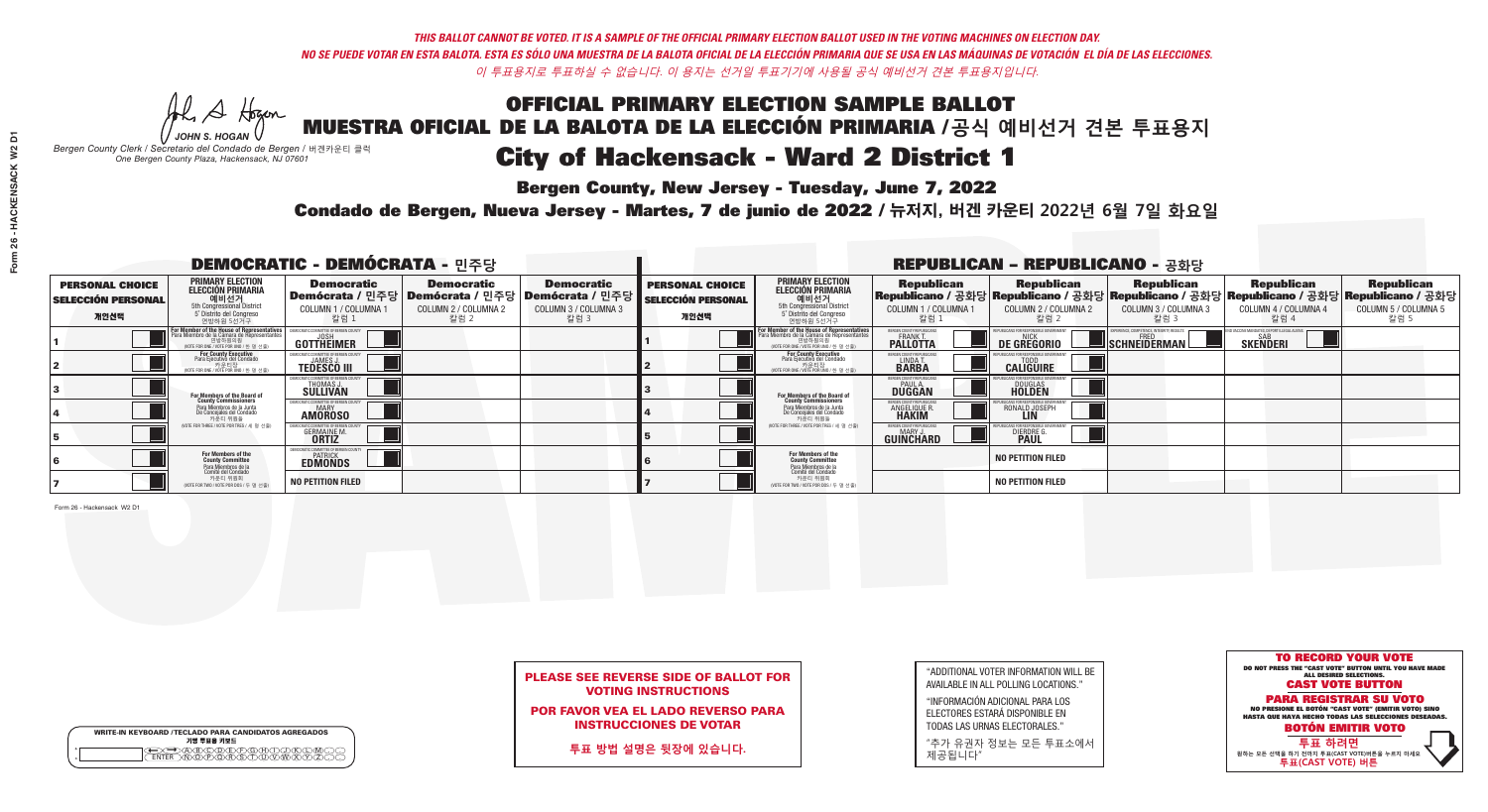*-*<br>Bergen County, New Jersey - Tuesday, June 7, 2022

Al Stogan *JOHN S. HOGAN*

*Bergen County Clerk / Secretario del Condado de Bergen /* 버겐카운티 클럭 *One Bergen County Plaza, Hackensack, NJ 07601*

WRITE-IN KEYBOARD /TECLADO PARA CANDIDATOS AGREGADOS<br>기명 투표용 키보드

 $\bigoplus \bigoplus \mathbb{A} \oplus \mathbb{C} \oplus \mathbb{C} \oplus \mathbb{C} \oplus \mathbb{C} \oplus \mathbb{C} \cup \mathbb{W} \oplus \mathbb{Z} \oplus \mathbb{Z} \oplus \mathbb{C}$ 



### PLEASE SEE REVERSE SIDE OF BALLOT FOR VOTING INSTRUCTIONS

POR FAVOR VEA EL LADO REVERSO PARA INSTRUCCIONES DE VOTAR

**투표 방법 설명은 뒷장에 있습니다.**

| "ADDITIONAL VOTER INFORMATION WILL BE |
|---------------------------------------|
| AVAILABLE IN ALL POLLING LOCATIONS."  |
|                                       |

"INFORMACIÓN ADICIONAL PARA LOS ELECTORES ESTARÁ DISPONIBLE EN TODAS LAS URNAS ELECTORALES."

"추가 유권자 정보는 모든 투표소에서 제공됩니다"

Condado de Bergen, Nueva Jersey - Martes, 7 de junio de 2022 / 뉴저지, 버겐 카운티 2022년 6월 7일 화요일 *One Bergen County Plaza, Hackensack, NJ 07601*

| <b>DEMOCRATIC - DEMÓCRATA - 민주당</b>                         |                                                                                                                                        |                                                          |                                                   |                                                                                                              | <b>REPUBLICAN - REPUBLICANO - 공화당</b>                       |                                                                                                                                          |                                                             |                                                    |                                                                                                                                                |                                                   |                                                   |
|-------------------------------------------------------------|----------------------------------------------------------------------------------------------------------------------------------------|----------------------------------------------------------|---------------------------------------------------|--------------------------------------------------------------------------------------------------------------|-------------------------------------------------------------|------------------------------------------------------------------------------------------------------------------------------------------|-------------------------------------------------------------|----------------------------------------------------|------------------------------------------------------------------------------------------------------------------------------------------------|---------------------------------------------------|---------------------------------------------------|
| <b>PERSONAL CHOICE</b><br><b>SELECCIÓN PERSONAL</b><br>개인선택 | <b>PRIMARY ELECTION</b><br><b>ELECCIÓN PRIMARIA</b><br>5th Congressional District<br>5 <sup>o</sup> Distrito del Congreso<br>연방하원 5선거구 | <b>Democratic</b><br>COLUMN 1 / COLUMNA 1<br>칼럼 1        | <b>Democratic</b><br>COLUMN 2 / COLUMNA 2<br>칼럼 2 | <b>Democratic</b><br>  Demócrata / 민주당   Demócrata / 민주당   Demócrata / 민주당  <br>COLUMN 3 / COLUMNA 3<br>칼럼 3 | <b>PERSONAL CHOICE</b><br><b>SELECCIÓN PERSONAL</b><br>개인선택 | <b>PRIMARY ELECTION</b><br>ELECCIÓN PRIMARIA<br>예비선거<br>5th Congressional District<br>5 Distrito del Congreso<br>연방하원 5선거구               | <b>Republican</b><br>COLUMN 1 / COLUMNA 1<br>칼럼 :           | <b>Republican</b><br>COLUMN 2 / COLUMNA 2<br>,칼럼 2 | <b>Republican</b><br>Republicano / 공화당 Republicano / 공화당 Republicano / 공화당 Republicano / 공화당 Republicano / 공화당<br>COLUMN 3 / COLUMNA 3<br>칼럼 3 | <b>Republican</b><br>COLUMN 4 / COLUMNA 4<br>칼럼 4 | <b>Republican</b><br>COLUMN 5 / COLUMNA 5<br>칼럼 5 |
|                                                             | or Member of the House of Representatives<br>Para Miembro de la Cámara de Representantes<br>WOTE FOR ONE / VOTE POR UNO / 한 명 선출)      | <b>GOTTHEIMER</b>                                        |                                                   |                                                                                                              |                                                             | <b>For Member of the House of Representatives</b><br>Para Miembro de la Cámara de Representantes<br>NOTE FOR ONE / VOTE POR UNO / 한 명 선출 | ERGEN COUNTY REPUBLICAN<br><b>PALLOTTA</b>                  | DE GREGORIO                                        | SCHNEIDERMAN                                                                                                                                   | <b>SKENDERI</b>                                   |                                                   |
|                                                             | For County Executive<br>Para Ejecutivo del Condado<br>가운티장<br>(VOTE FOR ONE / VOTE POR UNO / 한 명 선출)                                   | <b>TEDESCO III</b>                                       |                                                   |                                                                                                              |                                                             | <b>For County Executive</b><br>Para Ejecutivo del Condado<br>가운티장<br>(VOTE FOR ONE / VOTE POR UNO / 한 명 선출                               | BERGEN COUNTY REPUBLICAL<br>LINDA T.                        | <b>CALIGUIRE</b>                                   |                                                                                                                                                |                                                   |                                                   |
|                                                             | For Members of the Board of<br>County Commissioners                                                                                    | EMOCRATIC COMMITTEE OF BERGEN C<br>THOMAS J.<br>SULLIVAN |                                                   |                                                                                                              |                                                             | <b>For Members of the Board of<br/>County Commissioners</b>                                                                              | BERGEN COUNTY REPUBLICAN<br><b>PAUL A.</b><br><b>DUGGAN</b> | <b>DOUGLAS</b>                                     |                                                                                                                                                |                                                   |                                                   |
|                                                             | Para Miembros de la Junta<br>De Concejales del Condado<br>카우티 위원들                                                                      | OCRATIC COMMITTEE OF BEBGEN COUNT<br><b>AMOROSO</b>      |                                                   |                                                                                                              |                                                             | Para Miembros de la Junta<br>De Concejales del Condado<br>카운티 위원들                                                                        | BERGEN COUNTY REPUBLICAN<br>ANGELIQUE R                     | RONALD JOSEPH<br><b>LIN</b>                        |                                                                                                                                                |                                                   |                                                   |
|                                                             | NOTE FOR THREE / VOTE POR TRES / 세 명 선출)                                                                                               | <b>GERMAINE M.</b><br><b>ORTIZ</b>                       |                                                   |                                                                                                              |                                                             | NOTE FOR THREE / VOTE POR TRES / 세 명 선출)                                                                                                 | BERGEN COUNTY REPUBLICAN<br>MARY J.<br>GUINCHARD            | <b>DIERDRE</b>                                     |                                                                                                                                                |                                                   |                                                   |
|                                                             | For Members of the<br>County Committee<br>Para Miembros de la<br>Comité del Condado                                                    | EMOCRATIC COMMITTEE OF BERGEN<br><b>BOTSOLAS</b>         |                                                   |                                                                                                              |                                                             | For Members of the<br>County Committee<br>Para Miembros de la<br>Comité del Condado                                                      |                                                             | <b>NO PETITION FILED</b>                           |                                                                                                                                                |                                                   |                                                   |
|                                                             | 카운티 위원회<br>(VOTE FOR TWO / VOTE POR DOS / 두 명 선출)                                                                                      | MOCRATIC COMMITTEE OF BERGE<br><b>O'ČONNOR</b>           |                                                   |                                                                                                              |                                                             | 카운티 위원회<br>NOTE FOR TWO / VOTE POR DOS / 두 명 선출)                                                                                         |                                                             | <b>NO PETITION FILED</b>                           |                                                                                                                                                |                                                   |                                                   |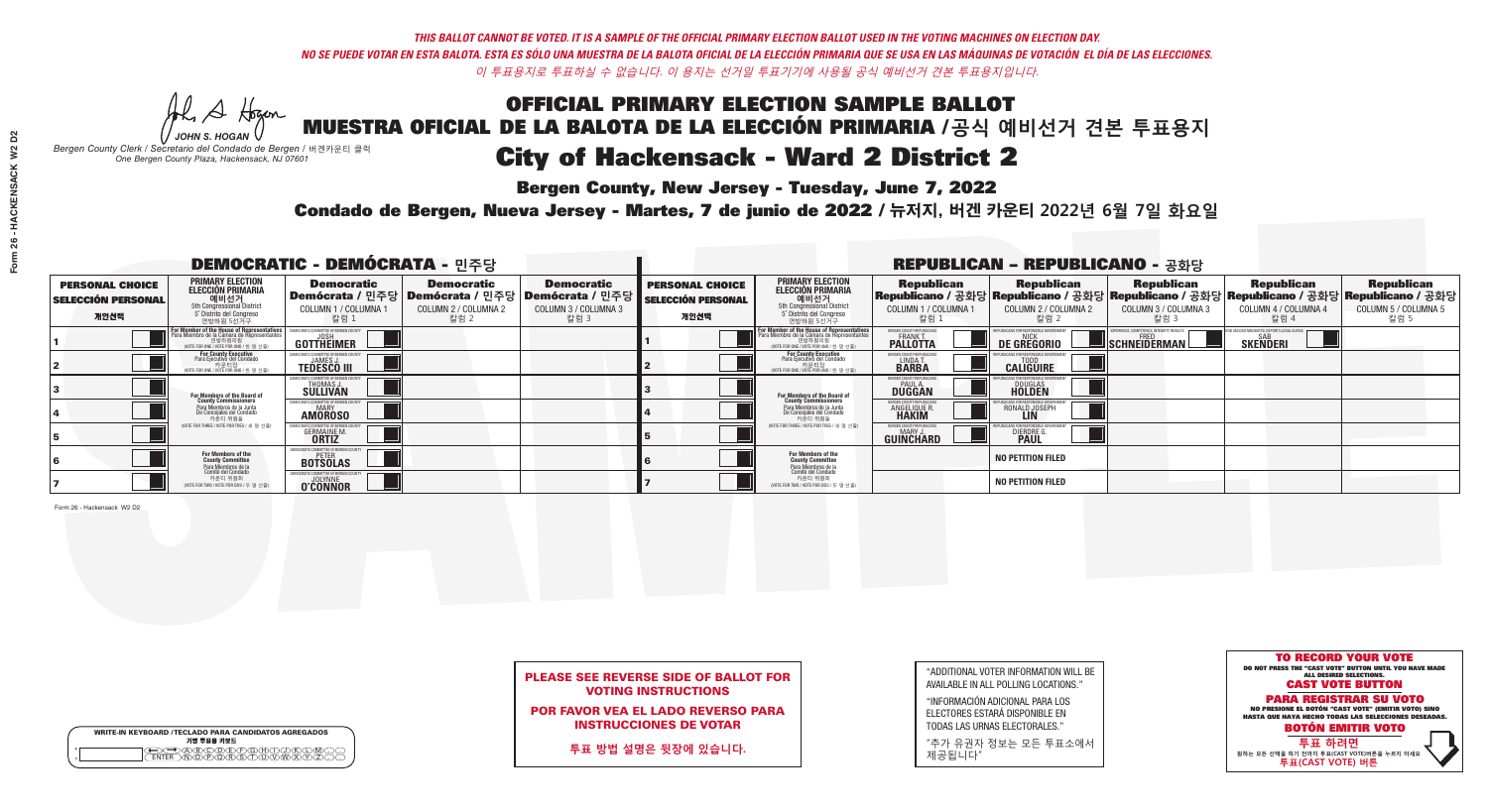*-*<br>Bergen County, New Jersey - Tuesday, June 7, 2022

Al Stogan *JOHN S. HOGAN*

|              | <b>WRITE-IN KEYBOARD /TECLADO PARA CANDIDATOS AGREGADOS</b><br>기명 투표용 키보드 |  |
|--------------|---------------------------------------------------------------------------|--|
| o<br>$\circ$ |                                                                           |  |

*Bergen County Clerk / Secretario del Condado de Bergen /* 버겐카운티 클럭 *One Bergen County Plaza, Hackensack, NJ 07601*



### PLEASE SEE REVERSE SIDE OF BALLOT FOR VOTING INSTRUCTIONS

POR FAVOR VEA EL LADO REVERSO PARA INSTRUCCIONES DE VOTAR

**투표 방법 설명은 뒷장에 있습니다.**

| "ADDITIONAL VOTER INFORMATION WILL BE |
|---------------------------------------|
| AVAILABLE IN ALL POLLING LOCATIONS."  |
|                                       |

"INFORMACIÓN ADICIONAL PARA LOS ELECTORES ESTARÁ DISPONIBLE EN TODAS LAS URNAS ELECTORALES."

"추가 유권자 정보는 모든 투표소에서 제공됩니다"

Condado de Bergen, Nueva Jersey - Martes, 7 de junio de 2022 / 뉴저지, 버겐 카운티 2022년 6월 7일 화요일 *One Bergen County Plaza, Hackensack, NJ 07601*

| <b>DEMOCRATIC - DEMÓCRATA - 민주당</b>                         |                                                                                                                                           |                                                                                                        |                                                   |                                                   |                                                             |                                                                                                                                                      |                                                   | <b>REPUBLICAN - REPUBLICANO - 공화당</b>                           |                                                                                                                                                |                                                   |                                                   |
|-------------------------------------------------------------|-------------------------------------------------------------------------------------------------------------------------------------------|--------------------------------------------------------------------------------------------------------|---------------------------------------------------|---------------------------------------------------|-------------------------------------------------------------|------------------------------------------------------------------------------------------------------------------------------------------------------|---------------------------------------------------|-----------------------------------------------------------------|------------------------------------------------------------------------------------------------------------------------------------------------|---------------------------------------------------|---------------------------------------------------|
| <b>PERSONAL CHOICE</b><br><b>SELECCIÓN PERSONAL</b><br>개인선택 | <b>PRIMARY ELECTION</b><br>ELECCIÓN PRIMARIA<br>예비선거<br><sub>5th Congressional District</sub><br>5° Distrito del Congreso<br>연방하원 5선거구    | <b>Democratic</b><br>│Demócrata / 민주당│Demócrata / 민주당│Demócrata / 민주당┃<br>COLUMN 1 / COLUMNA ·<br>칼럼 1 | <b>Democratic</b><br>COLUMN 2 / COLUMNA 2<br>칼럼 2 | <b>Democratic</b><br>COLUMN 3 / COLUMNA 3<br>칼럼 3 | <b>PERSONAL CHOICE</b><br><b>SELECCIÓN PERSONAL</b><br>개인선택 | <b>PRIMARY ELECTION</b><br><b>ELECCIÓN PRIMARIA</b><br><b>에비선거</b><br>5 Distrito del Congreso<br>연방하원 5선거구                                           | <b>Republican</b><br>COLUMN 1 / COLUMNA 1<br>칼럼 1 | <b>Republican</b><br>COLUMN 2 / COLUMNA 2<br>칼럼 2               | <b>Republican</b><br>Republicano / 공화당 Republicano / 공화당 Republicano / 공화당 Republicano / 공화당 Republicano / 공화당<br>COLUMN 3 / COLUMNA 3<br>칼럼 3 | <b>Republican</b><br>COLUMN 4 / COLUMNA 4<br>칼럼 4 | <b>Republican</b><br>COLUMN 5 / COLUMNA 5<br>칼럼 5 |
|                                                             | or Member of the House of Representatives<br>ara Miembro de la Cámara de Representantes<br>연방하원의원<br>(VOTE FOR ONE / VOTE POR UNO / 한명선출) | COMMITTEE OF BERGEN COUNT<br><b>GOTTHEIMER</b>                                                         |                                                   |                                                   |                                                             | <b>For Member of the House of Representatives<br/>Para Miembro de la Cámara de Representantes</b><br>연방하원의원<br>MOTE FOR ONE / VOTE POR UNO / 한 명 선출) | BERGEN COUNTY REPUBLICANS<br><b>PALLOTTA</b>      | DE GREGORIO                                                     | SCHNEIDERMAN                                                                                                                                   | <b>SKENDERI</b>                                   |                                                   |
|                                                             | <b>For County Executive</b><br>Para Ejecutivo del Condado<br>NOTE FOR ONE / VOTE POR UNO / 한 명 선출)                                        | <b>TEDESCO III</b>                                                                                     |                                                   |                                                   |                                                             | <b>For County Executive</b><br>Para Ejecutivo del Condado<br>카운티장<br>"카운티장<br>"예TE FOR ONE / VOTE POR UNO / 한 명 선수                                   | BERGEN COUNTY REPUBLICAN<br>LINDAT.               | <b>CALIGUIRE</b>                                                |                                                                                                                                                |                                                   |                                                   |
|                                                             | For Members of the Board of<br>County Commissioners                                                                                       | MOCRATIC COMMITTEE OF BERGEN COUNT<br>THOMAS J.                                                        |                                                   |                                                   |                                                             | For Members of the Board of<br>County Commissioners                                                                                                  | BERGEN COUNTY REPUBLICAN<br><b>DUGGAN</b>         | <b>DOUGLAS</b><br><b>HOLDEN</b>                                 |                                                                                                                                                |                                                   |                                                   |
|                                                             | Para Miembros de la Junta<br>De Conceiales del Condado<br>카운티 위원들                                                                         | MOCRATIC COMMITTEE OF BERGEN COUNT<br><b>AMOROSO</b>                                                   |                                                   |                                                   |                                                             | Para Miembros de la Junta<br>De Concejales del Condado<br>카운티 위원들                                                                                    | ERGEN COUNTY REPUBLICAN<br><b>ANGELIQUE R</b>     | RONALD JOSEPH                                                   |                                                                                                                                                |                                                   |                                                   |
|                                                             | NOTE FOR THREE / VOTE POR TRES / 세 명 선출                                                                                                   | <b>GERMAINE M.</b>                                                                                     |                                                   |                                                   |                                                             | (VOTE FOR THREE / VOTE POR TRES / 세 명 선출                                                                                                             | BERGEN COUNTY REPUBLICANS<br>MARY J<br>GUINCHARD  | <b>DIERDRE</b>                                                  |                                                                                                                                                |                                                   |                                                   |
|                                                             | For Members of the<br>County Committee<br>Para Miembros de la<br>Comité del Condado                                                       | <b>NO PETITION FILED</b>                                                                               |                                                   |                                                   |                                                             | For Members of the<br>County Committee                                                                                                               |                                                   | EPUBLICANS FOR RESPONSIBLE GO<br><b>ROSE</b><br><b>ASCOLESE</b> |                                                                                                                                                |                                                   |                                                   |
|                                                             | 카운티 위원회<br>NOTE FOR TWO / VOTE POR DOS / 두 명 선출)                                                                                          | <b>NO PETITION FILED</b>                                                                               |                                                   |                                                   |                                                             | Para Miembros de la<br>Comité del Condado<br>카운티 위원회<br>NOTE FOR TWO / VOTE POR DOS / 두 명 선출)                                                        |                                                   | <b>NO PETITION FILED</b>                                        |                                                                                                                                                |                                                   |                                                   |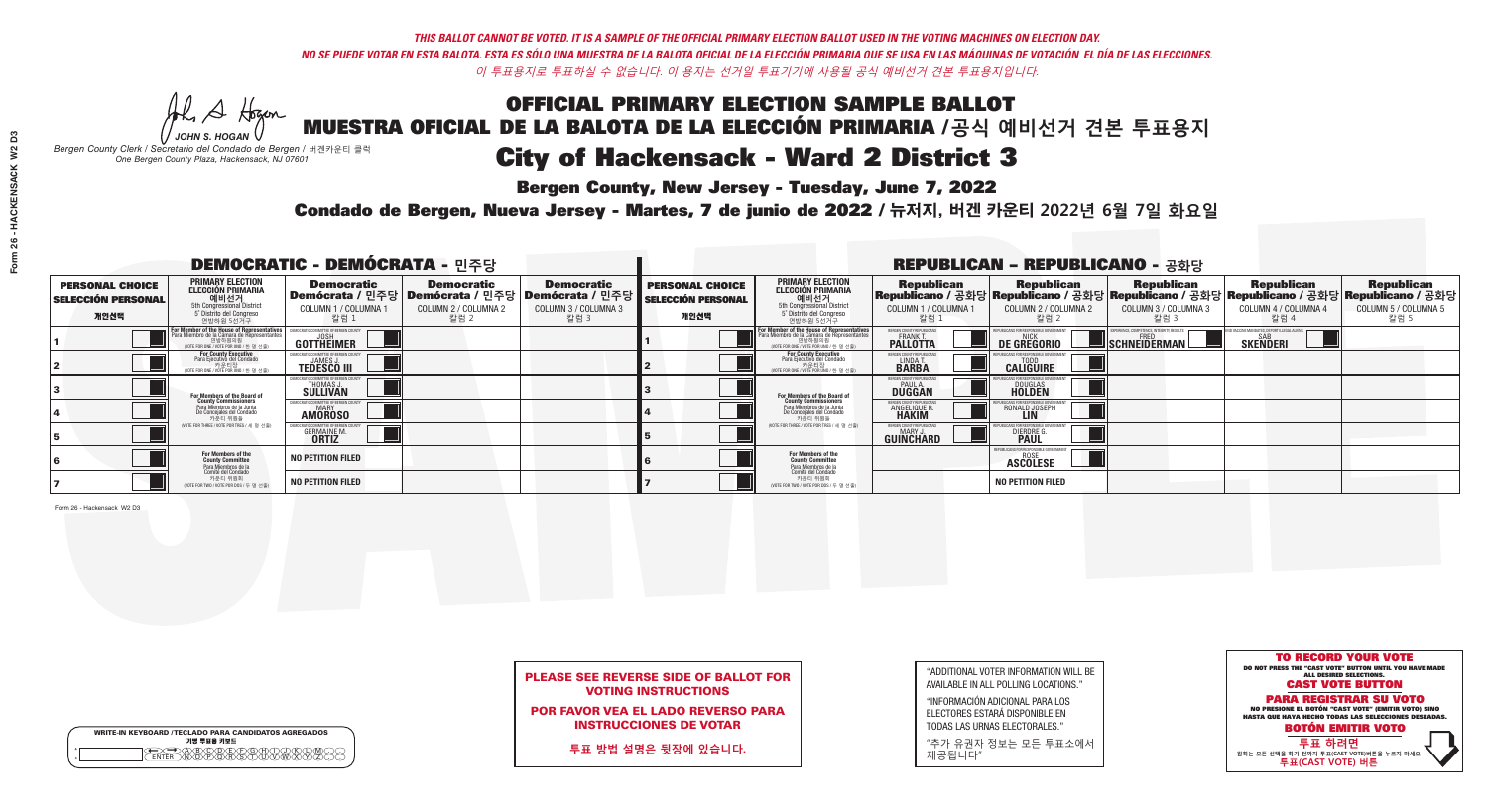## OFFICIAL PRIMARY ELECTION SAMPLE BALLOT MUESTRA OFICIAL DE LA BALOTA DE LA ELECCIÓN PRIMARIA /**공식 예비선거 견본 투표용지** *-*<br>Bergen County, New Jersey - Tuesday, June 7, 2022 City of Hackensack - Ward 2 District 4

A Hogan *JOHN S. HOGAN*

|         | <b>WRITE-IN KEYBOARD /TECLADO PARA CANDIDATOS AGREGADOS</b><br>기명 투표용 키보드 |  |
|---------|---------------------------------------------------------------------------|--|
| $\circ$ |                                                                           |  |

*Bergen County Clerk / Secretario del Condado de Bergen /* 버겐카운티 클럭 *One Bergen County Plaza, Hackensack, NJ 07601*



### PLEASE SEE REVERSE SIDE OF BALLOT FOR VOTING INSTRUCTIONS

POR FAVOR VEA EL LADO REVERSO PARA INSTRUCCIONES DE VOTAR

**투표 방법 설명은 뒷장에 있습니다.**

| "ADDITIONAL VOTER INFORMATION WILL BE                                                                           |
|-----------------------------------------------------------------------------------------------------------------|
| AVAILABLE IN ALL POLLING LOCATIONS."                                                                            |
| the contract of the contract of the contract of the contract of the contract of the contract of the contract of |

"INFORMACIÓN ADICIONAL PARA LOS ELECTORES ESTARÁ DISPONIBLE EN TODAS LAS URNAS ELECTORALES."

"추가 유권자 정보는 모든 투표소에서 제공됩니다"

Condado de Bergen, Nueva Jersey - Martes, 7 de junio de 2022 / 뉴저지, 버겐 카운티 2022년 6월 7일 화요일 *One Bergen County Plaza, Hackensack, NJ 07601*

|                                                             |                                                                                                                                     | <b>DEMOCRATIC - DEMÓCRATA - 민주당</b>                          |                                                   |                                                                                                              |                                                             |                                                                                                                                   |                                                        | <b>REPUBLICAN - REPUBLICANO - 공화당</b>              |                                                           |                                                                                                                                                |                                                   |
|-------------------------------------------------------------|-------------------------------------------------------------------------------------------------------------------------------------|--------------------------------------------------------------|---------------------------------------------------|--------------------------------------------------------------------------------------------------------------|-------------------------------------------------------------|-----------------------------------------------------------------------------------------------------------------------------------|--------------------------------------------------------|----------------------------------------------------|-----------------------------------------------------------|------------------------------------------------------------------------------------------------------------------------------------------------|---------------------------------------------------|
| <b>PERSONAL CHOICE</b><br><b>SELECCIÓN PERSONAL</b><br>개인선택 | <b>PRIMARY ELECTION</b><br><b>ELECCIÓN PRIMARIA</b><br>예비선거<br>5th Congressional District<br>5° Distrito del Congreso<br>연방하원 5선거구  | <b>Democratic</b><br>COLUMN 1 / COLUMNA<br>칼럼 1              | <b>Democratic</b><br>COLUMN 2 / COLUMNA 2<br>칼럼 2 | <b>Democratic</b><br>  Demócrata / 민주당   Demócrata / 민주당   Demócrata / 민주당  <br>COLUMN 3 / COLUMNA 3<br>칼럼 3 | <b>PERSONAL CHOICE</b><br><b>SELECCIÓN PERSONAL</b><br>개인선택 | <b>PRIMARY ELECTION</b><br><b>ELECCIÓN PRIMARIA</b><br>예비선거<br>5th Congressional District<br>5 Distrito del Congreso<br>연방하원 5선거구 | <b>Republican</b><br>COLUMN 1 / COLUMNA 1<br>칼럼 :      | <b>Republican</b><br>COLUMN 2 / COLUMNA 2<br>,칼럼 2 | <b>Republican</b><br>COLUMN 3 / COLUMNA 3<br>칼럼 3         | <b>Republican</b><br>Republicano / 공화당 Republicano / 공화당 Republicano / 공화당 Republicano / 공화당 Republicano / 공화당<br>COLUMN 4 / COLUMNA 4<br>칼럼 4 | <b>Republican</b><br>COLUMN 5 / COLUMNA 5<br>칼럼 5 |
|                                                             | For Member of the House of Representatives<br>Para Miembro de la Cámara de Representantes<br>(VOTE FOR ONE / VOTE POR UNO / 한 명 선출) | COMMITTEE OF BERGEN COUN<br>GOTTHËIMER                       |                                                   |                                                                                                              |                                                             | For Member of the House of Representatives<br>Para Miembro de la Cámara de Representantes<br>WOTE FOR ONE / VOTE POR UNO / 한 명 선출 | BERGEN COUNTY REPUBLICANS<br><b>PALLOTTA</b>           | DE GREGORIO                                        | 'PERIENCE, COMPETENCE, INTEGRITY, RESULTS<br>SCHNEIDERMAN | <b>SAR</b><br><b>SKENDERI</b>                                                                                                                  |                                                   |
|                                                             | For County Executive<br>Para Ejecutivo del Condado<br>, 카운티장<br>/OTE FOR ONE /VOTE POR UNO / 한 명 선출)                                | <b>TEDESCO III</b>                                           |                                                   |                                                                                                              |                                                             | For County Executive<br>Para Ejecutivo del Condado<br>, "아운티장<br>"카운티장<br>"MOTE FOR ONE / VOTE POR UNO / 한 명 선축                   | BERGEN COUNTY REPUBLICAN<br>LINDA T.                   | <b>CALIGUIRE</b>                                   |                                                           |                                                                                                                                                |                                                   |
|                                                             | For Members of the Board of<br>County Commissioners                                                                                 | THOMAS J.                                                    |                                                   |                                                                                                              |                                                             | <b>For Members of the Board of<br/>County Commissioners</b>                                                                       | <b>BERGEN COUNTY REPUBLICAN<br/>PAUL A.<br/>DUGGAN</b> | <b>DOUGLAS</b>                                     |                                                           |                                                                                                                                                |                                                   |
|                                                             | Para Miembros de la Junta<br>De Concejales del Condado<br>카운티 위원들                                                                   | IC COMMITTEE OF RERGEN COUN<br><b>MARY</b><br><b>AMOROSO</b> |                                                   |                                                                                                              |                                                             | Para Miembros de la Junta<br>De Concejales del Condado<br>카운티 위원들                                                                 | <b>FRGEN COUNTY REPUBLICAN</b><br><b>ANGELIQUE R</b>   | RONALD JOSEPH<br><b>LIN</b>                        |                                                           |                                                                                                                                                |                                                   |
|                                                             | NOTE FOR THREE / VOTE POR TRES / 세 명 선출)                                                                                            | <b>GERMAINE M</b><br><b>ORTIZ</b>                            |                                                   |                                                                                                              |                                                             | (VOTE FOR THREE / VOTE POR TRES / 세 명 선출)                                                                                         | BERGEN COUNTY REPUBLICANS<br>MARY J<br>GUINCHARD       | <b>DIERDRE</b>                                     |                                                           |                                                                                                                                                |                                                   |
|                                                             | For Members of the<br>County Committee<br>Para Miembros de la<br>Comité del Condado                                                 | MOCRATIC COMMITTEE OF BERGEN<br><b>ATWOOD</b>                |                                                   |                                                                                                              |                                                             | For Members of the<br>County Committee                                                                                            |                                                        | <b>NO PETITION FILED</b>                           |                                                           |                                                                                                                                                |                                                   |
|                                                             | 카운티 위원회<br>(VOTE FOR TWO / VOTE POR DOS / 두 명 선출)                                                                                   | 10CRATIC COMMITTEE OF BERGE<br><b>DIANE</b><br><b>ATWOOD</b> |                                                   |                                                                                                              |                                                             | Para Miembros de la<br>Comité del Condado<br>카운티 위원회<br>NOTE FOR TWO / VOTE POR DOS / 두 명 선출)                                     |                                                        | <b>NO PETITION FILED</b>                           |                                                           |                                                                                                                                                |                                                   |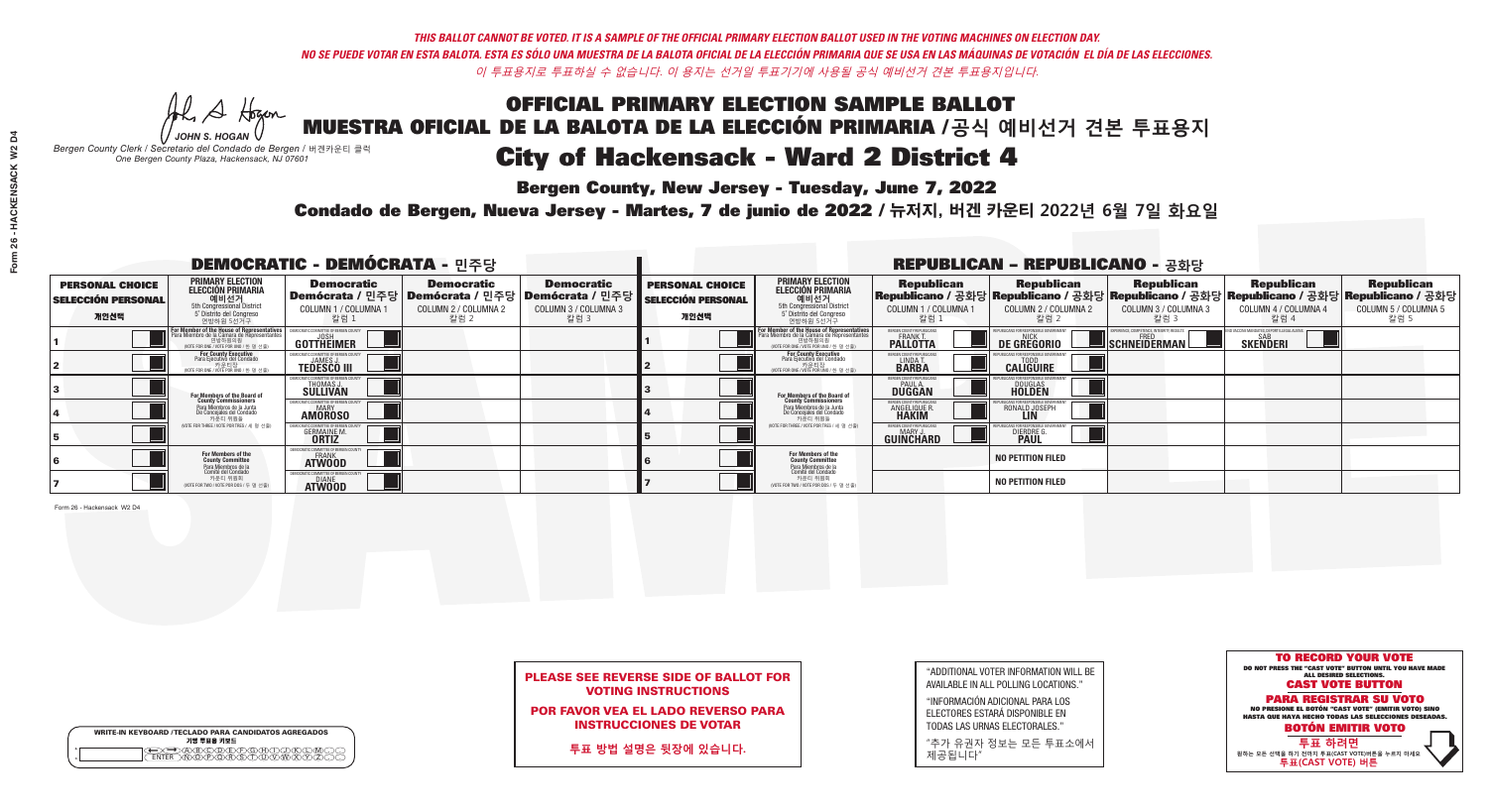## OFFICIAL PRIMARY ELECTION SAMPLE BALLOT MUESTRA OFICIAL DE LA BALOTA DE LA ELECCIÓN PRIMARIA /**공식 예비선거 견본 투표용지** *-*<br>Bergen County, New Jersey - Tuesday, June 7, 2022 City of Hackensack - Ward 2 District 5

Al Stogan *JOHN S. HOGAN*

|                    | <b>WRITE-IN KEYBOARD /TECLADO PARA CANDIDATOS AGREGADOS</b><br>기명 투표용 키보드 |  |
|--------------------|---------------------------------------------------------------------------|--|
| $\circ$<br>$\circ$ | DBODDEDOHX<br>NOPORSTUM                                                   |  |

*Bergen County Clerk / Secretario del Condado de Bergen /* 버겐카운티 클럭 *One Bergen County Plaza, Hackensack, NJ 07601*



### PLEASE SEE REVERSE SIDE OF BALLOT FOR VOTING INSTRUCTIONS

POR FAVOR VEA EL LADO REVERSO PARA INSTRUCCIONES DE VOTAR

**투표 방법 설명은 뒷장에 있습니다.**

| "ADDITIONAL VOTER INFORMATION WILL BE |
|---------------------------------------|
| AVAILABLE IN ALL POLLING LOCATIONS."  |
|                                       |

"INFORMACIÓN ADICIONAL PARA LOS ELECTORES ESTARÁ DISPONIBLE EN TODAS LAS URNAS ELECTORALES."

"추가 유권자 정보는 모든 투표소에서 제공됩니다"

Condado de Bergen, Nueva Jersey - Martes, 7 de junio de 2022 / 뉴저지, 버겐 카운티 2022년 6월 7일 화요일 *One Bergen County Plaza, Hackensack, NJ 07601*

|                                                             |                                                                                                                                     | <b>DEMOCRATIC - DEMÓCRATA - 민주당</b>                          |                                                   |                                                                                                              |                                                             |                                                                                                                                   |                                                        | <b>REPUBLICAN - REPUBLICANO - 공화당</b>              |                                                           |                                                                                                                                                |                                                   |
|-------------------------------------------------------------|-------------------------------------------------------------------------------------------------------------------------------------|--------------------------------------------------------------|---------------------------------------------------|--------------------------------------------------------------------------------------------------------------|-------------------------------------------------------------|-----------------------------------------------------------------------------------------------------------------------------------|--------------------------------------------------------|----------------------------------------------------|-----------------------------------------------------------|------------------------------------------------------------------------------------------------------------------------------------------------|---------------------------------------------------|
| <b>PERSONAL CHOICE</b><br><b>SELECCIÓN PERSONAL</b><br>개인선택 | <b>PRIMARY ELECTION</b><br><b>ELECCIÓN PRIMARIA</b><br>예비선거<br>5th Congressional District<br>5° Distrito del Congreso<br>연방하원 5선거구  | <b>Democratic</b><br>COLUMN 1 / COLUMNA<br>칼럼 1              | <b>Democratic</b><br>COLUMN 2 / COLUMNA 2<br>칼럼 2 | <b>Democratic</b><br>  Demócrata / 민주당   Demócrata / 민주당   Demócrata / 민주당  <br>COLUMN 3 / COLUMNA 3<br>칼럼 3 | <b>PERSONAL CHOICE</b><br><b>SELECCIÓN PERSONAL</b><br>개인선택 | <b>PRIMARY ELECTION</b><br>ELECCIÓN PRIMARIA<br>예비선거<br>5th Congressional District<br>5 Distrito del Congreso<br>연방하원 5선거구        | <b>Republican</b><br>COLUMN 1 / COLUMNA 1<br>칼럼 :      | <b>Republican</b><br>COLUMN 2 / COLUMNA 2<br>,칼럼 2 | <b>Republican</b><br>COLUMN 3 / COLUMNA 3<br>칼럼 3         | <b>Republican</b><br>Republicano / 공화당 Republicano / 공화당 Republicano / 공화당 Republicano / 공화당 Republicano / 공화당<br>COLUMN 4 / COLUMNA 4<br>칼럼 4 | <b>Republican</b><br>COLUMN 5 / COLUMNA 5<br>칼럼 5 |
|                                                             | For Member of the House of Representatives<br>Para Miembro de la Cámara de Representantes<br>(VOTE FOR ONE / VOTE POR UNO / 한 명 선출) | COMMITTEE OF BERGEN COUNT<br>GOTTHËIMER                      |                                                   |                                                                                                              |                                                             | For Member of the House of Representatives<br>Para Miembro de la Cámara de Representantes<br>WOTE FOR ONE / VOTE POR UNO / 한 명 선출 | BERGEN COUNTY REPUBLICANS<br><b>PALLOTTA</b>           | DE GREGORIO                                        | 'PERIENCE, COMPETENCE, INTEGRITY, RESULTS<br>SCHNEIDERMAN | SAB<br><b>SKENDERI</b>                                                                                                                         |                                                   |
|                                                             | For County Executive<br>Para Ejecutivo del Condado<br>, 카운티장<br>/OTE FOR ONE /VOTE POR UNO / 한 명 선출)                                | <b>TEDESCO III</b>                                           |                                                   |                                                                                                              |                                                             | For County Executive<br>Para Ejecutivo del Condado<br>, "아운티장<br>"카운티장<br>"MOTE FOR ONE / VOTE POR UNO / 한 명 선축                   | BERGEN COUNTY REPUBLICAN<br>LINDA T.                   | <b>CALIGUIRE</b>                                   |                                                           |                                                                                                                                                |                                                   |
|                                                             | <b>For Members of the Board of<br/>County Commissioners</b>                                                                         | THOMAS J.                                                    |                                                   |                                                                                                              |                                                             | <b>For Members of the Board of<br/>County Commissioners</b>                                                                       | <b>BERGEN COUNTY REPUBLICAN<br/>PAUL A.<br/>DUGGAN</b> | <b>DOUGLAS</b>                                     |                                                           |                                                                                                                                                |                                                   |
|                                                             | Para Miembros de la Junta<br>De Concejales del Condado<br>카운티 위원들                                                                   | IC COMMITTEE OF RERGEN COUN<br><b>MARY</b><br><b>AMOROSO</b> |                                                   |                                                                                                              |                                                             | Para Miembros de la Junta<br>De Concejales del Condado<br>카운티 위원들                                                                 | <b>FRGEN COUNTY REPUBLICAN</b><br><b>ANGELIQUE R</b>   | RONALD JOSEPH<br><b>LIN</b>                        |                                                           |                                                                                                                                                |                                                   |
|                                                             | NOTE FOR THREE / VOTE POR TRES / 세 명 선출)                                                                                            | <b>GERMAINE M</b><br><b>ORTIZ</b>                            |                                                   |                                                                                                              |                                                             | (VOTE FOR THREE / VOTE POR TRES / 세 명 선출)                                                                                         | BERGEN COUNTY REPUBLICANS<br>MARY J<br>GUINCHARD       | <b>DIERDRE</b>                                     |                                                           |                                                                                                                                                |                                                   |
|                                                             | For Members of the<br>County Committee<br>Para Miembros de la<br>Comité del Condado                                                 | EMOCRATIC COMMITTEE OF BERGEN<br><b>CHARLENE</b>             |                                                   |                                                                                                              |                                                             | For Members of the<br>County Committee<br>Para Miembros de la<br>Comité del Condado                                               |                                                        | <b>NO PETITION FILED</b>                           |                                                           |                                                                                                                                                |                                                   |
|                                                             | 카운티 위원회<br>(VOTE FOR TWO / VOTE POR DOS / 두 명 선출)                                                                                   | <b>NO PETITION FILED</b>                                     |                                                   |                                                                                                              |                                                             | 카운티 위원회<br>NOTE FOR TWO / VOTE POR DOS / 두 명 선출)                                                                                  |                                                        | <b>NO PETITION FILED</b>                           |                                                           |                                                                                                                                                |                                                   |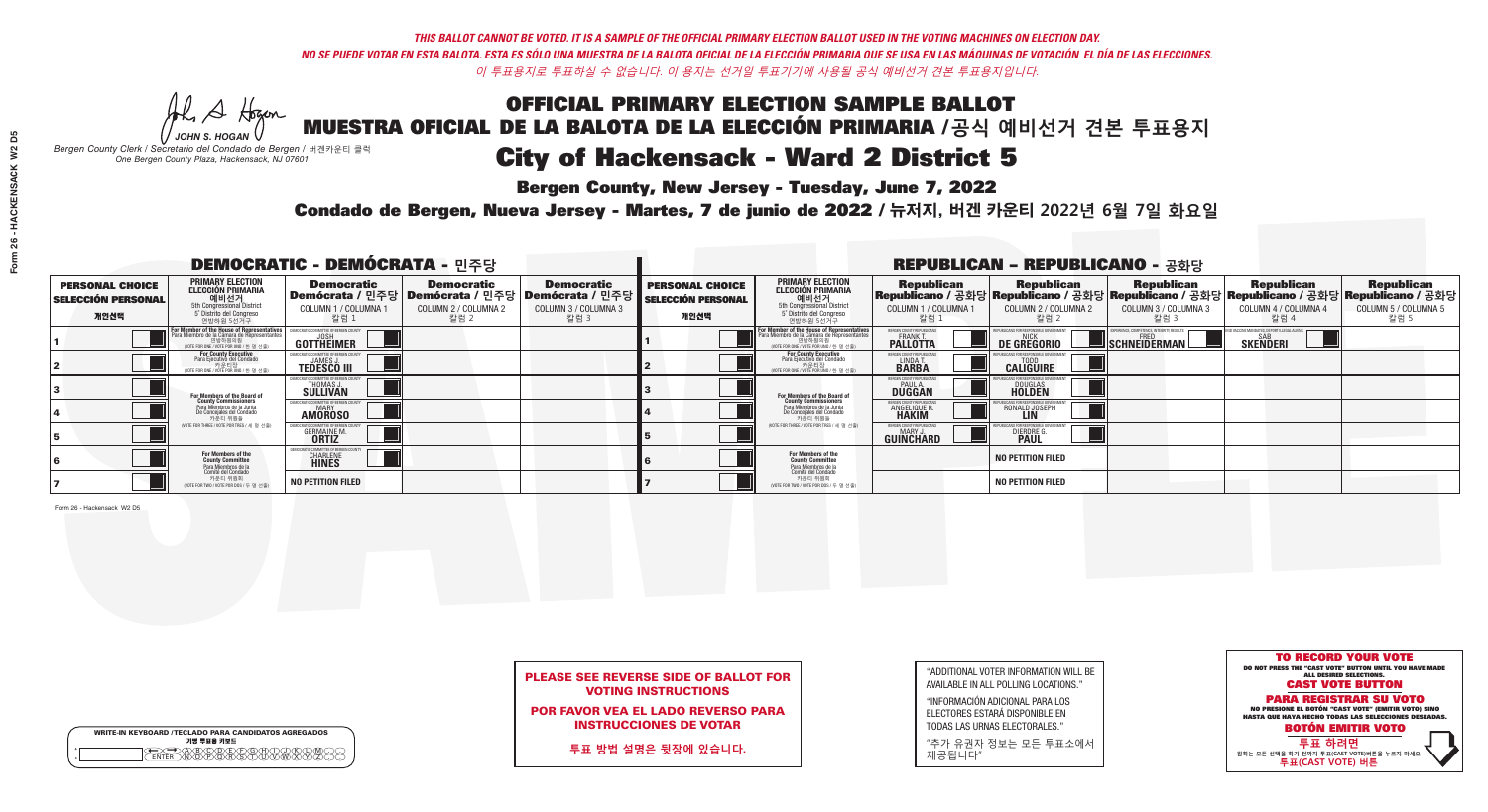## OFFICIAL PRIMARY ELECTION SAMPLE BALLOT MUESTRA OFICIAL DE LA BALOTA DE LA ELECCIÓN PRIMARIA /**공식 예비선거 견본 투표용지** *-*<br>Bergen County, New Jersey - Tuesday, June 7, 2022 City of Hackensack - Ward 3 District 1

A Hogan *JOHN S. HOGAN*

|              | <b>WRITE-IN KEYBOARD /TECLADO PARA CANDIDATOS AGREGADOS</b><br>기명 투표용 키보드 |  |
|--------------|---------------------------------------------------------------------------|--|
| ٥<br>$\circ$ |                                                                           |  |

*Bergen County Clerk / Secretario del Condado de Bergen /* 버겐카운티 클럭 *One Bergen County Plaza, Hackensack, NJ 07601*



### PLEASE SEE REVERSE SIDE OF BALLOT FOR VOTING INSTRUCTIONS

POR FAVOR VEA EL LADO REVERSO PARA INSTRUCCIONES DE VOTAR

**투표 방법 설명은 뒷장에 있습니다.**

| "ADDITIONAL VOTER INFORMATION WILL BE |
|---------------------------------------|
| AVAILABLE IN ALL POLLING LOCATIONS."  |
|                                       |

"INFORMACIÓN ADICIONAL PARA LOS ELECTORES ESTARÁ DISPONIBLE EN TODAS LAS URNAS ELECTORALES."

"추가 유권자 정보는 모든 투표소에서 제공됩니다"

Condado de Bergen, Nueva Jersey - Martes, 7 de junio de 2022 / 뉴저지, 버겐 카운티 2022년 6월 7일 화요일 *One Bergen County Plaza, Hackensack, NJ 07601*

|                                                             |                                                                                                                                                      | <b>DEMOCRATIC - DEMÓCRATA - 민주당</b>                 |                                                   |                                                                                                              |                                                             |                                                                                                                                   |                                                                      | <b>REPUBLICAN - REPUBLICANO - 공화당</b>              |                                                   |                                                                                                                                                |                                                   |
|-------------------------------------------------------------|------------------------------------------------------------------------------------------------------------------------------------------------------|-----------------------------------------------------|---------------------------------------------------|--------------------------------------------------------------------------------------------------------------|-------------------------------------------------------------|-----------------------------------------------------------------------------------------------------------------------------------|----------------------------------------------------------------------|----------------------------------------------------|---------------------------------------------------|------------------------------------------------------------------------------------------------------------------------------------------------|---------------------------------------------------|
| <b>PERSONAL CHOICE</b><br><b>SELECCIÓN PERSONAL</b><br>개인선택 | <b>PRIMARY ELECTION</b><br><b>ELECCIÓN PRIMARIA</b><br>예비선거<br>5th Congressional District<br>5° Distrito del Congreso<br>연방하원 5선거구                   | <b>Democratic</b><br>COLUMN 1 / COLUMNA<br>_ 칼럼 1   | <b>Democratic</b><br>COLUMN 2 / COLUMNA 2<br>칼럼 2 | <b>Democratic</b><br>  Demócrata / 민주당   Demócrata / 민주당   Demócrata / 민주당  <br>COLUMN 3 / COLUMNA 3<br>칼럼 3 | <b>PERSONAL CHOICE</b><br><b>SELECCIÓN PERSONAL</b><br>개인선택 | <b>PRIMARY ELECTION</b><br>ELECCIÓN PRIMARIA<br>예비선거<br>5th Congressional District<br>5 Distrito del Congreso<br>연방하원 5선거구        | <b>Republican</b><br>COLUMN 1 / COLUMNA 1<br>칼럼 1                    | <b>Republican</b><br>COLUMN 2 / COLUMNA 2<br>,칼럼 2 | <b>Republican</b><br>COLUMN 3 / COLUMNA 3<br>칼럼 3 | <b>Republican</b><br>Republicano / 공화당 Republicano / 공화당 Republicano / 공화당 Republicano / 공화당 Republicano / 공화당<br>COLUMN 4 / COLUMNA 4<br>칼럼 4 | <b>Republican</b><br>COLUMN 5 / COLUMNA 5<br>칼럼 5 |
|                                                             | <b>For Member of the House of Representatives</b><br>Para Miembro de la Cámara de Representantes<br>연방하원의원<br>(VOTE FOR ONE / VOTE POR UNO / 한 명 선출) | COMMITTEE OF BERGEN COUNT<br>GOTTHEIMER             |                                                   |                                                                                                              |                                                             | For Member of the House of Representatives<br>Para Miembro de la Cámara de Representantes<br>WOTE FOR ONE / VOTE POR UNO / 한 명 선출 | BERGEN COUNTY REPUBLICANS<br><b>PALLOTTA</b>                         | <b>DE GREGORIO</b>                                 | SCHNEIDERMAN                                      | SAB<br><b>SKENDERI</b>                                                                                                                         |                                                   |
|                                                             | For County Executive<br>Para Ejecutivo del Condado<br>/OTE FOR ONE / VOTE POR UNO / 한 명 선출)                                                          | <b>TEDESCO III</b>                                  |                                                   |                                                                                                              |                                                             | For County Executive<br>Para Ejecutivo del Condado<br>.<br>VOTE FOR ONE / VOTE POR UNO / 한 명 선출                                   | BERGEN COUNTY REPUBLICAN<br>LINDAT.                                  | <b>CALIGUIRE</b>                                   |                                                   |                                                                                                                                                |                                                   |
|                                                             | For Members of the Board of<br>County Commissioners                                                                                                  | THOMAS J.                                           |                                                   |                                                                                                              |                                                             | For Members of the Board of<br>County Commissioners                                                                               | BERGEN COUNTY REPUBLICAN<br><b>DUGGAN</b>                            | <b>DOUGLAS</b>                                     |                                                   |                                                                                                                                                |                                                   |
|                                                             | Para Miembros de la Junta<br>De Concejales del Condado<br>카우티 위원들                                                                                    | OCRATIC COMMITTEE OF BERGEN COUN'<br><b>AMOROSO</b> |                                                   |                                                                                                              |                                                             | Para Miembros de la Junta<br>De Concejales del Condado<br>카운티 위원들                                                                 | <b>FRGEN COUNTY REPUBLICAN</b><br><b>ANGELIQUE R</b><br><b>HAKIM</b> | RONALD JOSEPH<br><b>LIN</b>                        |                                                   |                                                                                                                                                |                                                   |
|                                                             | NOTE FOR THREE / VOTE POR TRES / 세 명 선출)                                                                                                             | <b>GERMAINE M.</b><br><b>ORTIZ</b>                  |                                                   |                                                                                                              |                                                             | (VOTE FOR THREE / VOTE POR TRES / 세 명 선출)                                                                                         | BERGEN COUNTY REPUBLICAN<br><b>MARY J</b><br>GUINCHARD               | <b>DIERDRE</b>                                     |                                                   |                                                                                                                                                |                                                   |
|                                                             | For Members of the<br>County Committee<br>Para Miembros de la<br>Comité del Condado                                                                  | <b>NO PETITION FILED</b>                            |                                                   |                                                                                                              |                                                             | For Members of the<br>County Committee                                                                                            |                                                                      | <b>NO PETITION FILED</b>                           |                                                   |                                                                                                                                                |                                                   |
|                                                             | 카운티 위원회<br>NOTE FOR TWO / VOTE POR DOS / 두 명 선출)                                                                                                     | <b>NO PETITION FILED</b>                            |                                                   |                                                                                                              |                                                             | Para Miembros de la<br>Comité del Condado<br>카운티 위원회<br>NOTE FOR TWO / VOTE POR DOS / 두 명 선출)                                     |                                                                      | <b>NO PETITION FILED</b>                           |                                                   |                                                                                                                                                |                                                   |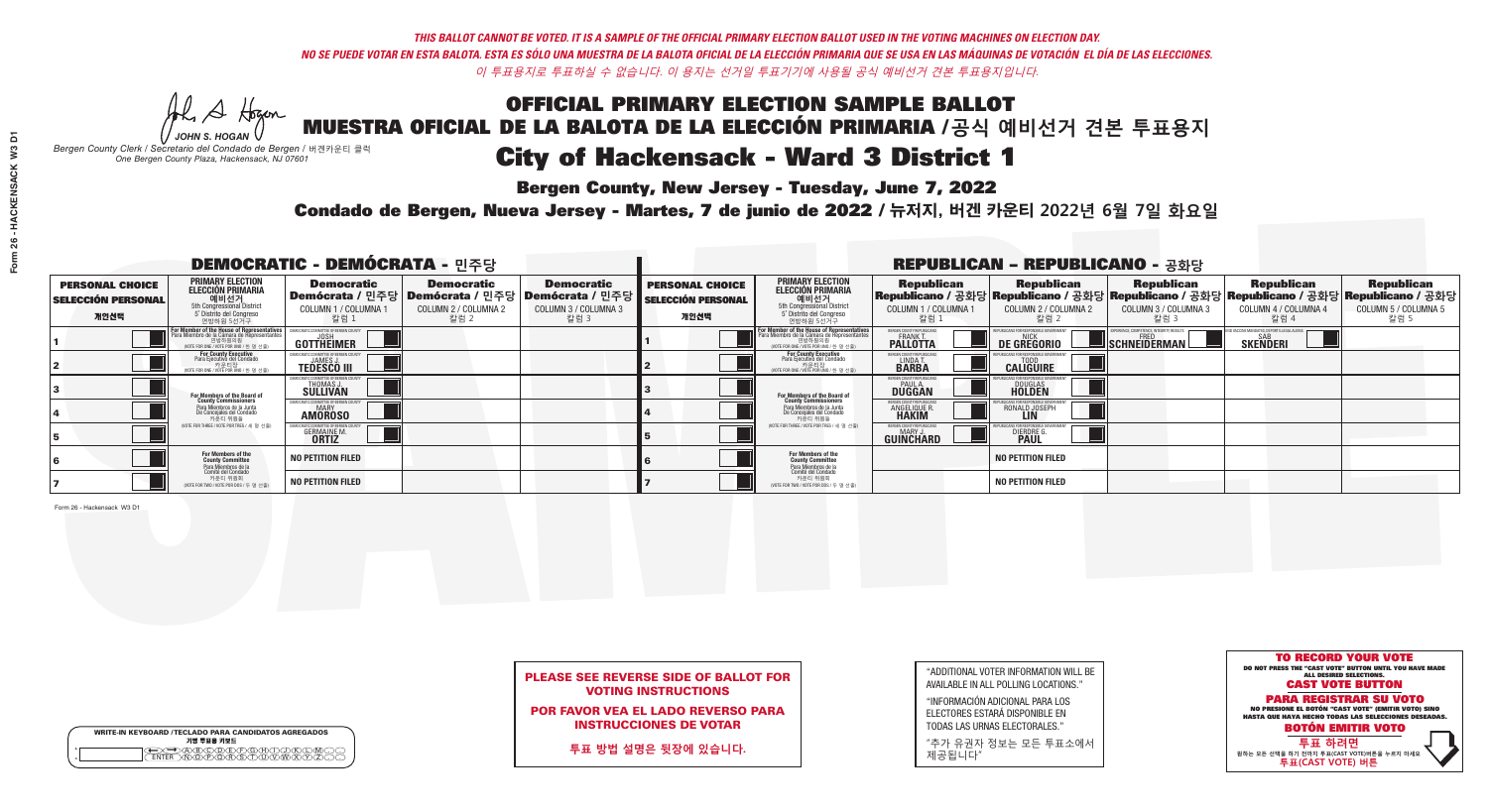*-*<br>Bergen County, New Jersey - Tuesday, June 7, 2022

Al Stogan *JOHN S. HOGAN*

|                    | <b>WRITE-IN KEYBOARD /TECLADO PARA CANDIDATOS AGREGADOS</b><br>기명 투표용 키보드 |  |
|--------------------|---------------------------------------------------------------------------|--|
| $\circ$<br>$\circ$ | DBODDEDOHX<br>NOPORSTUM                                                   |  |

*Bergen County Clerk / Secretario del Condado de Bergen /* 버겐카운티 클럭 *One Bergen County Plaza, Hackensack, NJ 07601*



### PLEASE SEE REVERSE SIDE OF BALLOT FOR VOTING INSTRUCTIONS

POR FAVOR VEA EL LADO REVERSO PARA INSTRUCCIONES DE VOTAR

**투표 방법 설명은 뒷장에 있습니다.**

| "ADDITIONAL VOTER INFORMATION WILL BE |
|---------------------------------------|
| AVAILABLE IN ALL POLLING LOCATIONS."  |
|                                       |

"INFORMACIÓN ADICIONAL PARA LOS ELECTORES ESTARÁ DISPONIBLE EN TODAS LAS URNAS ELECTORALES."

"추가 유권자 정보는 모든 투표소에서 제공됩니다"

Condado de Bergen, Nueva Jersey - Martes, 7 de junio de 2022 / 뉴저지, 버겐 카운티 2022년 6월 7일 화요일 *One Bergen County Plaza, Hackensack, NJ 07601*

| <b>DEMOCRATIC - DEMÓCRATA - 민주당</b>                         |                                                                                                                                    |                                                             |                                                   | <b>REPUBLICAN - REPUBLICANO - 공화당</b>                                                                         |                                                             |                                                                                                                                            |                                                   |                                                                                                                                                  |                                                           |                                                   |                                                   |
|-------------------------------------------------------------|------------------------------------------------------------------------------------------------------------------------------------|-------------------------------------------------------------|---------------------------------------------------|---------------------------------------------------------------------------------------------------------------|-------------------------------------------------------------|--------------------------------------------------------------------------------------------------------------------------------------------|---------------------------------------------------|--------------------------------------------------------------------------------------------------------------------------------------------------|-----------------------------------------------------------|---------------------------------------------------|---------------------------------------------------|
| <b>PERSONAL CHOICE</b><br><b>SELECCIÓN PERSONAL</b><br>개인선택 | <b>PRIMARY ELECTION</b><br><b>ELECCIÓN PRIMARIA</b><br>예비선거<br>5th Congressional District<br>5° Distrito del Congreso<br>연방하원 5선거구 | <b>Democratic</b><br><b>COLUMN 1 / COLUMNA 1</b><br>칼럼 :    | <b>Democratic</b><br>COLUMN 2 / COLUMNA 2<br>칼럼 2 | <b>Democratic</b><br>│Demócrata / 민주당│Demócrata / 민주당│Demócrata / 민주당┃<br><b>COLUMN 3 / COLUMNA 3</b><br>칼럼 3 | <b>PERSONAL CHOICE</b><br><b>SELECCIÓN PERSONAL</b><br>개인선택 | <b>PRIMARY ELECTION</b><br><b>ELECCIÓN PRIMARIA</b><br>예비선거<br>5th Congressional District<br>5 Distrito del Congreso<br>연방하원 5선거구          | <b>Republican</b><br>COLUMN 1 / COLUMNA 1<br>칼럼 : | <b>Republican</b><br>Republicano / 공화당 Republicano / 공화당 Republicano / 공화당 Republicano / 공화당 Republicano / 공화당<br>COLUMN 2 / COLUMNA 2<br>- 칼럼 2 | <b>Republican</b><br>COLUMN 3 / COLUMNA 3<br>칼럼 3         | <b>Republican</b><br>COLUMN 4 / COLUMNA 4<br>칼럼 4 | <b>Republican</b><br>COLUMN 5 / COLUMNA 5<br>칼럼 5 |
|                                                             | For Member of the House of Representatives<br>Para Miembro de la Cámara de Representantes                                          | COMMITTEE OF BERGEN COUN<br>GOTTHEIMER                      |                                                   |                                                                                                               |                                                             | <b>For Member of the House of Representatives<br/>Para Miembro de la Cámara de Representantes</b><br>WOTE FOR ONE / VOTE POR UNO / 한 명 선출) | BERGEN COUNTY REPUBLICANS<br><b>PALLOTTA</b>      | DE GREGORIO                                                                                                                                      | YPERIENCE, COMPETENCE, INTEGRITY. RESULTS<br>SCHNEIDERMAN | SAB<br><b>SKENDERI</b>                            |                                                   |
|                                                             | For County Executive<br>Para Ejecutivo del Condado<br>,<br>기운티장<br>VOTE FOR ONE / VOTE POR UNO / 한 명 선출)                           | <b>TEDESCO III</b>                                          |                                                   |                                                                                                               |                                                             | For County Executive<br>Para Ejecutivo del Condado<br>개운티장<br>"TH ED TO NE / VOTE POR UNO / 한 명 선춘                                         | BERGEN COUNTY REPUBLICAN<br>LINDA T.              | <b>CALIGUIRE</b>                                                                                                                                 |                                                           |                                                   |                                                   |
|                                                             | For Members of the Board of<br>County Commissioners                                                                                | CRATIC COMMITTEE OF BERGEN CO<br>THOMAS J.                  |                                                   |                                                                                                               |                                                             | For Members of the Board of<br>County Commissioners                                                                                        | ERGEN COUNTY REPUBLICAN:<br>PAUL A.<br>DUGGAN     | <b>DOUGLAS</b>                                                                                                                                   |                                                           |                                                   |                                                   |
|                                                             | Para Miembros de la Junta<br>De Conceiales del Condado<br>카운티 위원들                                                                  | C COMMITTEE OF BERGEN COUN<br><b>MARY</b><br><b>AMOROSO</b> |                                                   |                                                                                                               |                                                             | Para Miembros de la Junta<br>De Concejales del Condado<br>카운티 위원들                                                                          | RGEN COUNTY REPUBLICAN<br><b>ANGELIQUE R</b>      | RONALD JOSEPH<br><b>LIN</b>                                                                                                                      |                                                           |                                                   |                                                   |
|                                                             | NOTE FOR THREE / VOTE POR TRES / 세 명 선출)                                                                                           | <b>GERMAINE M.</b><br><b>ORTIZ</b>                          |                                                   |                                                                                                               |                                                             | NOTE FOR THREE / VOTE POR TRES / 세 명 선출                                                                                                    | BERGEN COUNTY REPUBLICANS<br><b>GUINCHARD</b>     | <b>DIERDRE</b>                                                                                                                                   |                                                           |                                                   |                                                   |
|                                                             | For Members of the<br>County Committee<br>Para Miembros de la<br>Comité del Condado                                                | <b>NO PETITION FILED</b>                                    |                                                   |                                                                                                               |                                                             | For Members of the<br>County Committee<br>Para Miembros de la<br>Comité del Condado                                                        |                                                   | <b>NO PETITION FILED</b>                                                                                                                         |                                                           |                                                   |                                                   |
|                                                             | 카운티 위원회<br>(VOTE FOR TWO / VOTE POR DOS / 두 명 선출)                                                                                  | <b>NO PETITION FILED</b>                                    |                                                   |                                                                                                               |                                                             | 카운티 위원회<br>NOTE FOR TWO / VOTE POR DOS / 두 명 선출)                                                                                           |                                                   | <b>NO PETITION FILED</b>                                                                                                                         |                                                           |                                                   |                                                   |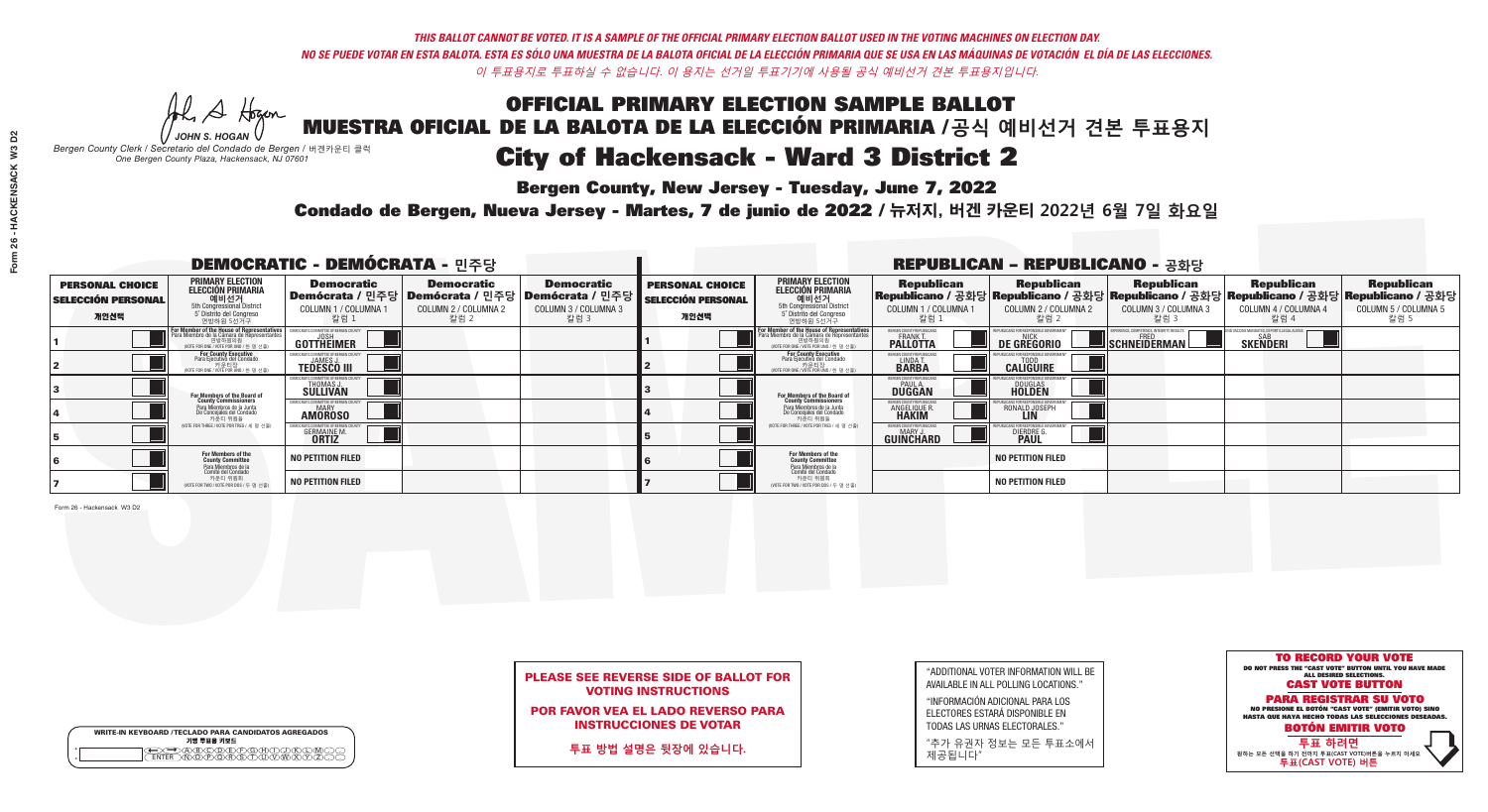*-*<br>Bergen County, New Jersey - Tuesday, June 7, 2022

Al Stogan *JOHN S. HOGAN*

|         | <b>WRITE-IN KEYBOARD /TECLADO PARA CANDIDATOS AGREGADOS</b><br>기명 투표용 키보드 |  |
|---------|---------------------------------------------------------------------------|--|
| $\circ$ |                                                                           |  |

*Bergen County Clerk / Secretario del Condado de Bergen /* 버겐카운티 클럭 *One Bergen County Plaza, Hackensack, NJ 07601*



### PLEASE SEE REVERSE SIDE OF BALLOT FOR VOTING INSTRUCTIONS

POR FAVOR VEA EL LADO REVERSO PARA INSTRUCCIONES DE VOTAR

**투표 방법 설명은 뒷장에 있습니다.**

| "ADDITIONAL VOTER INFORMATION WILL BE                                                                           |
|-----------------------------------------------------------------------------------------------------------------|
| AVAILABLE IN ALL POLLING LOCATIONS."                                                                            |
| the contract of the contract of the contract of the contract of the contract of the contract of the contract of |

"INFORMACIÓN ADICIONAL PARA LOS ELECTORES ESTARÁ DISPONIBLE EN TODAS LAS URNAS ELECTORALES."

"추가 유권자 정보는 모든 투표소에서 제공됩니다"

Condado de Bergen, Nueva Jersey - Martes, 7 de junio de 2022 / 뉴저지, 버겐 카운티 2022년 6월 7일 화요일 *One Bergen County Plaza, Hackensack, NJ 07601*

|                                                             |                                                                                                                                              | <b>DEMOCRATIC - DEMÓCRATA - 민주당</b>                           |                                                   |                                                                                                             |                                                             |                                                                                                                                                             |                                                             | <b>REPUBLICAN - REPUBLICANO - 공화당</b>              |                                                   |                                                   |                                                                                                                                                |
|-------------------------------------------------------------|----------------------------------------------------------------------------------------------------------------------------------------------|---------------------------------------------------------------|---------------------------------------------------|-------------------------------------------------------------------------------------------------------------|-------------------------------------------------------------|-------------------------------------------------------------------------------------------------------------------------------------------------------------|-------------------------------------------------------------|----------------------------------------------------|---------------------------------------------------|---------------------------------------------------|------------------------------------------------------------------------------------------------------------------------------------------------|
| <b>PERSONAL CHOICE</b><br><b>SELECCIÓN PERSONAL</b><br>개인선택 | PRIMARY ELECTION<br><b>ELECCIÓN PRIMARIA</b><br>예비선거<br>5th Congressional District<br>5° Distrito del Congreso<br>연방하원 5선거구                  | <b>Democratic</b><br>COLUMN 1 / COLUMNA<br>칼럼 1               | <b>Democratic</b><br>COLUMN 2 / COLUMNA 2<br>칼럼 2 | <b>Democratic</b><br>  Demócrata / 민주당   Demócrata / 민주당   Demócrata / 민주당 <br>COLUMN 3 / COLUMNA 3<br>칼럼 3 | <b>PERSONAL CHOICE</b><br><b>SELECCIÓN PERSONAL</b><br>개인선택 | <b>PRIMARY ELECTION</b><br><b>ELECCIÓN PRIMARIA</b><br>예비선거<br>5th Congressional District<br>5 Distrito del Congreso<br>연방하원 5선거구                           | <b>Republican</b><br>COLUMN 1 / COLUMNA 1<br>, 칼럼 :         | <b>Republican</b><br>COLUMN 2 / COLUMNA 2<br>-칼럼 2 | <b>Republican</b><br>COLUMN 3 / COLUMNA 3<br>칼럼 3 | <b>Republican</b><br>COLUMN 4 / COLUMNA 4<br>칼럼 4 | <b>Republican</b><br>Republicano / 공화당 Republicano / 공화당 Republicano / 공화당 Republicano / 공화당 Republicano / 공화당<br>COLUMN 5 / COLUMNA 5<br>칼럼 5 |
|                                                             | For Member of the House of Representatives<br>Para Miembro de la Cámara de Representantes<br>연방하원의원<br>VOTE FOR ONE / VOTE POR UNO / 한 명 선출) | GOTTHEIMER                                                    |                                                   |                                                                                                             |                                                             | F <mark>or Member of the House of Representatives</mark><br>Para Miembro de la Cámara de Representantes<br>연방하원의원<br>(VOTE FOR ONE / VOTE POR UNO / 한 명 선출) | ERGEN COUNTY REPUBLICA<br><b>PALLOTTA</b>                   | DE GREGORIO                                        | SCHNEIDERMAN                                      | <b>SKENDERI</b>                                   |                                                                                                                                                |
|                                                             | For County Executive<br>Para Ejecutivo del Condado<br>WOTE FOR ONE / VOTE POR UNO / 한 명 선출)                                                  | <b>TEDESCO III</b>                                            |                                                   |                                                                                                             |                                                             | For County Executive<br>Para Ejecutivo del Condado<br>기준다영<br>WOTE FOR ONE / VOTE POR UNO / 한 명 선출)                                                         | BERGEN COUNTY REPUBLICAN<br>LINDA T.                        | <b>CALIGUIRE</b>                                   |                                                   |                                                   |                                                                                                                                                |
|                                                             | For Members of the Board of<br>County Commissioners                                                                                          | <b>THOMAS J.</b><br><b>SULLIVAN</b>                           |                                                   |                                                                                                             |                                                             | <b>For Members of the Board of County Commissioners</b>                                                                                                     | BERGEN COUNTY REPUBLICAN<br><b>PAUL A.</b><br><b>DUGGAN</b> | <b>DOUGLAS</b><br><b>HOLDEN</b>                    |                                                   |                                                   |                                                                                                                                                |
|                                                             | Para Miembros de la Junta<br>De Concejales del Condado<br>카운티 위원들                                                                            | <b>MOCRATIC COMMITTEE OF BERGEN COUN</b><br><b>AMOROSO</b>    |                                                   |                                                                                                             |                                                             | Para Miembros de la Junta<br>De Concejales del Condado<br>카운티 위원들                                                                                           | ERGEN COUNTY REPUBLICAN<br>ANGELIQUE R.<br><b>HAKIM</b>     | RONALD JOSEPH                                      |                                                   |                                                   |                                                                                                                                                |
|                                                             | NOTE FOR THREE / VOTE POR TRES / 세 명 선출)                                                                                                     | <b>GERMAINE M.</b>                                            |                                                   |                                                                                                             |                                                             | (VOTE FOR THREE / VOTE POR TRES / 세 명 선출)                                                                                                                   | BERGEN COUNTY REPUBLICAN<br>MARY J<br>GUINCHARD             | <b>DIERDRE</b>                                     |                                                   |                                                   |                                                                                                                                                |
|                                                             | For Members of the<br>County Committee<br>Para Miembros de la<br>Comité del Condado                                                          | OCRATIC COMMITTEE OF BERGE<br><b>GERALD</b><br><b>FRANCIS</b> |                                                   |                                                                                                             |                                                             | For Members of the<br>County Committee                                                                                                                      |                                                             | MICHAEL<br><b>KOONTZ</b>                           |                                                   |                                                   |                                                                                                                                                |
|                                                             | 카운티 위원회<br>NOTE FOR TWO / VOTE POR DOS / 두 명 선출)                                                                                             | <b>FRANCIS</b>                                                |                                                   |                                                                                                             |                                                             | Para Miembros de la<br>Comité del Condado<br>카운티 위원회<br>NOTE FOR TWO / VOTE POR DOS / 두 명 선출)                                                               |                                                             | <b>NO PETITION FILED</b>                           |                                                   |                                                   |                                                                                                                                                |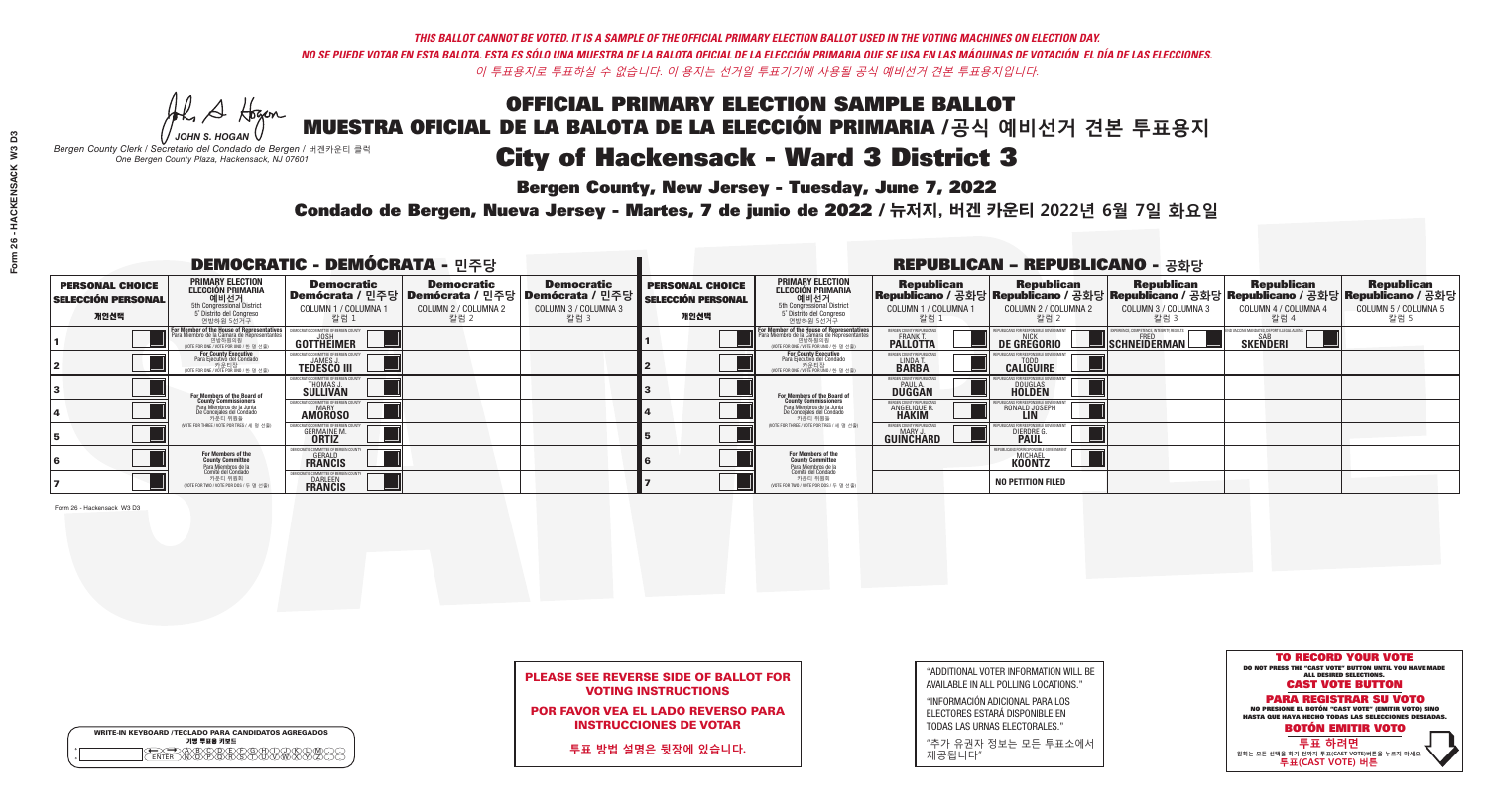## OFFICIAL PRIMARY ELECTION SAMPLE BALLOT MUESTRA OFICIAL DE LA BALOTA DE LA ELECCIÓN PRIMARIA /**공식 예비선거 견본 투표용지** *-*<br>Bergen County, New Jersey - Tuesday, June 7, 2022 City of Hackensack - Ward 3 District 4

Al Stogan *JOHN S. HOGAN*

|                    | <b>WRITE-IN KEYBOARD /TECLADO PARA CANDIDATOS AGREGADOS</b><br>기명 투표용 키보드 |  |
|--------------------|---------------------------------------------------------------------------|--|
| $\circ$<br>$\circ$ | YEYEYAYAY<br>$\delta \infty$                                              |  |

*Bergen County Clerk / Secretario del Condado de Bergen /* 버겐카운티 클럭 *One Bergen County Plaza, Hackensack, NJ 07601*



### PLEASE SEE REVERSE SIDE OF BALLOT FOR VOTING INSTRUCTIONS

POR FAVOR VEA EL LADO REVERSO PARA INSTRUCCIONES DE VOTAR

**투표 방법 설명은 뒷장에 있습니다.**

| "ADDITIONAL VOTER INFORMATION WILL BE |
|---------------------------------------|
| AVAILABLE IN ALL POLLING LOCATIONS."  |
|                                       |

"INFORMACIÓN ADICIONAL PARA LOS ELECTORES ESTARÁ DISPONIBLE EN TODAS LAS URNAS ELECTORALES."

"추가 유권자 정보는 모든 투표소에서 제공됩니다"

Condado de Bergen, Nueva Jersey - Martes, 7 de junio de 2022 / 뉴저지, 버겐 카운티 2022년 6월 7일 화요일 *One Bergen County Plaza, Hackensack, NJ 07601*

| <b>DEMOCRATIC - DEMÓCRATA - 민주당</b>                         |                                                                                                                                        |                                                                    |                                                   |                                                                                                              | <b>REPUBLICAN - REPUBLICANO - 공화당</b>                       |                                                                                                                                          |                                                             |                                                    |                                                   |                                                                                                                                                |                                                   |  |
|-------------------------------------------------------------|----------------------------------------------------------------------------------------------------------------------------------------|--------------------------------------------------------------------|---------------------------------------------------|--------------------------------------------------------------------------------------------------------------|-------------------------------------------------------------|------------------------------------------------------------------------------------------------------------------------------------------|-------------------------------------------------------------|----------------------------------------------------|---------------------------------------------------|------------------------------------------------------------------------------------------------------------------------------------------------|---------------------------------------------------|--|
| <b>PERSONAL CHOICE</b><br><b>SELECCIÓN PERSONAL</b><br>개인선택 | <b>PRIMARY ELECTION</b><br><b>ELECCIÓN PRIMARIA</b><br>5th Congressional District<br>5 <sup>o</sup> Distrito del Congreso<br>연방하원 5선거구 | <b>Democratic</b><br>COLUMN 1 / COLUMNA 1<br>칼럼 1                  | <b>Democratic</b><br>COLUMN 2 / COLUMNA 2<br>칼럼 2 | <b>Democratic</b><br>  Demócrata / 민주당   Demócrata / 민주당   Demócrata / 민주당  <br>COLUMN 3 / COLUMNA 3<br>칼럼 3 | <b>PERSONAL CHOICE</b><br><b>SELECCIÓN PERSONAL</b><br>개인선택 | <b>PRIMARY ELECTION</b><br>ELECCIÓN PRIMARIA<br>예비선거<br>5th Congressional District<br>5 Distrito del Congreso<br>연방하원 5선거구               | <b>Republican</b><br>COLUMN 1 / COLUMNA 1<br>칼럼 :           | <b>Republican</b><br>COLUMN 2 / COLUMNA 2<br>,칼럼 2 | <b>Republican</b><br>COLUMN 3 / COLUMNA 3<br>칼럼 3 | <b>Republican</b><br>Republicano / 공화당 Republicano / 공화당 Republicano / 공화당 Republicano / 공화당 Republicano / 공화당<br>COLUMN 4 / COLUMNA 4<br>칼럼 4 | <b>Republican</b><br>COLUMN 5 / COLUMNA 5<br>칼럼 5 |  |
|                                                             | or Member of the House of Representatives<br>Para Miembro de la Cámara de Representantes<br>WOTE FOR ONE / VOTE POR UNO / 한 명 선출)      | <b>GOTTHEIMER</b>                                                  |                                                   |                                                                                                              |                                                             | <b>For Member of the House of Representatives</b><br>Para Miembro de la Cámara de Representantes<br>NOTE FOR ONE / VOTE POR UNO / 한 명 선출 | ERGEN COUNTY REPUBLICAN<br><b>PALLOTTA</b>                  | DE GREGORIO                                        | SCHNEIDERMAN                                      | <b>SKENDERI</b>                                                                                                                                |                                                   |  |
|                                                             | For County Executive<br>Para Ejecutivo del Condado<br>가운티장<br>(VOTE FOR ONE / VOTE POR UNO / 한 명 선출)                                   | <b>TEDESCO III</b>                                                 |                                                   |                                                                                                              |                                                             | <b>For County Executive</b><br>Para Ejecutivo del Condado<br>가운티장<br>(VOTE FOR ONE / VOTE POR UNO / 한 명 선출                               | BERGEN COUNTY REPUBLICAL<br>LINDA T.                        | <b>CALIGUIRE</b>                                   |                                                   |                                                                                                                                                |                                                   |  |
|                                                             | For Members of the Board of<br>County Commissioners                                                                                    | EMOCRATIC COMMITTEE OF BERGEN C<br>THOMAS J.<br>SULLIVAN           |                                                   |                                                                                                              |                                                             | <b>For Members of the Board of<br/>County Commissioners</b>                                                                              | BERGEN COUNTY REPUBLICAN<br><b>PAUL A.</b><br><b>DUGGAN</b> | <b>DOUGLAS</b>                                     |                                                   |                                                                                                                                                |                                                   |  |
|                                                             | Para Miembros de la Junta<br>De Concejales del Condado<br>카우티 위원들                                                                      | OCRATIC COMMITTEE OF BEBGEN COUNT<br><b>MARY</b><br><b>AMOROSO</b> |                                                   |                                                                                                              |                                                             | Para Miembros de la Junta<br>De Concejales del Condado<br>카운티 위원들                                                                        | BERGEN COUNTY REPUBLICAN<br>ANGELIQUE R                     | RONALD JOSEPH<br><b>LIN</b>                        |                                                   |                                                                                                                                                |                                                   |  |
|                                                             | NOTE FOR THREE / VOTE POR TRES / 세 명 선출)                                                                                               | <b>GERMAINE M.</b><br><b>ORTIZ</b>                                 |                                                   |                                                                                                              |                                                             | NOTE FOR THREE / VOTE POR TRES / 세 명 선출)                                                                                                 | BERGEN COUNTY REPUBLICAN<br>MARY J.<br>GUINCHARD            | <b>DIERDRE</b>                                     |                                                   |                                                                                                                                                |                                                   |  |
|                                                             | For Members of the<br>County Committee<br>Para Miembros de la<br>Comité del Condado                                                    | EMOCRATIC COMMITTEE OF BERGEN<br><b>EDWARD DONALD</b>              |                                                   |                                                                                                              |                                                             | For Members of the<br>County Committee<br>Para Miembros de la<br>Comité del Condado                                                      |                                                             | <b>NO PETITION FILED</b>                           |                                                   |                                                                                                                                                |                                                   |  |
|                                                             | 카운티 위원회<br>(VOTE FOR TWO / VOTE POR DOS / 두 명 선출)                                                                                      | OCRATIC COMMITTEE OF BERG<br><b>CAROLYN ANNE</b>                   |                                                   |                                                                                                              |                                                             | 카운티 위원회<br>NOTE FOR TWO / VOTE POR DOS / 두 명 선출)                                                                                         |                                                             | <b>NO PETITION FILED</b>                           |                                                   |                                                                                                                                                |                                                   |  |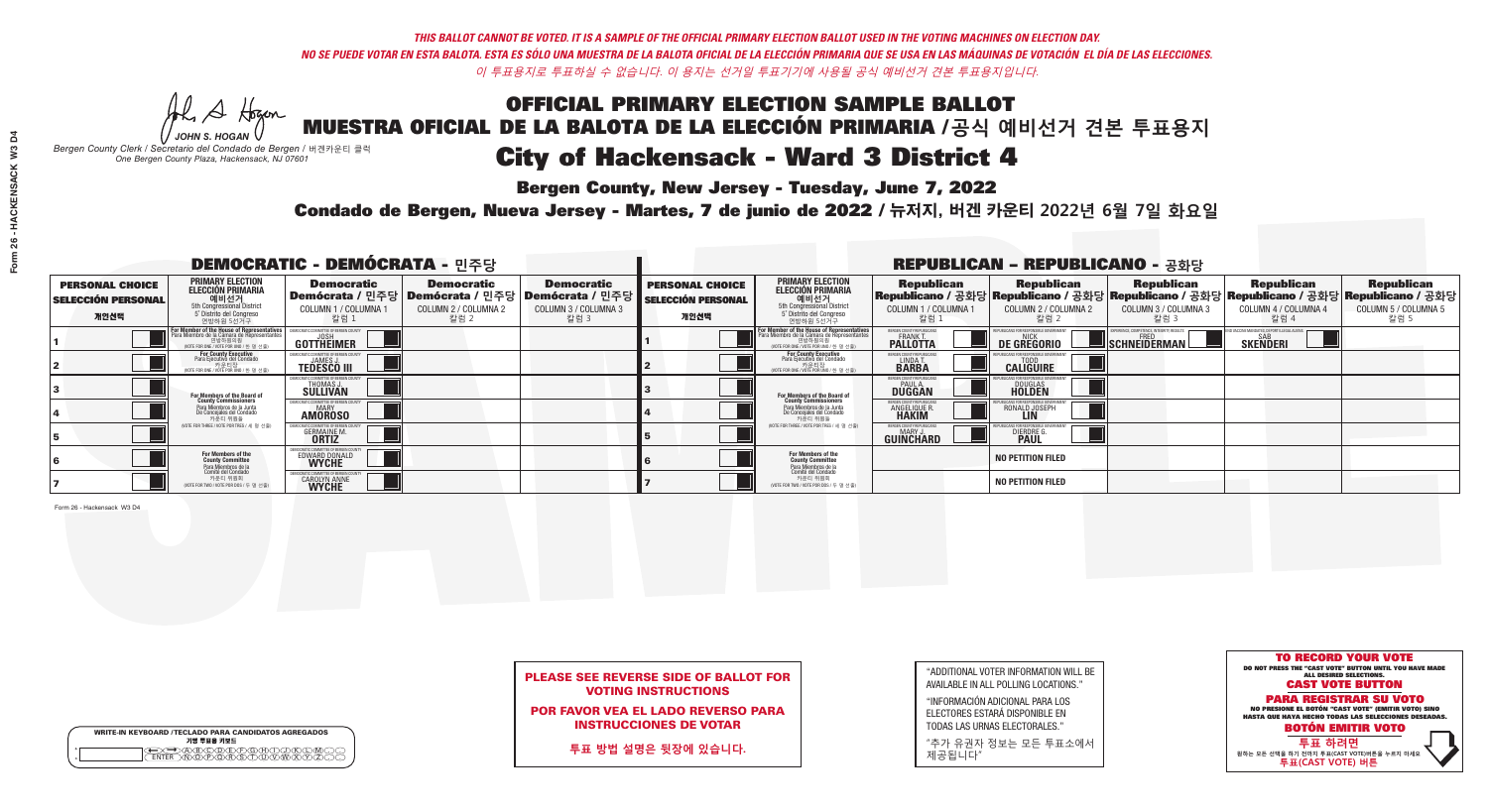*-*<br>Bergen County, New Jersey - Tuesday, June 7, 2022

Al Stogan *JOHN S. HOGAN*

|                    | <b>WRITE-IN KEYBOARD /TECLADO PARA CANDIDATOS AGREGADOS</b><br>기명 투표용 키보드 |
|--------------------|---------------------------------------------------------------------------|
| $\circ$<br>$\circ$ | )(B)(C)(D)(E)(F)(G)(H)(T)                                                 |

*Bergen County Clerk / Secretario del Condado de Bergen /* 버겐카운티 클럭 *One Bergen County Plaza, Hackensack, NJ 07601*



### PLEASE SEE REVERSE SIDE OF BALLOT FOR VOTING INSTRUCTIONS

POR FAVOR VEA EL LADO REVERSO PARA INSTRUCCIONES DE VOTAR

**투표 방법 설명은 뒷장에 있습니다.**

| "ADDITIONAL VOTER INFORMATION WILL BE |
|---------------------------------------|
| AVAILABLE IN ALL POLLING LOCATIONS."  |
|                                       |

"INFORMACIÓN ADICIONAL PARA LOS ELECTORES ESTARÁ DISPONIBLE EN TODAS LAS URNAS ELECTORALES."

"추가 유권자 정보는 모든 투표소에서 제공됩니다"

Condado de Bergen, Nueva Jersey - Martes, 7 de junio de 2022 / 뉴저지, 버겐 카운티 2022년 6월 7일 화요일 *One Bergen County Plaza, Hackensack, NJ 07601*

| <b>DEMOCRATIC - DEMÓCRATA - 민주당</b>                         |                                                                                                                                                           |                                                      |                                                   |                                                                                                          | <b>REPUBLICAN - REPUBLICANO - 공화당</b>                       |                                                                                                                                                             |                                                             |                                                                                                                                                |                                                   |                                                   |                                                   |  |
|-------------------------------------------------------------|-----------------------------------------------------------------------------------------------------------------------------------------------------------|------------------------------------------------------|---------------------------------------------------|----------------------------------------------------------------------------------------------------------|-------------------------------------------------------------|-------------------------------------------------------------------------------------------------------------------------------------------------------------|-------------------------------------------------------------|------------------------------------------------------------------------------------------------------------------------------------------------|---------------------------------------------------|---------------------------------------------------|---------------------------------------------------|--|
| <b>PERSONAL CHOICE</b><br><b>SELECCIÓN PERSONAL</b><br>개인선택 | <b>PRIMARY ELECTION</b><br><b>ELECCIÓN PRIMARIA</b><br>해비선거<br><sub>5th</sub> Congressional District<br>5 <sup>°</sup> Distrito del Congreso<br>연방하원 5선거구 | <b>Democratic</b><br>COLUMN 1 / COLUMNA<br>칼럼 1      | <b>Democratic</b><br>COLUMN 2 / COLUMNA 2<br>칼럼 2 | <b>Democratic</b><br>Demócrata / 민주당   Demócrata / 민주당   Demócrata / 민주당<br>COLUMN 3 / COLUMNA 3<br>칼럼 3 | <b>PERSONAL CHOICE</b><br><b>SELECCIÓN PERSONAL</b><br>개인선택 | <b>PRIMARY ELECTION</b><br>ELECCIÓN PRIMARIA<br>에비선거<br>5th Congressional District<br>5 Distrito del Congreso<br>연방하원 5선거구                                  | <b>Republican</b><br>COLUMN 1 / COLUMNA 1<br>"칼럼 1          | <b>Republican</b><br>Republicano / 공화당 Republicano / 공화당 Republicano / 공화당 Republicano / 공화당 Republicano / 공화당<br>COLUMN 2 / COLUMNA 2<br>칼럼 2 | <b>Republican</b><br>COLUMN 3 / COLUMNA 3<br>칼럼 3 | <b>Republican</b><br>COLUMN 4 / COLUMNA 4<br>칼럼 4 | <b>Republican</b><br>COLUMN 5 / COLUMNA 5<br>칼럼 5 |  |
|                                                             | <b>For Member of the House of Representatives</b><br>Para Miembro de la Cámara de Representantes<br>연방하원의원<br>(VOTE FOR ONE / VOTE POR UNO / 한 명 선출)      | COMMITTEE OF BERGEN CO<br>GOTTHEIMER                 |                                                   |                                                                                                          |                                                             | F <mark>or Member of the House of Representatives</mark><br>Para Miembro de la Cámara de Representantes<br>연방하원의원<br>(WOTE FOR ONE / VOTE POR UNO / 한 명 선출) | BERGEN COUNTY REPUBLICAN<br><b>PALLOTTA</b>                 | <b>DE GREGORIO</b>                                                                                                                             | SCHNEIDERMAN                                      | <b>SKENDERI</b>                                   |                                                   |  |
|                                                             | For County Executive<br>Para Ejecutivo del Condado<br>WOTE FOR ONE / VOTE POR UNO / 한 명 선출)                                                               | <b>TEDESCO III</b>                                   |                                                   |                                                                                                          |                                                             | For County Executive<br>Para Ejecutivo del Condado<br>. 카운티장<br>(VOTE FOR ONE / VOTE POR UNO / 한 명 선출)                                                      | BERGEN COUNTY REPUBLICAN<br>LINDA T.                        | <b>CALIGUIRE</b>                                                                                                                               |                                                   |                                                   |                                                   |  |
|                                                             | For Members of the Board of<br>County Commissioners                                                                                                       | IOCRATIC COMMITTEE OF BERGEN C<br>THOMAS J.          |                                                   |                                                                                                          |                                                             | <b>For Members of the Board of County Commissioners</b>                                                                                                     | BERGEN COUNTY REPUBLICAN<br><b>PAUL A.</b><br><b>DUGGAN</b> | <b>DOUGLAS</b><br><b>HOLDEN</b>                                                                                                                |                                                   |                                                   |                                                   |  |
|                                                             | Para Miembros de la Junta<br>De Concejales del Condado<br>카운티 위원들                                                                                         | MOCRATIC COMMITTEE OF BERGEN COUNT<br><b>AMOROSO</b> |                                                   |                                                                                                          |                                                             | Para Miembros de la Junta<br>De Concejales del Condado<br>카운티 위원들                                                                                           | ERGEN COUNTY REPUBLICAN<br><b>ANGELIQUE R</b>               | RONALD JOSEPH                                                                                                                                  |                                                   |                                                   |                                                   |  |
|                                                             | (VOTE FOR THREE / VOTE POR TRES / 세 명 선출)                                                                                                                 | <b>GERMAINE M.</b>                                   |                                                   |                                                                                                          |                                                             | (VOTE FOR THREE / VOTE POR TRES / 세 명 선출)                                                                                                                   | BERGEN COUNTY REPUBLICAN<br>MARY.<br>GUINCHARD              | <b>DIERDRE</b>                                                                                                                                 |                                                   |                                                   |                                                   |  |
|                                                             | For Members of the<br>County Committee<br>Para Miembros de la                                                                                             | MOCRATIC COMMITTEE OF BERGE<br><b>BRYANT</b>         |                                                   |                                                                                                          |                                                             | For Members of the<br>County Committee                                                                                                                      |                                                             | PUBLICANS FOR RESPONSIBLE<br><b>THOMAS</b><br><b>TOSCANO</b>                                                                                   |                                                   |                                                   |                                                   |  |
|                                                             | comité del Condado<br>카운티 위원회<br>NOTE FOR TWO / VOTE POR DOS / 두 명 선출)                                                                                    | <b>BEVERLY</b>                                       |                                                   |                                                                                                          |                                                             | Para Miembros de la<br>Comité del Condado<br>카운티 위원회<br>NOTE FOR TWO / VOTE POR DOS / 두 명 선출)                                                               |                                                             | <b>NO PETITION FILED</b>                                                                                                                       |                                                   |                                                   |                                                   |  |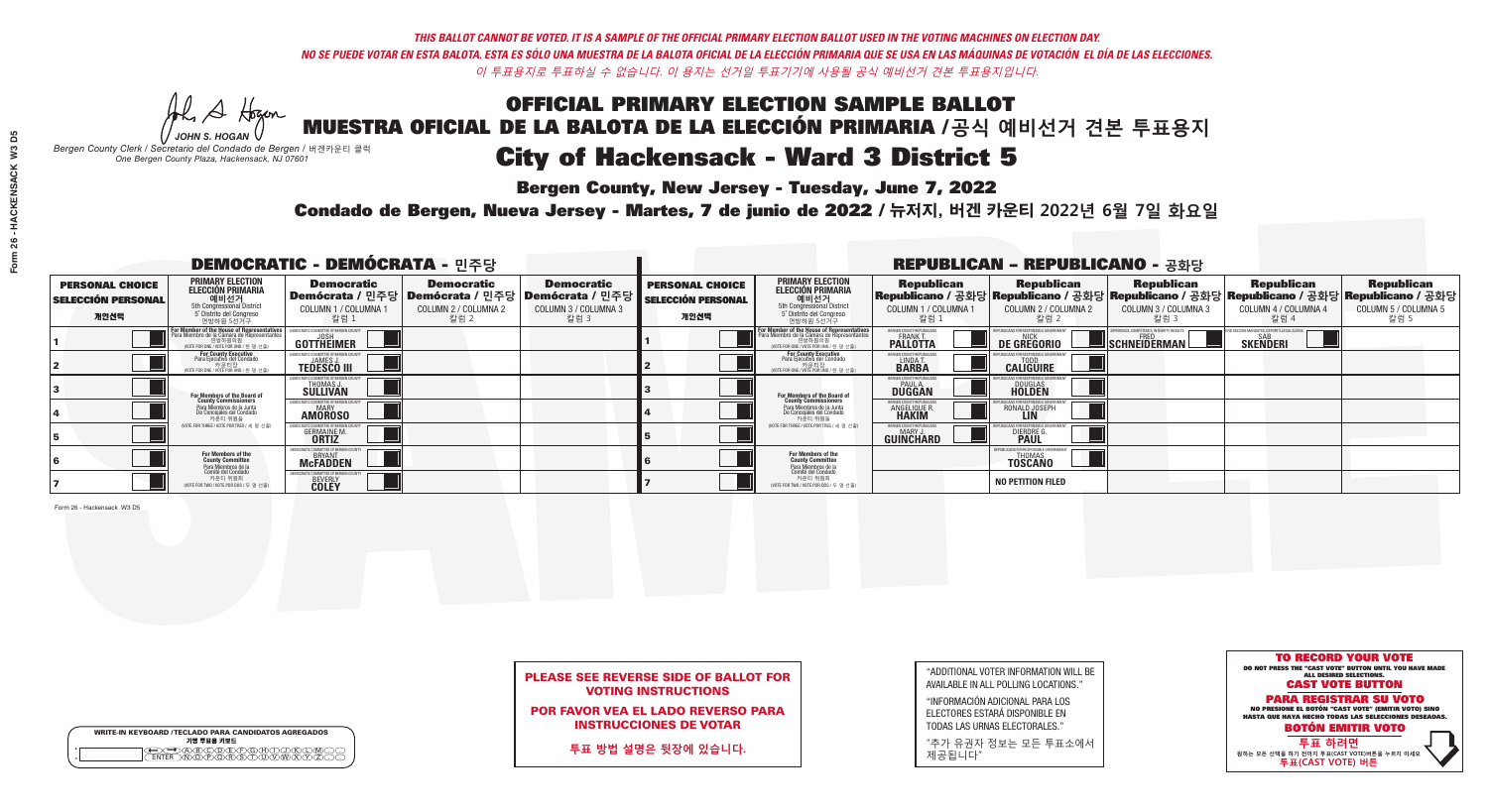*-*<br>Bergen County, New Jersey - Tuesday, June 7, 2022

He A Hogan *JOHN S. HOGAN*

*Bergen County Clerk / Secretario del Condado de Bergen /* 버겐카운티 클럭 *One Bergen County Plaza, Hackensack, NJ 07601*



### PLEASE SEE REVERSE SIDE OF BALLOT FOR VOTING INSTRUCTIONS

POR FAVOR VEA EL LADO REVERSO PARA INSTRUCCIONES DE VOTAR

**투표 방법 설명은 뒷장에 있습니다.**

| <b>WRITE-IN KEYBOARD /TECLADO PARA CANDIDATOS AGREGADOS</b><br>기명 투표용 키보드 |
|---------------------------------------------------------------------------|
| e<br>$\circ$                                                              |

| "ADDITIONAL VOTER INFORMATION WILL BE |
|---------------------------------------|
| AVAILABLE IN ALL POLLING LOCATIONS."  |
|                                       |

"INFORMACIÓN ADICIONAL PARA LOS ELECTORES ESTARÁ DISPONIBLE EN TODAS LAS URNAS ELECTORALES."

"추가 유권자 정보는 모든 투표소에서 제공됩니다"

Condado de Bergen, Nueva Jersey - Martes, 7 de junio de 2022 / 뉴저지, 버겐 카운티 2022년 6월 7일 화요일 *One Bergen County Plaza, Hackensack, NJ 07601*

| <b>DEMOCRATIC - DEMÓCRATA - 민주당</b>                         |                                                                                                                                               |                                                                     |                                                                                                              |                                                   | <b>REPUBLICAN - REPUBLICANO - 공화당</b>                       |                                                                                                                                   |                                                                      |                                                    |                                                                                                                                                 |                                                   |                                                   |  |
|-------------------------------------------------------------|-----------------------------------------------------------------------------------------------------------------------------------------------|---------------------------------------------------------------------|--------------------------------------------------------------------------------------------------------------|---------------------------------------------------|-------------------------------------------------------------|-----------------------------------------------------------------------------------------------------------------------------------|----------------------------------------------------------------------|----------------------------------------------------|-------------------------------------------------------------------------------------------------------------------------------------------------|---------------------------------------------------|---------------------------------------------------|--|
| <b>PERSONAL CHOICE</b><br><b>SELECCIÓN PERSONAL</b><br>개인선택 | <b>PRIMARY ELECTION</b><br><b>ELECCIÓN PRIMARIA</b><br>예비선거<br><sup>5th</sup> Congressional District<br>5° Distrito del Congreso<br>연방하원 5선거구 | <b>Democratic</b><br>COLUMN 1 / COLUMNA<br>칼럼 1                     | <b>Democratic</b><br>  Demócrata / 민주당   Demócrata / 민주당   Demócrata / 민주당  <br>COLUMN 2 / COLUMNA 2<br>칼럼 2 | <b>Democratic</b><br>COLUMN 3 / COLUMNA 3<br>칼럼 3 | <b>PERSONAL CHOICE</b><br><b>SELECCIÓN PERSONAL</b><br>개인선택 | <b>PRIMARY ELECTION</b><br>ELECCIÓN PRIMARIA<br>예비선거<br>5th Congressional District<br>5 Distrito del Congreso<br>연방하원 5선거구        | <b>Republican</b><br>COLUMN 1 / COLUMNA 1<br><u>칼럼 1</u>             | <b>Republican</b><br>COLUMN 2 / COLUMNA 2<br>·칼럼 2 | <b>Republican</b><br> Republicano / 공화당 Republicano / 공화당 Republicano / 공화당 Republicano / 공화당 Republicano / 공화당<br>COLUMN 3 / COLUMNA 3<br>칼럼 3 | <b>Republican</b><br>COLUMN 4 / COLUMNA 4<br>칼럼 4 | <b>Republican</b><br>COLUMN 5 / COLUMNA 5<br>칼럼 5 |  |
|                                                             | F <b>or Member of the House of Representatives</b><br>Para Miembro de la Cámara de Representantes                                             | COMMITTEE OF BERGEN COUNT<br><b>GOTTHEIMER</b>                      |                                                                                                              |                                                   |                                                             | For Member of the House of Representatives<br>Para Miembro de la Cámara de Representantes<br>WOTE FOR ONE / VOTE POR UNO / 한 명 선출 | BERGEN COUNTY REPUBLICANS<br><b>PALLOTTA</b>                         | <b>DE GREGORIO</b>                                 | PERIENCE, COMPETENCE, INTEGRITY, RESULTS<br>SCHNEIDERMAN                                                                                        | <b>SKENDERI</b>                                   |                                                   |  |
|                                                             | For County Executive<br>Para Ejecutivo del Condado<br>/OTE FOR ONE / VOTE POR UNO / 한 명 선출)                                                   | <b>TEDESCO III</b>                                                  |                                                                                                              |                                                   |                                                             | For County Executive<br>Para Ejecutivo del Condado<br>가운티장<br>(VOTE FOR ONE / VOTE POR UNO / 한 명 선출                               | BERGEN COUNTY REPUBLICAN<br>LINDA T.                                 | <b>CALIGUIRE</b>                                   |                                                                                                                                                 |                                                   |                                                   |  |
|                                                             | <b>For Members of the Board of<br/>County Commissioners</b>                                                                                   | THOMAS J.                                                           |                                                                                                              |                                                   |                                                             | For Members of the Board of<br>County Commissioners                                                                               | BERGEN COUNTY REPUBLICAN<br><b>DUGGAN</b>                            | <b>DOUGLAS</b><br><b>HOLDEN</b>                    |                                                                                                                                                 |                                                   |                                                   |  |
|                                                             | Para Miembros de la Junta<br>De Concejales del Condado<br>카운티 위원들                                                                             | OCRATIC COMMITTEE OF BERGEN COUNT<br><b>AMOROSO</b>                 |                                                                                                              |                                                   |                                                             | Para Miembros de la Junta<br>De Concejales del Condado<br>카운티 위원들                                                                 | <b>FRGEN COUNTY REPUBLICAN</b><br><b>ANGELIQUE R</b><br><b>HAKIM</b> | RONALD JOSEPH                                      |                                                                                                                                                 |                                                   |                                                   |  |
|                                                             | NOTE FOR THREE / VOTE POR TRES / 세 명 선출)                                                                                                      | <b>GERMAINE M.</b>                                                  |                                                                                                              |                                                   |                                                             | (VOTE FOR THREE / VOTE POR TRES / 세 명 선출)                                                                                         | BERGEN COUNTY REPUBLICAN<br>MARY J<br>GUINCHARD                      | <b>DIERDRE</b>                                     |                                                                                                                                                 |                                                   |                                                   |  |
|                                                             | For Members of the<br>County Committee<br>Para Miembros de la<br>Comité del Condado                                                           | MOCRATIC COMMITTEE OF BERGEI<br><b>SOME</b>                         |                                                                                                              |                                                   |                                                             | For Members of the<br>County Committee                                                                                            |                                                                      | <b>NO PETITION FILED</b>                           |                                                                                                                                                 |                                                   |                                                   |  |
|                                                             | 카운티 위원회<br>(VOTE FOR TWO / VOTE POR DOS / 두 명 선출)                                                                                             | <b>EMOCRATIC COMMITTEE OF BERGEN</b><br><b>DEBRA</b><br><b>HECK</b> |                                                                                                              |                                                   |                                                             | Para Miembros de la<br>Comité del Condado<br>카운티 위원회<br>NOTE FOR TWO / VOTE POR DOS / 두 명 선출)                                     |                                                                      | <b>NO PETITION FILED</b>                           |                                                                                                                                                 |                                                   |                                                   |  |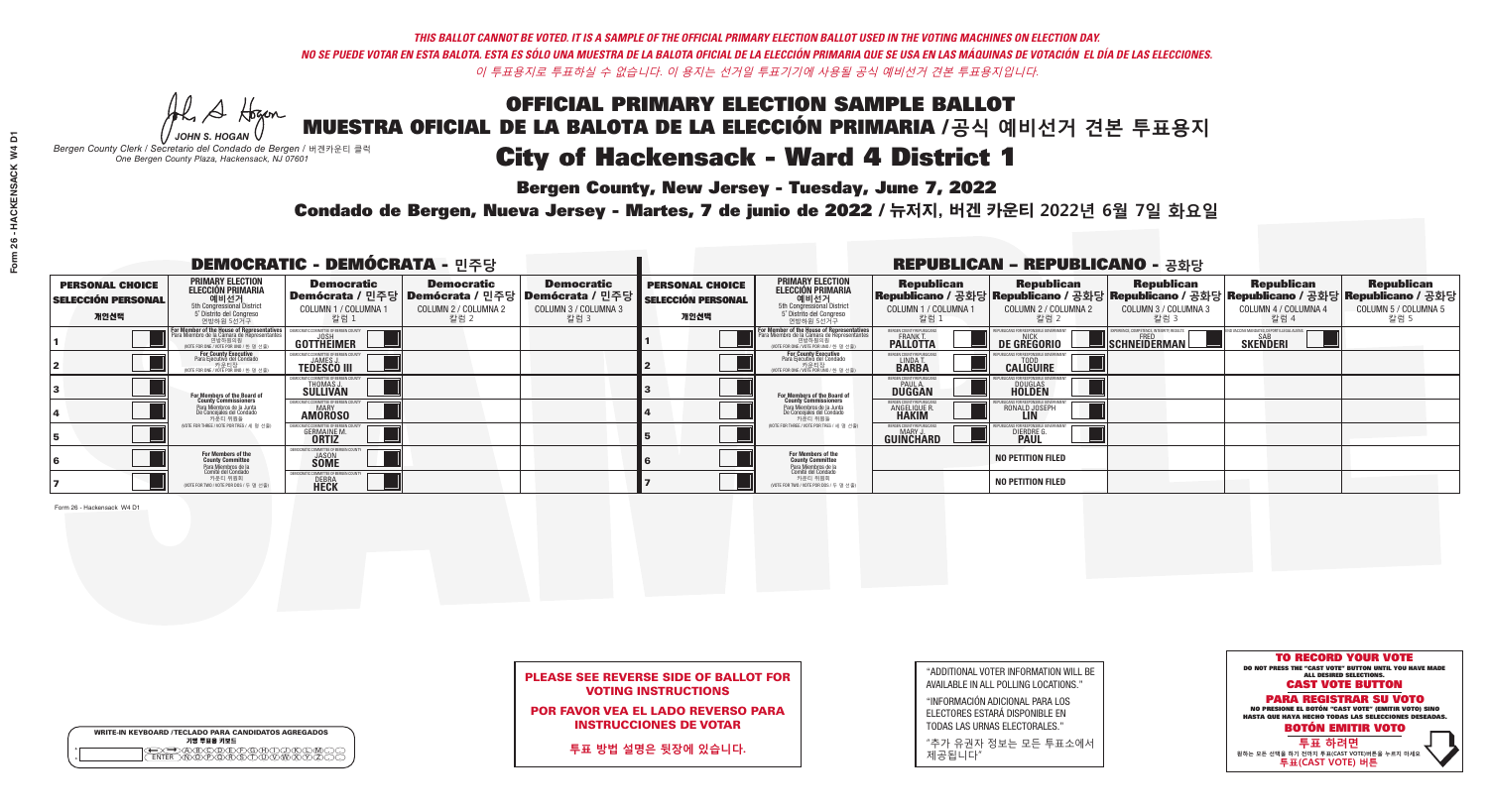*-*<br>Bergen County, New Jersey - Tuesday, June 7, 2022

Al Stogan *JOHN S. HOGAN*

*Bergen County Clerk / Secretario del Condado de Bergen /* 버겐카운티 클럭 *One Bergen County Plaza, Hackensack, NJ 07601*

WRITE-IN KEYBOARD /TECLADO PARA CANDIDATOS AGREGADOS<br>기명 투표용 키보드

 $\bigoplus \bigoplus \mathbb{A} \oplus \mathbb{C} \oplus \mathbb{C} \oplus \mathbb{C} \oplus \mathbb{C} \oplus \mathbb{C} \cup \mathbb{W} \oplus \mathbb{Z} \oplus \mathbb{Z} \oplus \mathbb{C}$ 



### PLEASE SEE REVERSE SIDE OF BALLOT FOR VOTING INSTRUCTIONS

POR FAVOR VEA EL LADO REVERSO PARA INSTRUCCIONES DE VOTAR

**투표 방법 설명은 뒷장에 있습니다.**

| "ADDITIONAL VOTER INFORMATION WILL BE |
|---------------------------------------|
| AVAILABLE IN ALL POLLING LOCATIONS."  |
| <b>GIULODIAOÓN ADIOIONAL DADA LOO</b> |

"INFORMACIÓN ADICIONAL PARA LOS ELECTORES ESTARÁ DISPONIBLE EN TODAS LAS URNAS ELECTORALES."

"추가 유권자 정보는 모든 투표소에서 제공됩니다"

Condado de Bergen, Nueva Jersey - Martes, 7 de junio de 2022 / 뉴저지, 버겐 카운티 2022년 6월 7일 화요일 *One Bergen County Plaza, Hackensack, NJ 07601*

| <b>DEMOCRATIC - DEMÓCRATA - 민주당</b>                         |                                                                                                                                             |                                                                       |                                                   |                                                                                                             | <b>REPUBLICAN - REPUBLICANO - 공화당</b>                       |                                                                                                                                                |                                                             |                                                   |                                                   |                                                   |                                                                                                                                                  |  |
|-------------------------------------------------------------|---------------------------------------------------------------------------------------------------------------------------------------------|-----------------------------------------------------------------------|---------------------------------------------------|-------------------------------------------------------------------------------------------------------------|-------------------------------------------------------------|------------------------------------------------------------------------------------------------------------------------------------------------|-------------------------------------------------------------|---------------------------------------------------|---------------------------------------------------|---------------------------------------------------|--------------------------------------------------------------------------------------------------------------------------------------------------|--|
| <b>PERSONAL CHOICE</b><br><b>SELECCIÓN PERSONAL</b><br>개인선택 | <b>PRIMARY ELECTION</b><br><b>ELECCIÓN PRIMARIA</b><br>해비선거<br>Sth Congressional District<br>5° Distrito del Congreso<br>연방하원 5선거구          | <b>Democratic</b><br>COLUMN 1 / COLUMNA 1<br>칼럼 1                     | <b>Democratic</b><br>COLUMN 2 / COLUMNA 2<br>칼럼 2 | <b>Democratic</b><br>  Demócrata / 민주당   Demócrata / 민주당   Demócrata / 민주당 <br>COLUMN 3 / COLUMNA 3<br>칼럼 3 | <b>PERSONAL CHOICE</b><br><b>SELECCIÓN PERSONAL</b><br>개인선택 | <b>PRIMARY ELECTION</b><br>ELECCIÓN PRIMARIA<br>에비선거<br>5th Congressional District<br>5 Distrito del Congreso<br>연방하원 5선거구                     | <b>Republican</b><br>COLUMN 1 / COLUMNA 1<br>, 칼럼 :         | <b>Republican</b><br>COLUMN 2 / COLUMNA 2<br>칼럼 2 | <b>Republican</b><br>COLUMN 3 / COLUMNA 3<br>칼럼 3 | <b>Republican</b><br>COLUMN 4 / COLUMNA 4<br>칼럼 4 | <b>Republican</b><br> Republicano / 공화당 Republicano / 공화당 Republicano / 공화당 Republicano / 공화당 Republicano / 공화당 <br>COLUMN 5 / COLUMNA 5<br>칼럼 5 |  |
|                                                             | or Member of the House of Representatives<br>ara Miembro de la Cámara de Representantes<br>연방하원의원<br>(VOTE FOR ONE / VOTE POR UNO / 한 명 선출) | <b>GOTTHEIMER</b>                                                     |                                                   |                                                                                                             |                                                             | F <mark>or Member of the House of Representative</mark><br>Para Miembro de la Cámara de Representante:<br>NOTE FOR ONE / VOTE POR UNO / 한 명 선출 | BERGEN COUNTY REPUBLICANS<br>FRANK T.<br><b>PALLOTTA</b>    | DE GREGORIO                                       | SCHNEIDERMAN                                      | <b>SKENDERI</b>                                   |                                                                                                                                                  |  |
|                                                             | For County Executive<br>Para Ejecutivo del Condado<br>가운티장<br>(VOTE FOR ONE / VOTE POR UNO / 한 명 선출)                                        | <b>TEDESCO III</b>                                                    |                                                   |                                                                                                             |                                                             | For County Executive<br>Para Ejecutivo del Condado<br>7) 카운티장<br>(VOTE FOR ONE / VOTE POR UNO / 한 명 선출)                                        | BERGEN COUNTY REPUBLICAN<br>LINDA T.                        | <b>CALIGUIRE</b>                                  |                                                   |                                                   |                                                                                                                                                  |  |
|                                                             | For Members of the Board of<br>County Commissioners                                                                                         | MOCRATIC COMMITTEE OF BERGEN (<br><b>THOMAS J.</b><br><b>SULLIVAN</b> |                                                   |                                                                                                             |                                                             | For Members of the Board of<br>County Commissioners                                                                                            | BERGEN COUNTY REPUBLICAN<br><b>PAUL A.</b><br><b>DUGGAN</b> | <b>DOUGLAS</b>                                    |                                                   |                                                   |                                                                                                                                                  |  |
|                                                             | Para Miembros de la Junta<br>De Concejales del Condado<br>카운티 위원들                                                                           | IOCRATIC COMMITTEE OF BERGEN COUNT<br><b>MARY</b><br><b>AMOROSO</b>   |                                                   |                                                                                                             |                                                             | Para Miembros de la Junta<br>De Concejales del Condado<br>카운티 위원들                                                                              | BERGEN COUNTY REPUBLICAN<br><b>ANGELIQUE R</b>              | RONALD JOSEPH                                     |                                                   |                                                   |                                                                                                                                                  |  |
|                                                             | NOTE FOR THREE / VOTE POR TRES / 세 명 선출)                                                                                                    | <b>GERMAINE M.</b>                                                    |                                                   |                                                                                                             |                                                             | (VOTE FOR THREE / VOTE POR TRES / 세 명 선출)                                                                                                      | BERGEN COUNTY REPUBLICAN<br>MARY J.<br>GUINCHARD            | <b>DIERDRE</b>                                    |                                                   |                                                   |                                                                                                                                                  |  |
|                                                             | For Members of the<br>County Committee<br>Para Miembros de la<br>Comité del Condado                                                         | DEMOCRATIC COMMITTEE OF BERGEN COUNTY                                 |                                                   |                                                                                                             |                                                             | For Members of the<br>County Committee<br>Para Miembros de la<br>Comité del Condado                                                            |                                                             | <b>NO PETITION FILED</b>                          |                                                   |                                                   |                                                                                                                                                  |  |
|                                                             | 카운티 위원회<br>(VOTE FOR TWO / VOTE POR DOS / 두 명 선출)                                                                                           | FMOCRATIC COMMITTEE OF BERGE<br>HURWITZ                               |                                                   |                                                                                                             |                                                             | 카운티 위원회<br>NOTE FOR TWO / VOTE POR DOS / 두 명 선출)                                                                                               |                                                             | <b>NO PETITION FILED</b>                          |                                                   |                                                   |                                                                                                                                                  |  |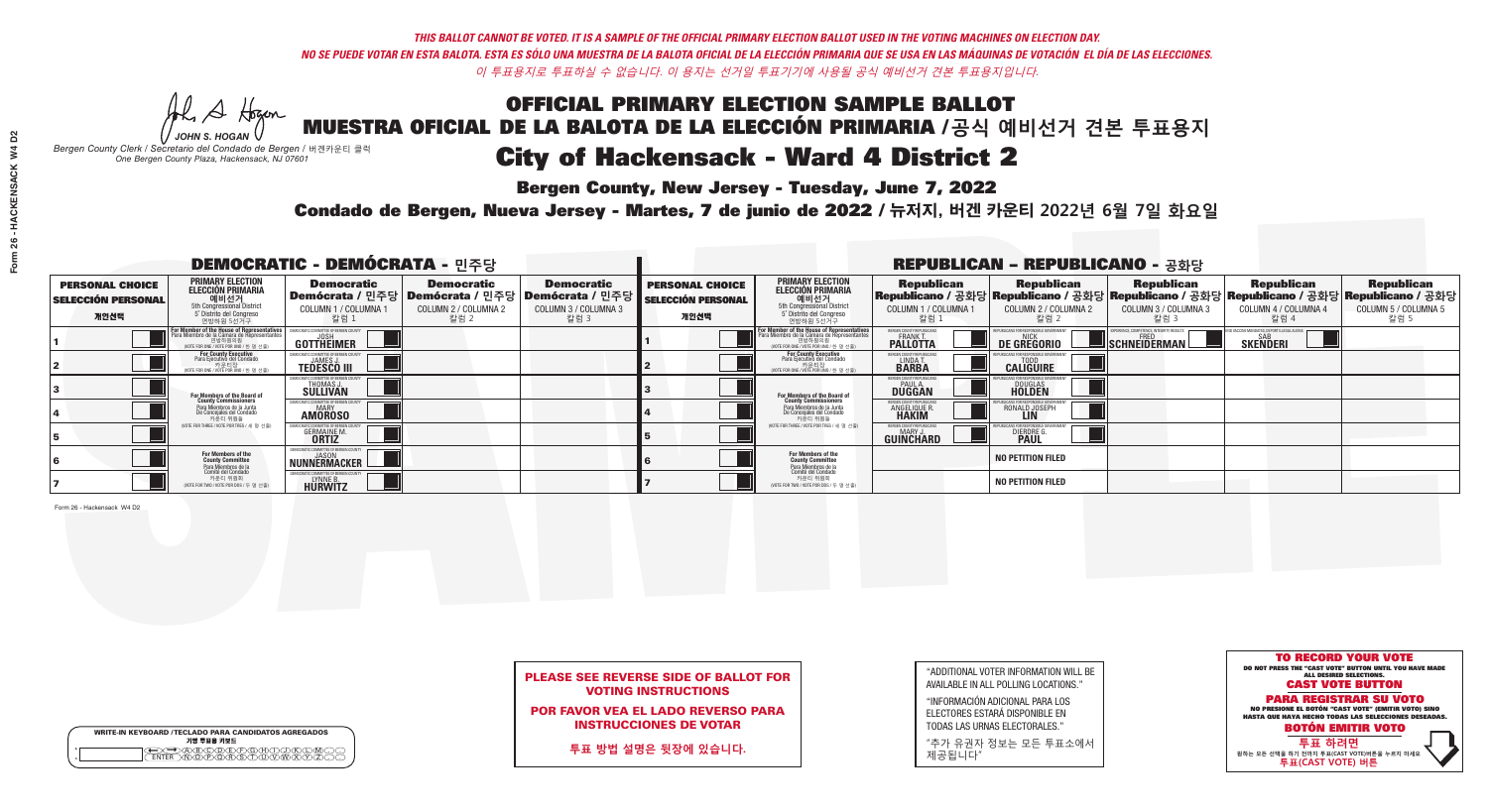*-*<br>Bergen County, New Jersey - Tuesday, June 7, 2022

A Hogan *JOHN S. HOGAN*

|         | <b>WRITE-IN KEYBOARD /TECLADO PARA CANDIDATOS AGREGADOS</b><br>기명 투표용 키보드 |
|---------|---------------------------------------------------------------------------|
| $\circ$ | )(B)C)(D)(E)(F)(G)(H)(                                                    |

*Bergen County Clerk / Secretario del Condado de Bergen /* 버겐카운티 클럭 *One Bergen County Plaza, Hackensack, NJ 07601*



### PLEASE SEE REVERSE SIDE OF BALLOT FOR VOTING INSTRUCTIONS

POR FAVOR VEA EL LADO REVERSO PARA INSTRUCCIONES DE VOTAR

**투표 방법 설명은 뒷장에 있습니다.**

| "ADDITIONAL VOTER INFORMATION WILL BE |
|---------------------------------------|
| AVAILABLE IN ALL POLLING LOCATIONS."  |
| $U = 0.011401$                        |

"INFORMACIÓN ADICIONAL PARA LOS ELECTORES ESTARÁ DISPONIBLE EN TODAS LAS URNAS ELECTORALES."

"추가 유권자 정보는 모든 투표소에서 제공됩니다"

Condado de Bergen, Nueva Jersey - Martes, 7 de junio de 2022 / 뉴저지, 버겐 카운티 2022년 6월 7일 화요일 *One Bergen County Plaza, Hackensack, NJ 07601*

| <b>DEMOCRATIC - DEMÓCRATA - 민주당</b>                         |                                                                                                                                    |                                                               |                                                   |                                                                                                              | <b>REPUBLICAN - REPUBLICANO - 공화당</b>                       |                                                                                                                                                  |                                                                 |                                                                                                                                                  |                                                          |                                                               |                                                   |  |
|-------------------------------------------------------------|------------------------------------------------------------------------------------------------------------------------------------|---------------------------------------------------------------|---------------------------------------------------|--------------------------------------------------------------------------------------------------------------|-------------------------------------------------------------|--------------------------------------------------------------------------------------------------------------------------------------------------|-----------------------------------------------------------------|--------------------------------------------------------------------------------------------------------------------------------------------------|----------------------------------------------------------|---------------------------------------------------------------|---------------------------------------------------|--|
| <b>PERSONAL CHOICE</b><br><b>SELECCIÓN PERSONAL</b><br>개인선택 | <b>PRIMARY ELECTION</b><br><b>ELECCIÓN PRIMARIA</b><br>예비선거<br>5th Congressional District<br>5° Distrito del Congreso<br>연방하원 5선거구 | <b>Democratic</b><br>COLUMN 1 / COLUMNA<br>칼럼 1               | <b>Democratic</b><br>COLUMN 2 / COLUMNA 2<br>칼럼 2 | <b>Democratic</b><br>  Demócrata / 민주당   Demócrata / 민주당   Demócrata / 민주당  <br>COLUMN 3 / COLUMNA 3<br>칼럼 3 | <b>PERSONAL CHOICE</b><br><b>SELECCIÓN PERSONAL</b><br>개인선택 | <b>PRIMARY ELECTION</b><br><b>ELECCIÓN PRIMARIA</b><br>예비선거<br>5th Congressional District<br>5 Distrito del Congreso<br>연방하원 5선거구                | <b>Republican</b><br>COLUMN 1 / COLUMNA 1<br>"칼럼 1              | <b>Republican</b><br> Republicano / 공화당 Republicano / 공화당 Republicano / 공화당 Republicano / 공화당 Republicano / 공화당<br>COLUMN 2 / COLUMNA 2<br>·칼럼 2 | <b>Republican</b><br>COLUMN 3 / COLUMNA 3<br>칼럼 3        | <b>Republican</b><br>COLUMN 4 / COLUMNA 4<br>칼럼 4             | <b>Republican</b><br>COLUMN 5 / COLUMNA 5<br>칼럼 5 |  |
|                                                             | For Member of the House of Representatives<br>Para Miembro de la Cámara de Representantes<br>NOTE FOR ONE 7 VOTE POR UNO / 한 명 선출) | DEMOCRATIC COMMITTEE OF BERGEN COUN'<br>GOTTHËIMER            |                                                   |                                                                                                              |                                                             | F <mark>or Member of the House of Representatives</mark><br>Para Miembro de la Cámara de Representantes<br>NOTE FOR ONE / VOTE POR UNO / 한 명 선출) | BERGEN COUNTY REPUBLICANS<br><b>FRANK T.</b><br><b>PALLOTTA</b> | <b>DE GREGORIO</b>                                                                                                                               | PERIENCE, COMPETENCE, INTEGRITY, RESULTS<br>SCHNEIDERMAN | VD VACCINE MANDATES, DEPORT ILLEGAL ALIENS<br><b>SKENDERI</b> |                                                   |  |
|                                                             | For County Executive<br>Para Ejecutivo del Condado<br>가운티장<br>VOTE FOR ONE / VOTE POR UNO / 한 명 선출)                                | <b>JAMES J</b><br><b>TEDESCO III</b>                          |                                                   |                                                                                                              |                                                             | For County Executive<br>Para Ejecutivo del Condado<br>7 카운티장<br>(VOTE FOR ONE / VOTE POR UNO / 한 명 선출)                                           | BERGEN COUNTY REPUBLICAN<br>LINDA T.                            | <b>CALIGUIRE</b>                                                                                                                                 |                                                          |                                                               |                                                   |  |
|                                                             | <b>For Members of the Board of<br/>County Commissioners</b>                                                                        | <b>THOMAS J.</b><br><b>SULLIVAN</b>                           |                                                   |                                                                                                              |                                                             | <b>For Members of the Board of County Commissioners</b>                                                                                          | ERGEN COUNTY REPUBLICAN<br><b>PAUL A.</b><br><b>DUGGAN</b>      | <b>DOUGLAS</b>                                                                                                                                   |                                                          |                                                               |                                                   |  |
|                                                             | Para Miembros de la Junta<br>De Concejales del Condado<br>카운티 위원들                                                                  | TIC COMMITTEE OF RERGEN COUN<br><b>MARY</b><br><b>AMOROSO</b> |                                                   |                                                                                                              |                                                             | Para Miembros de la Junta<br>De Concejales del Condado<br>카운티 위원들                                                                                | <b>FRGEN COUNTY REPUBLICAN</b><br>ANGELIQUE R                   | RONALD JOSEPH                                                                                                                                    |                                                          |                                                               |                                                   |  |
|                                                             | NOTE FOR THREE / VOTE POR TRES / 세 명 선출)                                                                                           | <b>GERMAINE M</b><br><b>ORTIZ</b>                             |                                                   |                                                                                                              |                                                             | (VOTE FOR THREE / VOTE POR TRES / 세 명 선출)                                                                                                        | <b>ERGEN COUNTY REPUBLICANS</b><br>MARY J<br><b>GUINCHARD</b>   | <b>DIERDRE</b>                                                                                                                                   |                                                          |                                                               |                                                   |  |
|                                                             | For Members of the<br>County Committee<br>Para Miembros de la<br>Comité del Condado                                                | MOCRATIC COMMITTEE OF BERGE<br><b>AHMAD</b>                   |                                                   |                                                                                                              |                                                             | For Members of the<br>County Committee<br>Para Miembros de la<br>Comité del Condado                                                              |                                                                 | <b>NO PETITION FILED</b>                                                                                                                         |                                                          |                                                               |                                                   |  |
|                                                             | 카운티 위원회<br>(VOTE FOR TWO / VOTE POR DOS / 두 명 선출)                                                                                  | )CRATIC COMMITTEE OF BERGE<br><b>PALINKAS</b>                 |                                                   |                                                                                                              |                                                             | 카운티 위원회<br>(VOTE FOR TWO / VOTE POR DOS / 두 명 선출)                                                                                                |                                                                 | <b>NO PETITION FILED</b>                                                                                                                         |                                                          |                                                               |                                                   |  |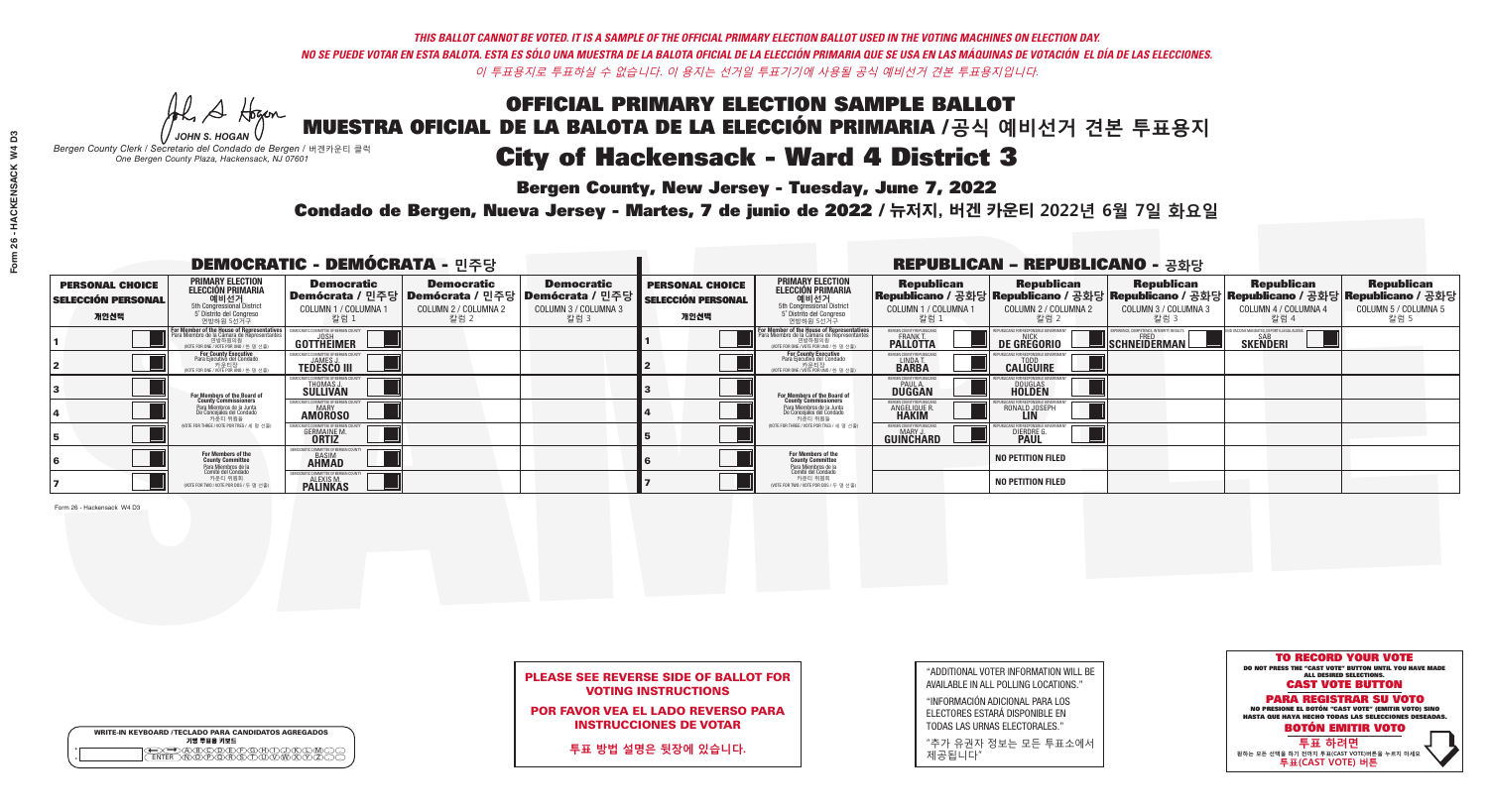*-*<br>Bergen County, New Jersey - Tuesday, June 7, 2022

Al Stogan *JOHN S. HOGAN*

|                    | <b>WRITE-IN KEYBOARD /TECLADO PARA CANDIDATOS AGREGADOS</b><br>기명 투표용 키보드 |
|--------------------|---------------------------------------------------------------------------|
| $\circ$<br>$\circ$ |                                                                           |

*Bergen County Clerk / Secretario del Condado de Bergen /* 버겐카운티 클럭 *One Bergen County Plaza, Hackensack, NJ 07601*



### PLEASE SEE REVERSE SIDE OF BALLOT FOR VOTING INSTRUCTIONS

POR FAVOR VEA EL LADO REVERSO PARA INSTRUCCIONES DE VOTAR

**투표 방법 설명은 뒷장에 있습니다.**

| "ADDITIONAL VOTER INFORMATION WILL BE |
|---------------------------------------|
| AVAILABLE IN ALL POLLING LOCATIONS."  |
|                                       |

"INFORMACIÓN ADICIONAL PARA LOS ELECTORES ESTARÁ DISPONIBLE EN TODAS LAS URNAS ELECTORALES."

"추가 유권자 정보는 모든 투표소에서 제공됩니다"

Condado de Bergen, Nueva Jersey - Martes, 7 de junio de 2022 / 뉴저지, 버겐 카운티 2022년 6월 7일 화요일 *One Bergen County Plaza, Hackensack, NJ 07601*

| <b>DEMOCRATIC - DEMÓCRATA - 민주당</b>                         |                                                                                                                                              |                                                      |                                                   |                                                                                                             | <b>REPUBLICAN - REPUBLICANO - 공화당</b>                       |                                                                                                                                                             |                                                             |                                                                                                                                                 |                                                   |                                                   |                                                   |  |
|-------------------------------------------------------------|----------------------------------------------------------------------------------------------------------------------------------------------|------------------------------------------------------|---------------------------------------------------|-------------------------------------------------------------------------------------------------------------|-------------------------------------------------------------|-------------------------------------------------------------------------------------------------------------------------------------------------------------|-------------------------------------------------------------|-------------------------------------------------------------------------------------------------------------------------------------------------|---------------------------------------------------|---------------------------------------------------|---------------------------------------------------|--|
| <b>PERSONAL CHOICE</b><br><b>SELECCIÓN PERSONAL</b><br>개인선택 | PRIMARY ELECTION<br><b>ELECCIÓN PRIMARIA</b><br>5th Congressional District<br>5 <sup>o</sup> Distrito del Congreso<br>연방하원 5선거구              | <b>Democratic</b><br>COLUMN 1 / COLUMNA<br>칼럼 1      | <b>Democratic</b><br>COLUMN 2 / COLUMNA 2<br>칼럼 2 | <b>Democratic</b><br>  Demócrata / 민주당   Demócrata / 민주당   Demócrata / 민주당 <br>COLUMN 3 / COLUMNA 3<br>칼럼 3 | <b>PERSONAL CHOICE</b><br><b>SELECCIÓN PERSONAL</b><br>개인선택 | <b>PRIMARY ELECTION</b><br><b>ELECCIÓN PRIMARIA</b><br>예비선거<br>5th Congressional District<br>5 Distrito del Congreso<br>연방하원 5선거구                           | <b>Republican</b><br>COLUMN 1 / COLUMNA 1<br>, 칼럼 :         | <b>Republican</b><br>Republicano / 공화당 Republicano / 공화당 Republicano / 공화당 Republicano / 공화당 Republicano / 공화당<br>COLUMN 2 / COLUMNA 2<br>·칼럼 2 | <b>Republican</b><br>COLUMN 3 / COLUMNA 3<br>칼럼 3 | <b>Republican</b><br>COLUMN 4 / COLUMNA 4<br>칼럼 4 | <b>Republican</b><br>COLUMN 5 / COLUMNA 5<br>칼럼 5 |  |
|                                                             | For Member of the House of Representatives<br>Para Miembro de la Cámara de Representantes<br>연방하원의원<br>VOTE FOR ONE / VOTE POR UNO / 한 명 선출) | <b>GOTTHEIMER</b>                                    |                                                   |                                                                                                             |                                                             | F <mark>or Member of the House of Representatives</mark><br>Para Miembro de la Cámara de Representantes<br>연방하원의원<br>(VOTE FOR ONE / VOTE POR UNO / 한 명 선출) | ERGEN COUNTY REPUBLICAN<br><b>PALLOTTA</b>                  | DE GREGORIO                                                                                                                                     | SCHNEIDERMAN                                      | <b>SKENDERI</b>                                   |                                                   |  |
|                                                             | For County Executive<br>Para Ejecutivo del Condado<br>WOTE FOR ONE / VOTE POR UNO / 한 명 선출)                                                  | <b>TEDESCO III</b>                                   |                                                   |                                                                                                             |                                                             | <b>For County Executive</b><br>Para Ejecutivo del Condado<br>기준다영<br>WOTE FOR ONE / VOTE POR UNO / 한 명 선출)                                                  | BERGEN COUNTY REPUBLICAN<br>LINDA T.                        | <b>CALIGUIRE</b>                                                                                                                                |                                                   |                                                   |                                                   |  |
|                                                             | <b>For Members of the Board of<br/>County Commissioners</b>                                                                                  | <b>THOMAS J.</b><br><b>SULLIVAN</b>                  |                                                   |                                                                                                             |                                                             | <b>For Members of the Board of County Commissioners</b>                                                                                                     | BERGEN COUNTY REPUBLICAN<br><b>PAUL A.</b><br><b>DUGGAN</b> | <b>DOUGLAS</b>                                                                                                                                  |                                                   |                                                   |                                                   |  |
|                                                             | Para Miembros de la Junta<br>De Concejales del Condado<br>카운티 위원들                                                                            | MOCRATIC COMMITTEE OF BERGEN COUNT<br><b>AMOROSO</b> |                                                   |                                                                                                             |                                                             | Para Miembros de la Junta<br>De Concejales del Condado<br>카운티 위원들                                                                                           | ERGEN COUNTY REPUBLICAN<br>ANGELIQUE R.<br><b>HAKIM</b>     | RONALD JOSEPH                                                                                                                                   |                                                   |                                                   |                                                   |  |
|                                                             | NOTE FOR THREE / VOTE POR TRES / 세 명 선출)                                                                                                     | <b>GERMAINE M.</b>                                   |                                                   |                                                                                                             |                                                             | (VOTE FOR THREE / VOTE POR TRES / 세 명 선출)                                                                                                                   | BERGEN COUNTY REPUBLICAN<br>MARY J<br>GUINCHARD             | <b>DIERDRE</b>                                                                                                                                  |                                                   |                                                   |                                                   |  |
|                                                             | For Members of the<br>County Committee<br>Para Miembros de la<br>Comité del Condado                                                          | 10CRATIC COMMITTEE OF BERGE<br>FRANCIS W.            |                                                   |                                                                                                             |                                                             | For Members of the<br>County Committee                                                                                                                      |                                                             | MICHAEL R                                                                                                                                       |                                                   |                                                   |                                                   |  |
|                                                             | 카운티 위원회<br>NOTE FOR TWO / VOTE POR DOS / 두 명 선출)                                                                                             | <b>ALBOLINO</b>                                      |                                                   |                                                                                                             |                                                             | Para Miembros de la<br>Comité del Condado<br>카운티 위원회<br>NOTE FOR TWO / VOTE POR DOS / 두 명 선출)                                                               |                                                             | <b>NO PETITION FILED</b>                                                                                                                        |                                                   |                                                   |                                                   |  |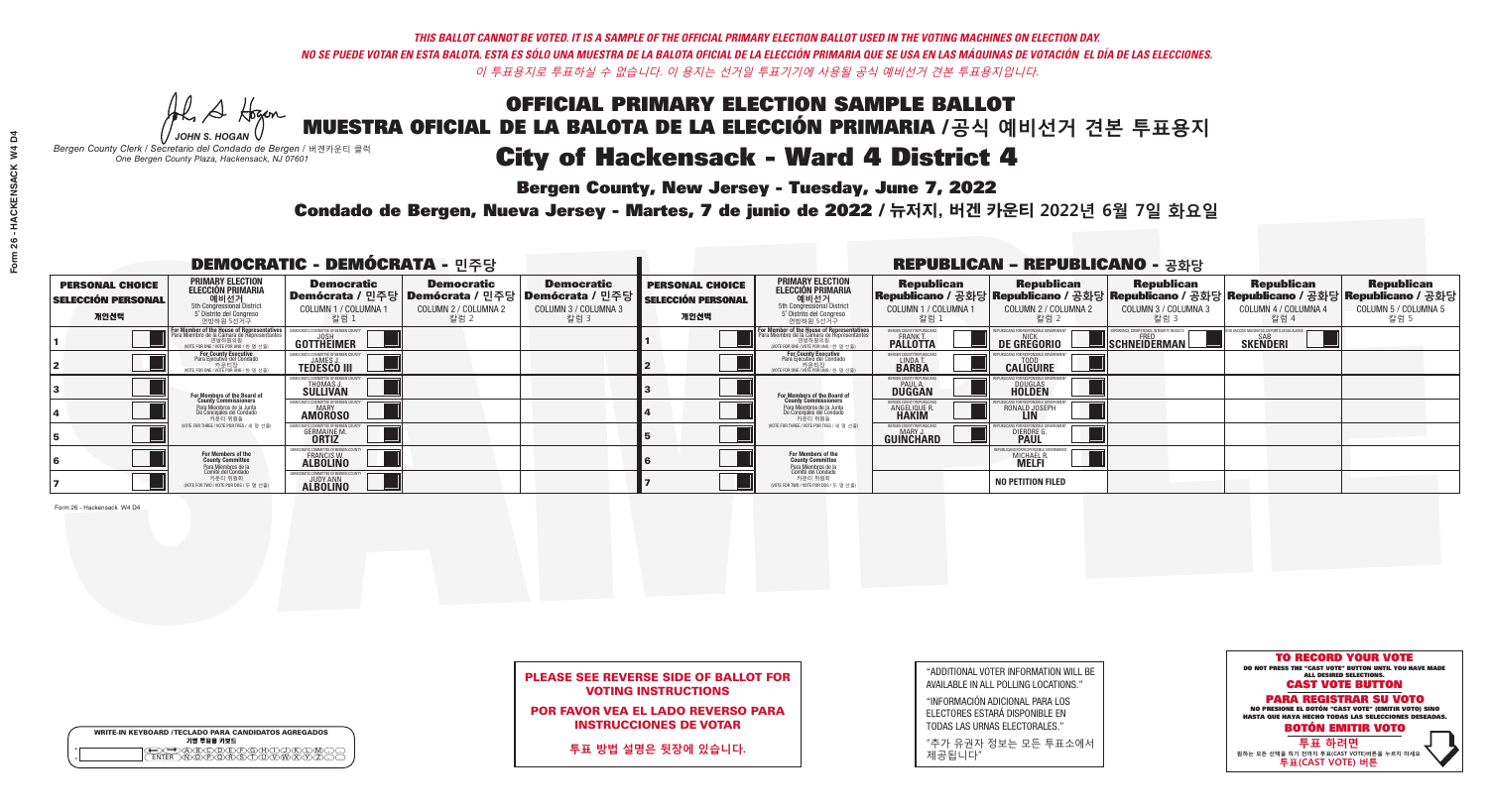*-*<br>Bergen County, New Jersey - Tuesday, June 7, 2022

Al Stogan *JOHN S. HOGAN*

|                    | <b>WRITE-IN KEYBOARD /TECLADO PARA CANDIDATOS AGREGADOS</b><br>기명 투표용 키보드 |
|--------------------|---------------------------------------------------------------------------|
| $\circ$<br>$\circ$ |                                                                           |

*Bergen County Clerk / Secretario del Condado de Bergen /* 버겐카운티 클럭 *One Bergen County Plaza, Hackensack, NJ 07601*



### PLEASE SEE REVERSE SIDE OF BALLOT FOR VOTING INSTRUCTIONS

POR FAVOR VEA EL LADO REVERSO PARA INSTRUCCIONES DE VOTAR

**투표 방법 설명은 뒷장에 있습니다.**

| "ADDITIONAL VOTER INFORMATION WILL BE |
|---------------------------------------|
| AVAILABLE IN ALL POLLING LOCATIONS."  |
|                                       |

"INFORMACIÓN ADICIONAL PARA LOS ELECTORES ESTARÁ DISPONIBLE EN TODAS LAS URNAS ELECTORALES."

"추가 유권자 정보는 모든 투표소에서 제공됩니다"

Condado de Bergen, Nueva Jersey - Martes, 7 de junio de 2022 / 뉴저지, 버겐 카운티 2022년 6월 7일 화요일 *One Bergen County Plaza, Hackensack, NJ 07601*

| <b>DEMOCRATIC - DEMÓCRATA - 민주당</b>                         |                                                                                                                                                           |                                                                   |                                                   |                                                                                                          | <b>REPUBLICAN - REPUBLICANO - 공화당</b>                       |                                                                                                                                                             |                                                             |                                                                                                                                                |                                                   |                                                   |                                                   |  |
|-------------------------------------------------------------|-----------------------------------------------------------------------------------------------------------------------------------------------------------|-------------------------------------------------------------------|---------------------------------------------------|----------------------------------------------------------------------------------------------------------|-------------------------------------------------------------|-------------------------------------------------------------------------------------------------------------------------------------------------------------|-------------------------------------------------------------|------------------------------------------------------------------------------------------------------------------------------------------------|---------------------------------------------------|---------------------------------------------------|---------------------------------------------------|--|
| <b>PERSONAL CHOICE</b><br><b>SELECCIÓN PERSONAL</b><br>개인선택 | <b>PRIMARY ELECTION</b><br><b>ELECCIÓN PRIMARIA</b><br>해비선거<br><sub>5th</sub> Congressional District<br>5 <sup>°</sup> Distrito del Congreso<br>연방하원 5선거구 | <b>Democratic</b><br>COLUMN 1 / COLUMNA<br>칼럼 1                   | <b>Democratic</b><br>COLUMN 2 / COLUMNA 2<br>칼럼 2 | <b>Democratic</b><br>Demócrata / 민주당   Demócrata / 민주당   Demócrata / 민주당<br>COLUMN 3 / COLUMNA 3<br>칼럼 3 | <b>PERSONAL CHOICE</b><br><b>SELECCIÓN PERSONAL</b><br>개인선택 | <b>PRIMARY ELECTION</b><br>ELECCIÓN PRIMARIA<br>에비선거<br>5th Congressional District<br>5 Distrito del Congreso<br>연방하원 5선거구                                  | <b>Republican</b><br>COLUMN 1 / COLUMNA 1<br>"칼럼 1          | <b>Republican</b><br>Republicano / 공화당 Republicano / 공화당 Republicano / 공화당 Republicano / 공화당 Republicano / 공화당<br>COLUMN 2 / COLUMNA 2<br>칼럼 2 | <b>Republican</b><br>COLUMN 3 / COLUMNA 3<br>칼럼 3 | <b>Republican</b><br>COLUMN 4 / COLUMNA 4<br>칼럼 4 | <b>Republican</b><br>COLUMN 5 / COLUMNA 5<br>칼럼 5 |  |
|                                                             | <b>For Member of the House of Representatives</b><br>Para Miembro de la Cámara de Representantes<br>연방하원의원<br>(VOTE FOR ONE / VOTE POR UNO / 한 명 선출)      | COMMITTEE OF BERGEN CO<br>GOTTHEIMER                              |                                                   |                                                                                                          |                                                             | F <mark>or Member of the House of Representatives</mark><br>Para Miembro de la Cámara de Representantes<br>연방하원의원<br>(WOTE FOR ONE / VOTE POR UNO / 한 명 선출) | BERGEN COUNTY REPUBLICAN<br><b>PALLOTTA</b>                 | <b>DE GREGORIO</b>                                                                                                                             | SCHNEIDERMAN                                      | <b>SKENDERI</b>                                   |                                                   |  |
|                                                             | For County Executive<br>Para Ejecutivo del Condado<br>WOTE FOR ONE / VOTE POR UNO / 한 명 선출)                                                               | <b>TEDESCO III</b>                                                |                                                   |                                                                                                          |                                                             | For County Executive<br>Para Ejecutivo del Condado<br>. 카운티장<br>(VOTE FOR ONE / VOTE POR UNO / 한 명 선출)                                                      | BERGEN COUNTY REPUBLICAN<br>LINDA T.                        | <b>CALIGUIRE</b>                                                                                                                               |                                                   |                                                   |                                                   |  |
|                                                             | For Members of the Board of<br>County Commissioners                                                                                                       | IOCRATIC COMMITTEE OF BERGEN C<br>THOMAS J.                       |                                                   |                                                                                                          |                                                             | <b>For Members of the Board of County Commissioners</b>                                                                                                     | BERGEN COUNTY REPUBLICAN<br><b>PAUL A.</b><br><b>DUGGAN</b> | <b>DOUGLAS</b><br><b>HOLDEN</b>                                                                                                                |                                                   |                                                   |                                                   |  |
|                                                             | Para Miembros de la Junta<br>De Conceiales del Condado<br>카운티 위원들                                                                                         | MOCRATIC COMMITTEE OF BERGEN COUNT<br><b>AMOROSO</b>              |                                                   |                                                                                                          |                                                             | Para Miembros de la Junta<br>De Concejales del Condado<br>카운티 위원들                                                                                           | ERGEN COUNTY REPUBLICAN<br><b>ANGELIQUE R</b>               | RONALD JOSEPH                                                                                                                                  |                                                   |                                                   |                                                   |  |
|                                                             | (VOTE FOR THREE / VOTE POR TRES / 세 명 선출)                                                                                                                 | <b>GERMAINE M.</b>                                                |                                                   |                                                                                                          |                                                             | (VOTE FOR THREE / VOTE POR TRES / 세 명 선출)                                                                                                                   | BERGEN COUNTY REPUBLICAN<br>MARY.<br>GUINCHARD              | <b>DIERDRE</b>                                                                                                                                 |                                                   |                                                   |                                                   |  |
|                                                             | For Members of the<br>County Committee<br>Para Miembros de la<br>Comité del Condado                                                                       | MOCRATIC COMMITTEE OF BERGE<br><b>KENNETH J.</b><br><b>MARTIN</b> |                                                   |                                                                                                          |                                                             | For Members of the<br>County Committee                                                                                                                      |                                                             | PUBLICANS FOR RESPONSIBLE G<br><b>SYLVESTRI</b>                                                                                                |                                                   |                                                   |                                                   |  |
|                                                             | 카운티 위원회<br>NOTE FOR TWO / VOTE POR DOS / 두 명 선출)                                                                                                          | )CRATIC COMMITTEE OF BERGEN (<br><b>JEANNE OHAN</b>               |                                                   |                                                                                                          |                                                             | Para Miembros de la<br>Comité del Condado<br>카운티 위원회<br>NOTE FOR TWO / VOTE POR DOS / 두 명 선출)                                                               |                                                             | <b>NO PETITION FILED</b>                                                                                                                       |                                                   |                                                   |                                                   |  |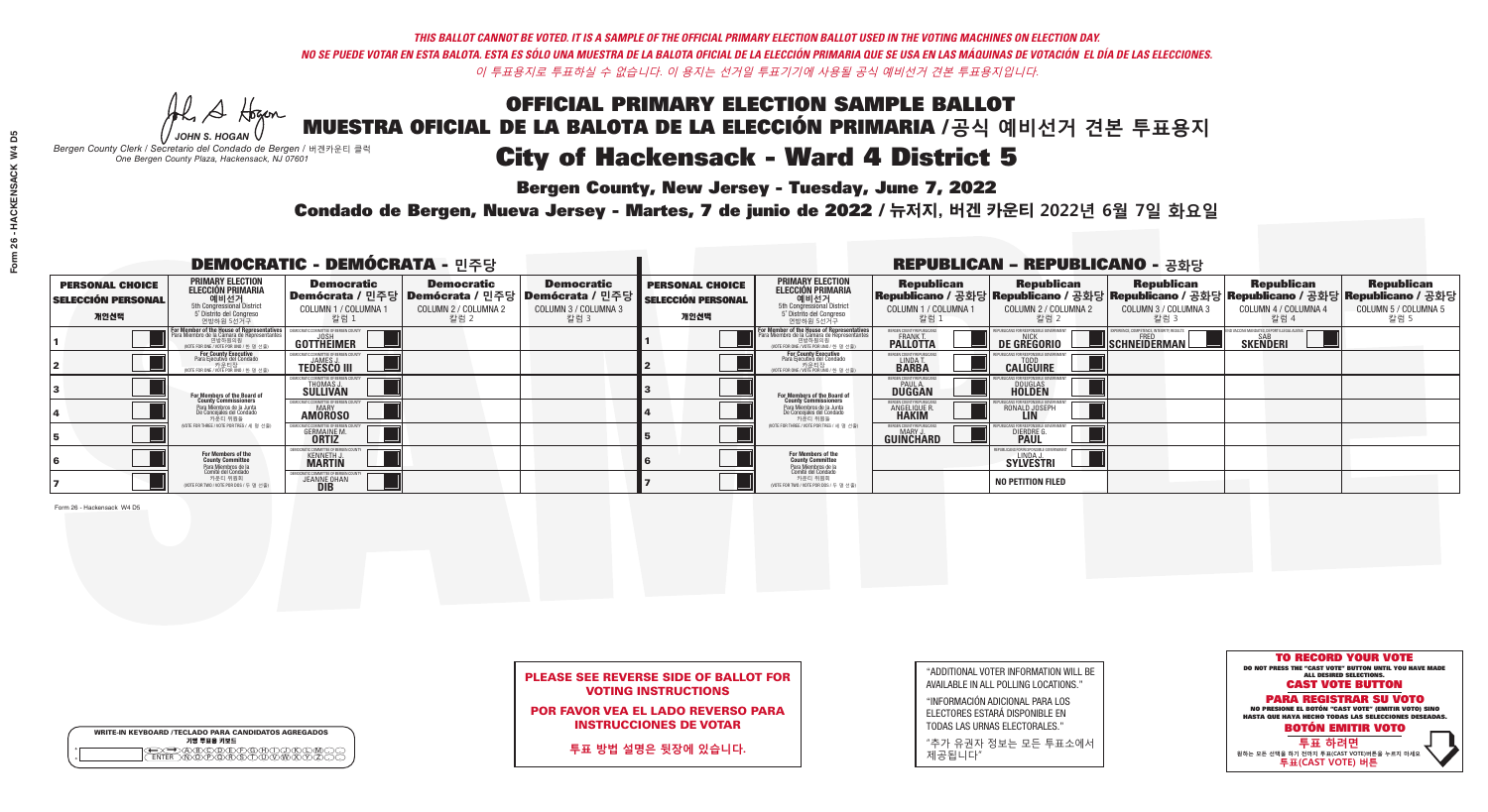## OFFICIAL PRIMARY ELECTION SAMPLE BALLOT MUESTRA OFICIAL DE LA BALOTA DE LA ELECCIÓN PRIMARIA /**공식 예비선거 견본 투표용지** *-*<br>Bergen County, New Jersey - Tuesday, June 7, 2022 City of Hackensack - Ward 5 District 1

He A Hogan *JOHN S. HOGAN*

*Bergen County Clerk / Secretario del Condado de Bergen /* 버겐카운티 클럭 *One Bergen County Plaza, Hackensack, NJ 07601*



### PLEASE SEE REVERSE SIDE OF BALLOT FOR VOTING INSTRUCTIONS

POR FAVOR VEA EL LADO REVERSO PARA INSTRUCCIONES DE VOTAR

**투표 방법 설명은 뒷장에 있습니다.**

|                    | <b>WRITE-IN KEYBOARD /TECLADO PARA CANDIDATOS AGREGADOS</b><br>기명 투표용 키보드 |
|--------------------|---------------------------------------------------------------------------|
| $\circ$<br>$\circ$ |                                                                           |

| "ADDITIONAL VOTER INFORMATION WILL BE |
|---------------------------------------|
| AVAILABLE IN ALL POLLING LOCATIONS."  |
|                                       |

"INFORMACIÓN ADICIONAL PARA LOS ELECTORES ESTARÁ DISPONIBLE EN TODAS LAS URNAS ELECTORALES."

"추가 유권자 정보는 모든 투표소에서 제공됩니다"

Condado de Bergen, Nueva Jersey - Martes, 7 de junio de 2022 / 뉴저지, 버겐 카운티 2022년 6월 7일 화요일 *One Bergen County Plaza, Hackensack, NJ 07601*

| <b>DEMOCRATIC - DEMÓCRATA - 민주당</b>                         |                                                                                                                                               |                                                                |                                                                                                        |                                                   | <b>REPUBLICAN - REPUBLICANO - 공화당</b>                       |                                                                                                                                   |                                                                 |                                                    |                                                         |                                                                                                                                                |                                                   |
|-------------------------------------------------------------|-----------------------------------------------------------------------------------------------------------------------------------------------|----------------------------------------------------------------|--------------------------------------------------------------------------------------------------------|---------------------------------------------------|-------------------------------------------------------------|-----------------------------------------------------------------------------------------------------------------------------------|-----------------------------------------------------------------|----------------------------------------------------|---------------------------------------------------------|------------------------------------------------------------------------------------------------------------------------------------------------|---------------------------------------------------|
| <b>PERSONAL CHOICE</b><br><b>SELECCIÓN PERSONAL</b><br>개인선택 | <b>PRIMARY ELECTION</b><br><b>ELECCIÓN PRIMARIA</b><br>예비선거<br><sup>5th</sup> Congressional District<br>5° Distrito del Congreso<br>연방하원 5선거구 | <b>Democratic</b><br>COLUMN 1 / COLUMNA<br>칼럼 1                | <b>Democratic</b><br>│Demócrata / 민주당│Demócrata / 민주당│Demócrata / 민주당┃<br>COLUMN 2 / COLUMNA 2<br>칼럼 2 | <b>Democratic</b><br>COLUMN 3 / COLUMNA 3<br>칼럼 3 | <b>PERSONAL CHOICE</b><br><b>SELECCIÓN PERSONAL</b><br>개인선택 | <b>PRIMARY ELECTION</b><br><b>ELECCIÓN PRIMARIA</b><br>예비선거<br>5th Congressional District<br>5 Distrito del Congreso<br>연방하원 5선거구 | <b>Republican</b><br>COLUMN 1 / COLUMNA 1<br><u>칼럼 1</u>        | <b>Republican</b><br>COLUMN 2 / COLUMNA 2<br>·칼럼 2 | <b>Republican</b><br>COLUMN 3 / COLUMNA 3<br>칼럼 3       | <b>Republican</b><br>Republicano / 공화당 Republicano / 공화당 Republicano / 공화당 Republicano / 공화당 Republicano / 공화당<br>COLUMN 4 / COLUMNA 4<br>칼럼 4 | <b>Republican</b><br>COLUMN 5 / COLUMNA 5<br>칼럼 5 |
|                                                             | For Member of the House of Representatives<br>Para Miembro de la Cámara de Representantes                                                     | COMMITTEE OF BERGEN COUN'<br><b>GOTTHEIMER</b>                 |                                                                                                        |                                                   |                                                             | For Member of the House of Representatives<br>Para Miembro de la Cámara de Representantes<br>WOTE FOR ONE / VOTE POR UNO / 한 명 선출 | BERGEN COUNTY REPUBLICANS<br><b>FRANK T.</b><br><b>PALLOTTA</b> | DE GREGORIO                                        | PERIENCE, COMPETENCE, INTEGRITY, RESULT<br>SCHNEIDERMAN | <b>SKENDERI</b>                                                                                                                                |                                                   |
|                                                             | For County Executive<br>Para Ejecutivo del Condado<br>/OTE FOR ONE / VOTE POR UNO / 한 명 선출)                                                   | <b>TEDESCO III</b>                                             |                                                                                                        |                                                   |                                                             | For County Executive<br>Para Ejecutivo del Condado<br>가운티장<br>"카운티장<br>" <sup>WOTE FOR ONE / VOTE POR UNO / 한 명 선축</sup>          | BERGEN COUNTY REPUBLICAN<br>LINDA T.                            | <b>CALIGUIRE</b>                                   |                                                         |                                                                                                                                                |                                                   |
|                                                             | <b>For Members of the Board of<br/>County Commissioners</b>                                                                                   | <b>THOMAS J.</b><br><b>SULLIVAN</b>                            |                                                                                                        |                                                   |                                                             | <b>For Members of the Board of<br/>County Commissioners</b>                                                                       | <b>BERGEN COUNTY REPUBLICAN<br/>PAUL A.<br/>DUGGAN</b>          | <b>DOUGLAS</b>                                     |                                                         |                                                                                                                                                |                                                   |
|                                                             | Para Miembros de la Junta<br>De Conceiales del Condado<br>카우티 위원들                                                                             | TIC COMMITTEE OF RERGEN COUN'<br><b>MARY</b><br><b>AMOROSO</b> |                                                                                                        |                                                   |                                                             | Para Miembros de la Junta<br>De Concejales del Condado<br>카운티 위원들                                                                 | <b>FRGEN COUNTY REPUBLICAN</b><br>ANGELIQUE R                   | RONALD JOSEPH<br><b>LIN</b>                        |                                                         |                                                                                                                                                |                                                   |
|                                                             | NOTE FOR THREE / VOTE POR TRES / 세 명 선출)                                                                                                      | <b>GERMAINE M.</b><br><b>ORTIZ</b>                             |                                                                                                        |                                                   |                                                             | (VOTE FOR THREE / VOTE POR TRES / 세 명 선출)                                                                                         | BERGEN COUNTY REPUBLICANS<br>MARY J.<br>GUINCHARD               | <b>DIERDRE</b>                                     |                                                         |                                                                                                                                                |                                                   |
|                                                             | For Members of the<br>County Committee<br><sup>p</sup> ara Miembros de la<br>Comité del Condado                                               | EMOCRATIC COMMITTEE OF BERGEN<br><b>KHOURY</b>                 |                                                                                                        |                                                   |                                                             | For Members of the<br>County Committee<br>Para Miembros de la<br>Comité del Condado                                               |                                                                 | <b>NO PETITION FILED</b>                           |                                                         |                                                                                                                                                |                                                   |
|                                                             | 카운티 위원회<br>(VOTE FOR TWO / VOTE POR DOS / 두 명 선출)                                                                                             | MOCRATIC COMMITTEE OF BERGEN<br><b>DOHERTY</b>                 |                                                                                                        |                                                   |                                                             | 카운티 위원회<br>NOTE FOR TWO / VOTE POR DOS / 두 명 선출)                                                                                  |                                                                 | <b>NO PETITION FILED</b>                           |                                                         |                                                                                                                                                |                                                   |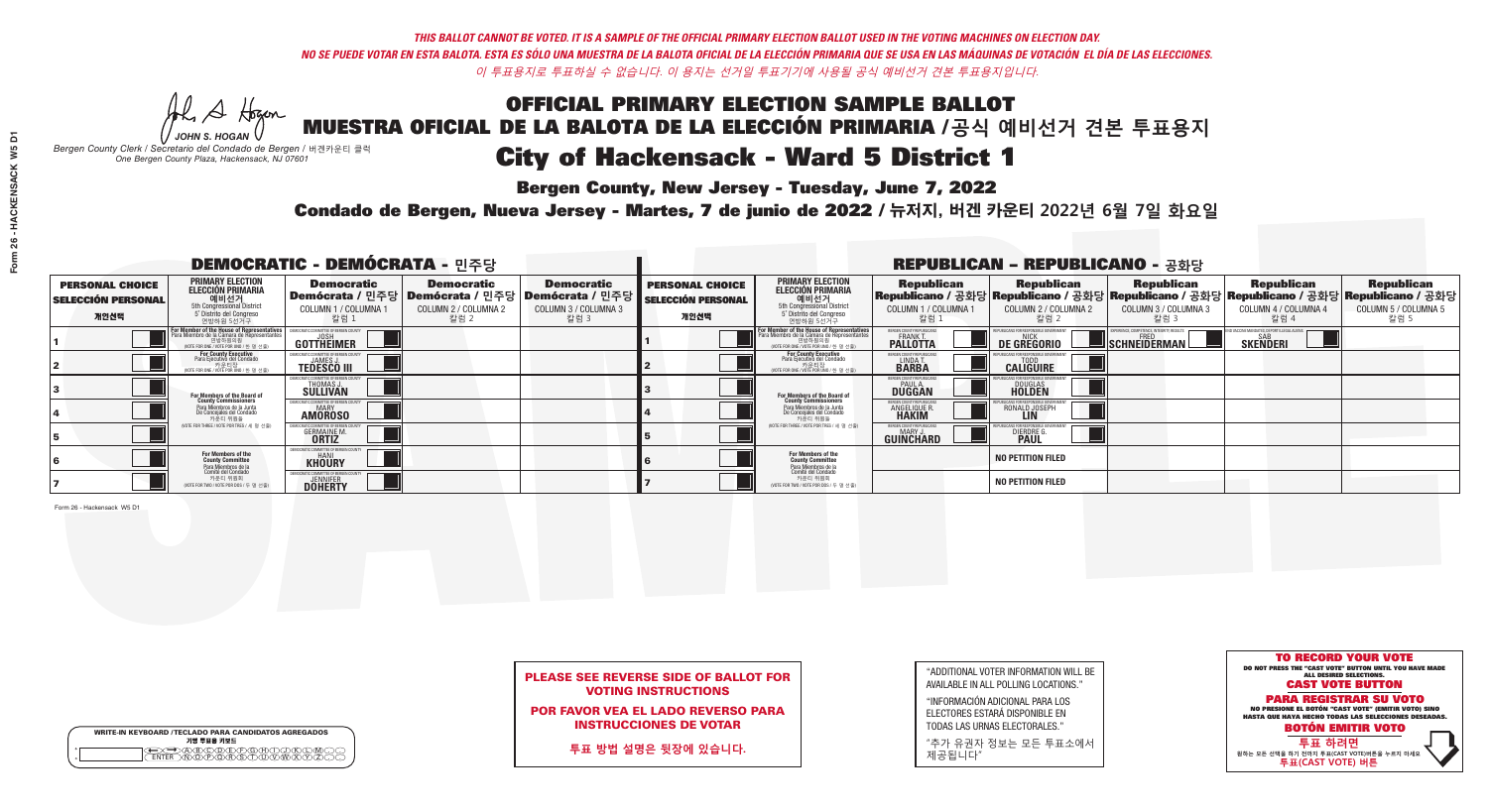*-*<br>Bergen County, New Jersey - Tuesday, June 7, 2022

He A Hogan *JOHN S. HOGAN*

| <b>WRITE-IN KEYBOARD /TECLADO PARA CANDIDATOS AGREGADOS</b><br>기명 투표용 키보드 |  |
|---------------------------------------------------------------------------|--|
| )BODEEOBDJ<br>dopodrisiduvw                                               |  |

*Bergen County Clerk / Secretario del Condado de Bergen /* 버겐카운티 클럭 *One Bergen County Plaza, Hackensack, NJ 07601*



### PLEASE SEE REVERSE SIDE OF BALLOT FOR VOTING INSTRUCTIONS

POR FAVOR VEA EL LADO REVERSO PARA INSTRUCCIONES DE VOTAR

**투표 방법 설명은 뒷장에 있습니다.**

"ADDITIONAL VOTER INFORMATION WILL BE AVAILABLE IN ALL POLLING LOCATIONS."

"INFORMACIÓN ADICIONAL PARA LOS ELECTORES ESTARÁ DISPONIBLE EN TODAS LAS URNAS ELECTORALES."

"추가 유권자 정보는 모든 투표소에서 제공됩니다"

Condado de Bergen, Nueva Jersey - Martes, 7 de junio de 2022 / 뉴저지, 버겐 카운티 2022년 6월 7일 화요일 *One Bergen County Plaza, Hackensack, NJ 07601*

| Form 26 - HACKENSACK W5 D2 |  |
|----------------------------|--|
|                            |  |
|                            |  |
|                            |  |
|                            |  |
|                            |  |
|                            |  |
|                            |  |

| <b>DEMOCRATIC - DEMÓCRATA - 민주당</b>                         |                                                                                                                                           |                                                               |                                                   |                                                                                                        | <b>REPUBLICAN - REPUBLICANO - 공화당</b>                       |                                                                                                                                               |                                                             |                                                      |                                                                                                                                                |                                                   |                                                   |  |
|-------------------------------------------------------------|-------------------------------------------------------------------------------------------------------------------------------------------|---------------------------------------------------------------|---------------------------------------------------|--------------------------------------------------------------------------------------------------------|-------------------------------------------------------------|-----------------------------------------------------------------------------------------------------------------------------------------------|-------------------------------------------------------------|------------------------------------------------------|------------------------------------------------------------------------------------------------------------------------------------------------|---------------------------------------------------|---------------------------------------------------|--|
| <b>PERSONAL CHOICE</b><br><b>SELECCIÓN PERSONAL</b><br>개인선택 | <b>PRIMARY ELECTION</b><br>ELECCIÓN PRIMARIA<br>에비선거<br>5th Congressional District<br>5 <sup>*</sup> Distrito del Congreso<br>연방하원 5선거구   | <b>Democratic</b><br>COLUMN 1 / COLUMNA 1<br>칼럼 1             | <b>Democratic</b><br>COLUMN 2 / COLUMNA 2<br>칼럼 2 | <b>Democratic</b><br>│Demócrata / 민주당│Demócrata / 민주당│Demócrata / 민주당┃<br>COLUMN 3 / COLUMNA 3<br>칼럼 3 | <b>PERSONAL CHOICE</b><br><b>SELECCIÓN PERSONAL</b><br>개인선택 | <b>PRIMARY ELECTION</b><br>ELECCIÓN PRIMARIA<br>예비선거<br>5th Congressional District<br>5 Distrito del Congreso<br>연방하원 5선거구                    | <b>Republican</b><br>COLUMN 1 / COLUMNA 1<br>칼럼 1           | <b>Republican</b><br>COLUMN 2 / COLUMNA 2<br>칼럼 2    | <b>Republican</b><br>Republicano / 공화당 Republicano / 공화당 Republicano / 공화당 Republicano / 공화당 Republicano / 공화당<br>COLUMN 3 / COLUMNA 3<br>칼럼 3 | <b>Republican</b><br>COLUMN 4 / COLUMNA 4<br>칼럼 4 | <b>Republican</b><br>COLUMN 5 / COLUMNA 5<br>칼럼 5 |  |
|                                                             | or Member of the House of Representatives<br>ara Miembro de la Cámara de Representantes<br>연방하원의원<br>(VOTE FOR ONE / VOTE POR UNO / 한명선출) | <b>GOTTHEIMER</b>                                             |                                                   |                                                                                                        |                                                             | For Member of the House of Representatives<br>Para Miembro de la Cámara de Representantes<br>연방하원의원<br>(VOTE FOR ONE / VOTE POR UNO / 한 명 선출) | ERGEN COUNTY REPUBLICAN<br><b>PALLOTTA</b>                  | DE GREGORIO                                          | SCHNEIDERMAN                                                                                                                                   | <b>SKENDERI</b>                                   |                                                   |  |
|                                                             | <b>For County Executive</b><br>Para Ejecutivo del Condado<br>(VOTE FOR ONE / VOTE POR UNO / 한 명 선출)                                       | <b>TEDESCO III</b>                                            |                                                   |                                                                                                        |                                                             | For County Executive<br>Para Ejecutivo del Condado<br>카운티장<br>"자운티장 <sub>서즈"</sub><br>"예TE FOR ONE / VOTE POR UNO / 한 명 서즈"                   | BERGEN COUNTY REPUBLICAN<br>LINDA T.                        | <b>CALIGUIRE</b>                                     |                                                                                                                                                |                                                   |                                                   |  |
|                                                             | For Members of the Board of<br>County Commissioners                                                                                       | <i><b>MOCRATIC COMMITTEE OF BERGEN COUNT</b></i><br>THOMAS J. |                                                   |                                                                                                        |                                                             | For Members of the Board of<br>County Commissioners                                                                                           | BERGEN COUNTY REPUBLICAN<br><b>PAUL A.</b><br><b>DUGGAN</b> | <b>DOUGLAS</b><br><b>HOLDEN</b>                      |                                                                                                                                                |                                                   |                                                   |  |
|                                                             | Para Miembros de la Junta<br>De Conceiales del Condado<br>카운티 위원들                                                                         | IOCRATIC COMMITTEE OF BEBGEN CI<br><b>AMOROSO</b>             |                                                   |                                                                                                        |                                                             | Para Miembros de la Junta<br>De Concejales del Condado<br>카운티 위원들                                                                             | <b>RGEN COUNTY REPUBLICAN</b><br>ANGELIQUE R                | RONALD JOSEPH                                        |                                                                                                                                                |                                                   |                                                   |  |
|                                                             | NOTE FOR THREE / VOTE POR TRES / 세 명 선출                                                                                                   | <b>GERMAINE M.</b>                                            |                                                   |                                                                                                        |                                                             | NOTE FOR THREE / VOTE POR TRES / 세 명 선출                                                                                                       | ERGEN COUNTY REPUBLICAN:<br><b>GUINCHARD</b>                | DIERDRE <sup>C</sup>                                 |                                                                                                                                                |                                                   |                                                   |  |
|                                                             | For Members of the<br>County Committee<br>Para Miembros de la<br>Comité del Condado                                                       | <i><b>AOCRATIC COMMITTEE OF BERGET</b></i><br><b>BAYMOND</b>  |                                                   |                                                                                                        |                                                             | For Members of the<br>County Committee                                                                                                        |                                                             | REPUBLICANS FOR RESPONSIBLE<br>PAUL<br><b>FISHER</b> |                                                                                                                                                |                                                   |                                                   |  |
|                                                             | 카운티 위원회<br>(VOTE FOR TWO / VOTE POR DOS / 두 명 선출)                                                                                         | <b>DRESSLER</b>                                               |                                                   |                                                                                                        |                                                             | Para Miembros de la<br>Comité del Condado<br>카운티 위원회<br>NOTE FOR TWO / VOTE POR DOS / 두 명 선출)                                                 |                                                             | REPUBLICANS FOR RESPONSIBLE (<br><b>PÔTENZA</b>      |                                                                                                                                                |                                                   |                                                   |  |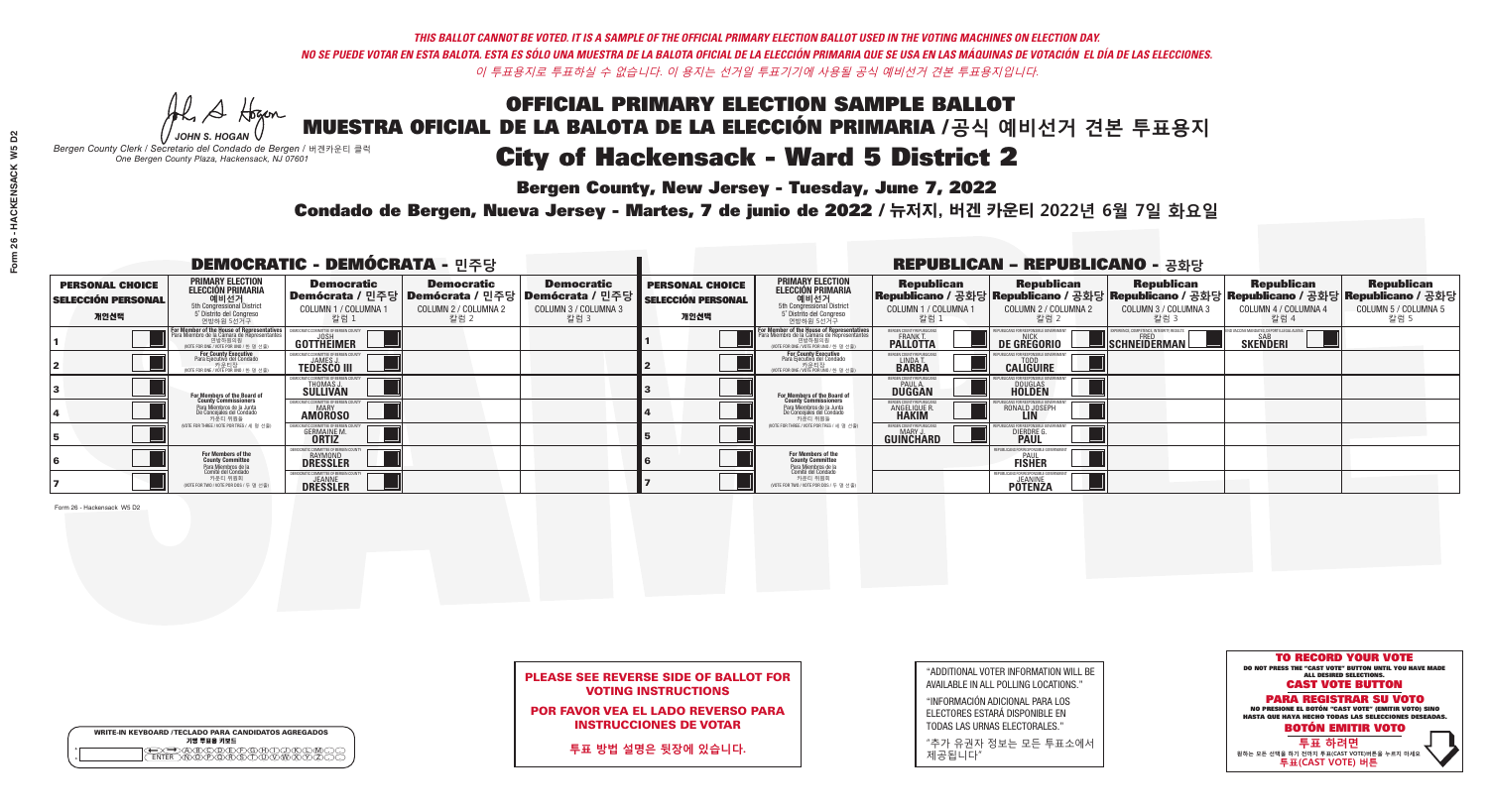*-*<br>Bergen County, New Jersey - Tuesday, June 7, 2022

Al Stogan *JOHN S. HOGAN*

|                    | <b>WRITE-IN KEYBOARD /TECLADO PARA CANDIDATOS AGREGADOS</b><br>기명 투표용 키보드 |
|--------------------|---------------------------------------------------------------------------|
| $\circ$<br>$\circ$ |                                                                           |

*Bergen County Clerk / Secretario del Condado de Bergen /* 버겐카운티 클럭 *One Bergen County Plaza, Hackensack, NJ 07601*



### PLEASE SEE REVERSE SIDE OF BALLOT FOR VOTING INSTRUCTIONS

POR FAVOR VEA EL LADO REVERSO PARA INSTRUCCIONES DE VOTAR

**투표 방법 설명은 뒷장에 있습니다.**

| "ADDITIONAL VOTER INFORMATION WILL BE         |
|-----------------------------------------------|
| AVAILABLE IN ALL POLLING LOCATIONS."          |
| <b><i>"INFODMACIÓN ADICIONAL DADA LOS</i></b> |

"INFORMACIÓN ADICIONAL PARA LOS ELECTORES ESTARÁ DISPONIBLE EN TODAS LAS URNAS ELECTORALES."

"추가 유권자 정보는 모든 투표소에서 제공됩니다"

Condado de Bergen, Nueva Jersey - Martes, 7 de junio de 2022 / 뉴저지, 버겐 카운티 2022년 6월 7일 화요일 *One Bergen County Plaza, Hackensack, NJ 07601*

| <b>DEMOCRATIC - DEMÓCRATA - 민주당</b>                         |                                                                                                                           |                                                                                                             |                                                   |                                                   | <b>REPUBLICAN - REPUBLICANO - 공화당</b>                       |                                                                                                                                          |                                                               |                                                                                                                                                |                                                   |                                                   |                                                   |
|-------------------------------------------------------------|---------------------------------------------------------------------------------------------------------------------------|-------------------------------------------------------------------------------------------------------------|---------------------------------------------------|---------------------------------------------------|-------------------------------------------------------------|------------------------------------------------------------------------------------------------------------------------------------------|---------------------------------------------------------------|------------------------------------------------------------------------------------------------------------------------------------------------|---------------------------------------------------|---------------------------------------------------|---------------------------------------------------|
| <b>PERSONAL CHOICE</b><br><b>SELECCIÓN PERSONAL</b><br>개인선택 | <b>PRIMARY ELECTION</b><br><b>ELECCIÓN PRIMARIA</b><br>예비선거<br><sup>6</sup> 예비선거<br>5° Distrito del Congreso<br>연방하원 5선거구 | <b>Democratic</b><br>│Demócrata / 민주당│Demócrata / 민주당│Demócrata / 민주당┃<br><b>COLUMN 1 / COLUMNA</b><br>칼럼 1 | <b>Democratic</b><br>COLUMN 2 / COLUMNA 2<br>칼럼 2 | <b>Democratic</b><br>COLUMN 3 / COLUMNA 3<br>칼럼 3 | <b>PERSONAL CHOICE</b><br><b>SELECCIÓN PERSONAL</b><br>개인선택 | <b>PRIMARY ELECTION</b><br><b>ELECCIÓN PRIMARIA</b><br>예비선거<br>5th Congressional District<br>5 Distrito del Congreso<br>연방하원 5선거구        | <b>Republican</b><br>COLUMN 1 / COLUMNA 1<br>칼럼 :             | <b>Republican</b><br>Republicano / 공화당 Republicano / 공화당 Republicano / 공화당 Republicano / 공화당 Republicano / 공화당<br>COLUMN 2 / COLUMNA 2<br>칼럼 2 | <b>Republican</b><br>COLUMN 3 / COLUMNA 3<br>칼럼 3 | <b>Republican</b><br>COLUMN 4 / COLUMNA 4<br>칼럼 4 | <b>Republican</b><br>COLUMN 5 / COLUMNA 5<br>칼럼 5 |
|                                                             | For Member of the House of Representatives<br>Para Miembro de la Cámara de Representantes                                 | COMMITTEE OF BERGEN COUNT<br><b>GOTTHEIMER</b>                                                              |                                                   |                                                   |                                                             | <b>For Member of the House of Representatives</b><br>Para Miembro de la Cámara de Representantes<br>WOTE FOR ONE / VOTE POR UNO / 한 명 선출 | BERGEN COUNTY REPUBLICANS<br><b>PALLOTTA</b>                  | <b>DE GREGORIO</b>                                                                                                                             | SCHNEIDERMAN                                      | SAB<br><b>SKENDERI</b>                            |                                                   |
|                                                             | For County Executive<br>Para Ejecutivo del Condado<br>'OTE FOR ONE / VOTE POR UNO / 한 명 선출)                               | <b>TEDESCO III</b>                                                                                          |                                                   |                                                   |                                                             | <b>For County Executive</b><br>Para Ejecutivo del Condado<br>,<br>기운티장<br>/OTE FOR ONE / VOTE POR UNO / 한 명 선출                           | BERGEN COUNTY REPUBLICAN<br>LINDA T.                          | <b>CALIGUIRE</b>                                                                                                                               |                                                   |                                                   |                                                   |
|                                                             | <b>For Members of the Board of<br/>County Commissioners</b>                                                               | DCRATIC COMMITTEE OF BERGEN COUN<br>THOMAS J.                                                               |                                                   |                                                   |                                                             | <b>For Members of the Board of<br/>County Commissioners</b>                                                                              | BERGEN COUNTY REPUBLICAN:<br><b>DUGGAN</b>                    | DOUGLAS<br><b>HOLDEN</b>                                                                                                                       |                                                   |                                                   |                                                   |
|                                                             | Para Miembros de la Junta<br>De Conceiales del Condado<br>카운티 위원들                                                         | DCRATIC COMMITTEE OF BERGEN COUNT<br><b>AMOROSO</b>                                                         |                                                   |                                                   |                                                             | Para Miembros de la Junta<br>De Concejales del Condado<br>카운티 위원들                                                                        | <b>RGEN COUNTY REPUBLICAN</b><br><b>ANGELIQUE R<br/>HAKIM</b> | RONALD JOSEPH                                                                                                                                  |                                                   |                                                   |                                                   |
|                                                             | (VOTE FOR THREE / VOTE POR TRES / 세 명 선출)                                                                                 | <b>GERMAINE M.</b>                                                                                          |                                                   |                                                   |                                                             | (VOTE FOR THREE / VOTE POR TRES / 세 명 선출                                                                                                 | BERGEN COUNTY REPUBLICAN:<br><b>GUINCHARD</b>                 | <b>DIERDRE</b>                                                                                                                                 |                                                   |                                                   |                                                   |
|                                                             | For Members of the<br>County Committee<br>Para Miembros de la<br>Comité del Condado                                       | VIOCRATIC COMMITTEE OF BERGEI<br>MARK A.<br><b>McCART</b>                                                   |                                                   |                                                   |                                                             | For Members of the<br>County Committee                                                                                                   |                                                               | REPUBLICANS FOR RESPONSIBLE (<br><b>JOHN F.</b><br><b>ZISA</b>                                                                                 |                                                   |                                                   |                                                   |
|                                                             | 카운티 위원회<br>(VOTE FOR TWO / VOTE POR DOS / 두 명 선출)                                                                         | <b>ROMMY</b><br>BUTTAFÜOCO                                                                                  |                                                   |                                                   |                                                             | Para Miembros de la<br>Comité del Condado<br>카운티 위원회<br>NOTE FOR TWO / VOTE POR DOS / 두 명 선출)                                            |                                                               | <b>NO PETITION FILED</b>                                                                                                                       |                                                   |                                                   |                                                   |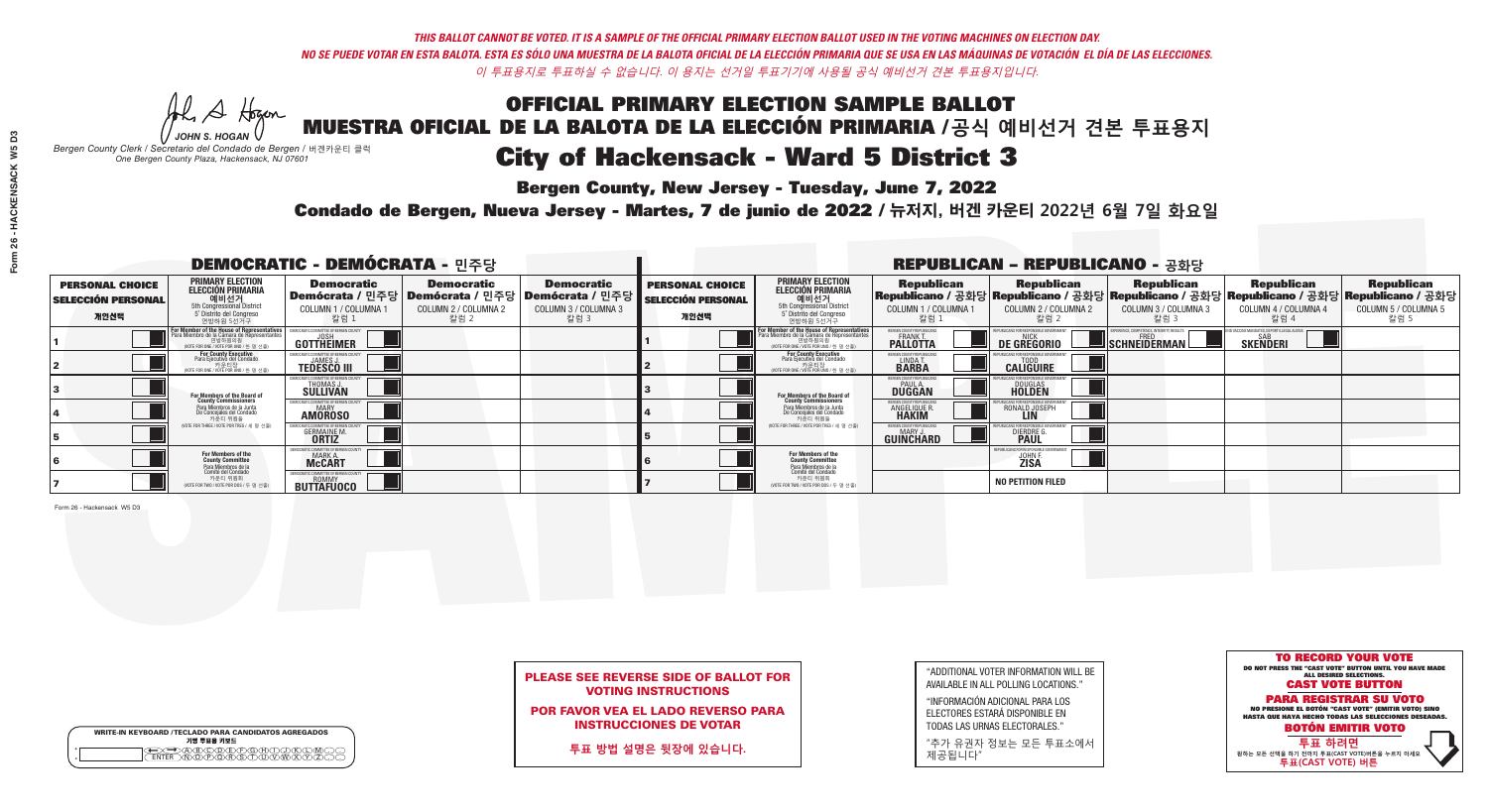## OFFICIAL PRIMARY ELECTION SAMPLE BALLOT MUESTRA OFICIAL DE LA BALOTA DE LA ELECCIÓN PRIMARIA /**공식 예비선거 견본 투표용지** *-*<br>Bergen County, New Jersey - Tuesday, June 7, 2022 City of Hackensack - Ward 5 District 4

A Hogan *JOHN S. HOGAN*

|                    | <b>WRITE-IN KEYBOARD /TECLADO PARA CANDIDATOS AGREGADOS</b><br>기명 투표용 키보드 |
|--------------------|---------------------------------------------------------------------------|
| $\circ$<br>$\circ$ |                                                                           |

*Bergen County Clerk / Secretario del Condado de Bergen /* 버겐카운티 클럭 *One Bergen County Plaza, Hackensack, NJ 07601*



### PLEASE SEE REVERSE SIDE OF BALLOT FOR VOTING INSTRUCTIONS

POR FAVOR VEA EL LADO REVERSO PARA INSTRUCCIONES DE VOTAR

**투표 방법 설명은 뒷장에 있습니다.**

"ADDITIONAL VOTER INFORMATION WILL BE AVAILABLE IN ALL POLLING LOCATIONS."

"INFORMACIÓN ADICIONAL PARA LOS ELECTORES ESTARÁ DISPONIBLE EN TODAS LAS URNAS ELECTORALES."

"추가 유권자 정보는 모든 투표소에서 제공됩니다"

Condado de Bergen, Nueva Jersey - Martes, 7 de junio de 2022 / 뉴저지, 버겐 카운티 2022년 6월 7일 화요일 *One Bergen County Plaza, Hackensack, NJ 07601*

| <b>DEMOCRATIC - DEMÓCRATA - 민주당</b>                         |                                                                                                                                               |                                                                    |                                                                                                        |                                                   | <b>REPUBLICAN - REPUBLICANO - 공화당</b>                       |                                                                                                                                   |                                                                 |                                                                   |                                                          |                                                                                                                                                |                                                   |
|-------------------------------------------------------------|-----------------------------------------------------------------------------------------------------------------------------------------------|--------------------------------------------------------------------|--------------------------------------------------------------------------------------------------------|---------------------------------------------------|-------------------------------------------------------------|-----------------------------------------------------------------------------------------------------------------------------------|-----------------------------------------------------------------|-------------------------------------------------------------------|----------------------------------------------------------|------------------------------------------------------------------------------------------------------------------------------------------------|---------------------------------------------------|
| <b>PERSONAL CHOICE</b><br><b>SELECCIÓN PERSONAL</b><br>개인선택 | <b>PRIMARY ELECTION</b><br><b>ELECCIÓN PRIMARIA</b><br>예비선거<br><sup>5th</sup> Congressional District<br>5° Distrito del Congreso<br>연방하원 5선거구 | <b>Democratic</b><br>COLUMN 1 / COLUMNA<br>칼럼 :                    | <b>Democratic</b><br>│Demócrata / 민주당│Demócrata / 민주당│Demócrata / 민주당┃<br>COLUMN 2 / COLUMNA 2<br>칼럼 2 | <b>Democratic</b><br>COLUMN 3 / COLUMNA 3<br>칼럼 3 | <b>PERSONAL CHOICE</b><br><b>SELECCIÓN PERSONAL</b><br>개인선택 | <b>PRIMARY ELECTION</b><br>ELECCIÓN PRIMARIA<br>5th Congressional District<br>5° Distrito del Congreso<br>연방하원 5선거구               | <b>Republican</b><br>COLUMN 1 / COLUMNA 1<br><u>칼럼 1</u>        | <b>Republican</b><br>COLUMN 2 / COLUMNA 2<br>·칼럼 2                | <b>Republican</b><br>COLUMN 3 / COLUMNA 3<br>칼럼 3        | <b>Republican</b><br>Republicano / 공화당 Republicano / 공화당 Republicano / 공화당 Republicano / 공화당 Republicano / 공화당<br>COLUMN 4 / COLUMNA 4<br>칼럼 4 | <b>Republican</b><br>COLUMN 5 / COLUMNA 5<br>칼럼 5 |
|                                                             | For Member of the House of Representatives<br>Para Miembro de la Cámara de Representantes                                                     | COMMITTEE OF BERGEN COUN'<br><b>GOTTHEIMER</b>                     |                                                                                                        |                                                   |                                                             | For Member of the House of Representatives<br>Para Miembro de la Cámara de Representantes<br>WOTE FOR ONE / VOTE POR UNO / 한 명 선출 | BERGEN COUNTY REPUBLICANS<br><b>FRANK T.</b><br><b>PALLOTTA</b> | DE GREGORIO                                                       | PERIENCE, COMPETENCE, INTEGRITY, RESULTS<br>SCHNEIDERMAN | <b>SKENDERI</b>                                                                                                                                |                                                   |
|                                                             | For County Executive<br>Para Ejecutivo del Condado<br>/OTE FOR ONE / VOTE POR UNO / 한 명 선출)                                                   | <b>TEDESCO III</b>                                                 |                                                                                                        |                                                   |                                                             | For County Executive<br>Para Ejecutivo del Condado<br>, "가운티장<br>"카운티장<br>^^TE FOR ONE / VOTE POR UNO / 한 명 선축                    | BERGEN COUNTY REPUBLICAN<br>LINDA T.                            | <b>CALIGUIRE</b>                                                  |                                                          |                                                                                                                                                |                                                   |
|                                                             | <b>For Members of the Board of<br/>County Commissioners</b>                                                                                   | <b>THOMAS J.</b><br><b>SULLIVAN</b>                                |                                                                                                        |                                                   |                                                             | <b>For Members of the Board of<br/>County Commissioners</b>                                                                       | <b>BERGEN COUNTY REPUBLICAN<br/>PAUL A.<br/>DUGGAN</b>          | <b>DOUGLAS</b>                                                    |                                                          |                                                                                                                                                |                                                   |
|                                                             | Para Miembros de la Junta<br>De Conceiales del Condado<br>카우티 위원들                                                                             | TIC COMMITTEE OF RERGEN COUN'<br><b>MARY</b><br><b>AMOROSO</b>     |                                                                                                        |                                                   |                                                             | Para Miembros de la Junta<br>De Concejales del Condado<br>카운티 위원들                                                                 | <b>FRGEN COUNTY REPUBLICAN</b><br>ANGELIQUE R                   | RONALD JOSEPH<br><b>LIN</b>                                       |                                                          |                                                                                                                                                |                                                   |
|                                                             | NOTE FOR THREE / VOTE POR TRES / 세 명 선출)                                                                                                      | <b>GERMAINE M.</b><br><b>ORTIZ</b>                                 |                                                                                                        |                                                   |                                                             | (VOTE FOR THREE / VOTE POR TRES / 세 명 선출)                                                                                         | BERGEN COUNTY REPUBLICANS<br>MARY J.<br>GUINCHARD               | <b>DIERDRE</b>                                                    |                                                          |                                                                                                                                                |                                                   |
|                                                             | For Members of the<br>County Committee<br>Para Miembros de la<br>Comité del Condado                                                           | EMOCRATIC COMMITTEE OF BERGEN<br><b>TAYLOR V.</b><br><b>MARTIN</b> |                                                                                                        |                                                   |                                                             | For Members of the<br>County Committee<br>Para Miembros de la<br>Comité del Condado                                               |                                                                 | EPUBLICANS FOR RESPONSIBLE GO<br><b>BRIAN</b><br><b>HENDRICKS</b> |                                                          |                                                                                                                                                |                                                   |
|                                                             | 카운티 위원회<br>NOTE FOR TWO / VOTE POR DOS / 두 명 선출)                                                                                              | <b>NO PETITION FILED</b>                                           |                                                                                                        |                                                   |                                                             | 카운티 위원회<br>(VOTE FOR TWO / VOTE POR DOS / 두 명 선출)                                                                                 |                                                                 | REPUBLICANS FOR RESPONSIBLE GOVERNMEN<br><b>HENDRICKS</b>         |                                                          |                                                                                                                                                |                                                   |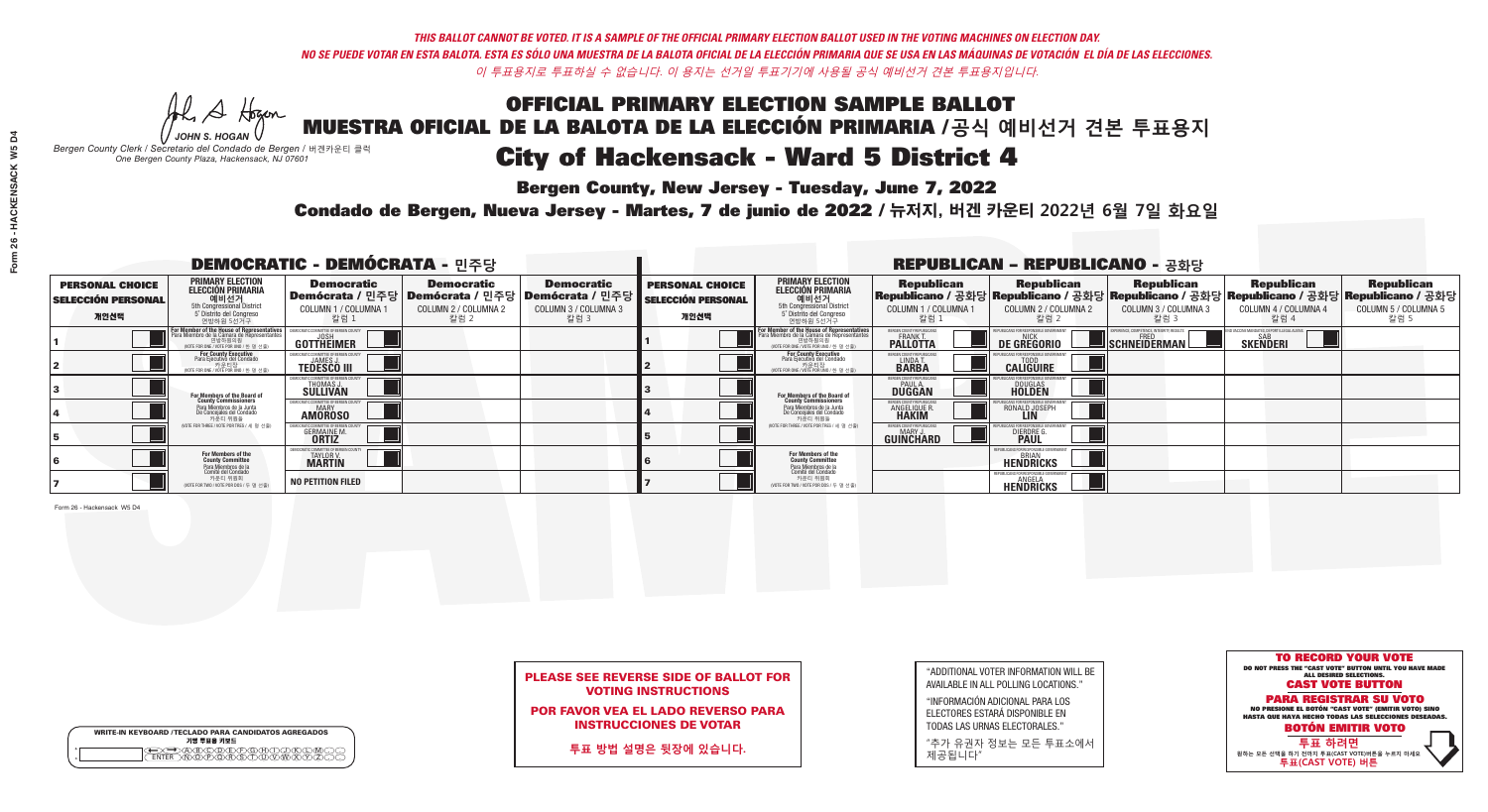## OFFICIAL PRIMARY ELECTION SAMPLE BALLOT MUESTRA OFICIAL DE LA BALOTA DE LA ELECCIÓN PRIMARIA /**공식 예비선거 견본 투표용지** *-*<br>Bergen County, New Jersey - Tuesday, June 7, 2022 City of Hackensack - Ward 5 District 5

He A Hogan *JOHN S. HOGAN*

| <b>WRITE-IN KEYBOARD /TECLADO PARA CANDIDATOS AGREGADOS</b><br>기명 투표용 키보드 |
|---------------------------------------------------------------------------|
| E BOODE E O BOOKE<br>MARPORSTUMMAY<br><b>FNTFR</b>                        |

*Bergen County Clerk / Secretario del Condado de Bergen /* 버겐카운티 클럭 *One Bergen County Plaza, Hackensack, NJ 07601*



### PLEASE SEE REVERSE SIDE OF BALLOT FOR VOTING INSTRUCTIONS

POR FAVOR VEA EL LADO REVERSO PARA INSTRUCCIONES DE VOTAR

**투표 방법 설명은 뒷장에 있습니다.**

"ADDITIONAL VOTER INFORMATION WILL BE AVAILABLE IN ALL POLLING LOCATIONS."

"INFORMACIÓN ADICIONAL PARA LOS ELECTORES ESTARÁ DISPONIBLE EN TODAS LAS URNAS ELECTORALES."

"추가 유권자 정보는 모든 투표소에서 제공됩니다"

Condado de Bergen, Nueva Jersey - Martes, 7 de junio de 2022 / 뉴저지, 버겐 카운티 2022년 6월 7일 화요일 *One Bergen County Plaza, Hackensack, NJ 07601*

Form 26 - Hackensack W5 D5

| Form 26 - HACKENSACK W5 D5 |  |
|----------------------------|--|
|                            |  |
|                            |  |
|                            |  |
|                            |  |
|                            |  |
|                            |  |
|                            |  |
|                            |  |
|                            |  |
|                            |  |
|                            |  |
|                            |  |
|                            |  |
|                            |  |
|                            |  |
|                            |  |
|                            |  |
|                            |  |
|                            |  |
|                            |  |
|                            |  |
|                            |  |
|                            |  |

| <b>DEMOCRATIC - DEMÓCRATA - 민주당</b>                         |                                                                                                                                               |                                                                 |                                                                                                        |                                                   | <b>REPUBLICAN - REPUBLICANO - 공화당</b>                       |                                                                                                                                                       |                                                     |                                                              |                                                          |                                                                                                                                                |                                                   |
|-------------------------------------------------------------|-----------------------------------------------------------------------------------------------------------------------------------------------|-----------------------------------------------------------------|--------------------------------------------------------------------------------------------------------|---------------------------------------------------|-------------------------------------------------------------|-------------------------------------------------------------------------------------------------------------------------------------------------------|-----------------------------------------------------|--------------------------------------------------------------|----------------------------------------------------------|------------------------------------------------------------------------------------------------------------------------------------------------|---------------------------------------------------|
| <b>PERSONAL CHOICE</b><br><b>SELECCIÓN PERSONAL</b><br>개인선택 | <b>PRIMARY ELECTION</b><br><b>ELECCIÓN PRIMARIA</b><br>예비선거<br><sup>5th</sup> Congressional District<br>5° Distrito del Congreso<br>연방하원 5선거구 | <b>Democratic</b><br>COLUMN 1 / COLUMNA<br>칼럼 :                 | <b>Democratic</b><br>│Demócrata / 민주당│Demócrata / 민주당│Demócrata / 민주당┃<br>COLUMN 2 / COLUMNA 2<br>칼럼 2 | <b>Democratic</b><br>COLUMN 3 / COLUMNA 3<br>칼럼 3 | <b>PERSONAL CHOICE</b><br><b>SELECCIÓN PERSONAL</b><br>개인선택 | <b>PRIMARY ELECTION</b><br><b>ELECCIÓN PRIMARIA</b><br><b>에비선거</b><br>5th Congressional District<br>5 <sup>'</sup> Distrito del Congreso<br>연방하원 5선거구 | <b>Republican</b><br>COLUMN 1 / COLUMNA 1<br>칼럼 :   | <b>Republican</b><br>COLUMN 2 / COLUMNA 2<br>칼럼 2            | <b>Republican</b><br>COLUMN 3 / COLUMNA 3<br>칼럼 3        | <b>Republican</b><br>Republicano / 공화당 Republicano / 공화당 Republicano / 공화당 Republicano / 공화당 Republicano / 공화당<br>COLUMN 4 / COLUMNA 4<br>칼럼 4 | <b>Republican</b><br>COLUMN 5 / COLUMNA 5<br>칼럼 5 |
|                                                             | For Member of the House of Representatives<br>Para Miembro de la Cámara de Representantes                                                     | COMMITTEE OF BERGEN COUNT<br><b>GOTTHEIMER</b>                  |                                                                                                        |                                                   |                                                             | <b>For Member of the House of Representatives<br/>Para Miembro de la Cámara de Representantes</b><br>NOTE FOR ONE / VOTE POR UNO / 한 명 선출             | BERGEN COUNTY REPUBLICANS<br><b>PALLOTTA</b>        | DE GREGORIO                                                  | PERIENCE, COMPETENCE, INTEGRITY, RESULTS<br>SCHNEIDERMAN | SAB<br><b>SKENDERI</b>                                                                                                                         |                                                   |
|                                                             | For County Executive<br>Para Ejecutivo del Condado<br>OTE FOR ONE / VOTE POR UNO / 한 명 선출)                                                    | <b>TEDESCO III</b>                                              |                                                                                                        |                                                   |                                                             | <b>For County Executive</b><br>Para Ejecutivo del Condado<br>.<br>VOTE FOR ONE / VOTE POR UNO / 한 명 선출                                                | BERGEN COUNTY REPUBLICAN<br>LINDA T.                | <b>CALIGUIRE</b>                                             |                                                          |                                                                                                                                                |                                                   |
|                                                             | For Members of the Board of<br>County Commissioners                                                                                           | THOMAS J.                                                       |                                                                                                        |                                                   |                                                             | <b>For Members of the Board of<br/>County Commissioners</b>                                                                                           | ERGEN COUNTY REPUBLICAN:<br>PAUL A.<br>DUGGAN       | <b>DOUGLAS</b>                                               |                                                          |                                                                                                                                                |                                                   |
|                                                             | Para Miembros de la Junta<br>De Conceiales del Condado<br>카우티 위원들                                                                             | TIC COMMITTEE OF RERGEN COLIN'<br><b>MARY</b><br><b>AMOROSO</b> |                                                                                                        |                                                   |                                                             | Para Miembros de la Junta<br>De Concejales del Condado<br>카운티 위원들                                                                                     | <b>RGEN COUNTY REPUBLICAN</b><br><b>ANGELIQUE R</b> | RONALD JOSEPH<br><b>LIN</b>                                  |                                                          |                                                                                                                                                |                                                   |
|                                                             | NOTE FOR THREE / VOTE POR TRES / 세 명 선출)                                                                                                      | <b>GERMAINE M.</b>                                              |                                                                                                        |                                                   |                                                             | NOTE FOR THREE / VOTE POR TRES / 세 명 선출                                                                                                               | BERGEN COUNTY REPUBLICANS<br><b>GUINCHARD</b>       | DIERDRE                                                      |                                                          |                                                                                                                                                |                                                   |
|                                                             | For Members of the<br>County Committee<br><sup>p</sup> ara Miembros de la<br>Comité del Condado                                               | EMOCRATIC COMMITTEE OF BERGEN<br><b>CARROLL</b>                 |                                                                                                        |                                                   |                                                             | For Members of the<br>County Committee<br>Para Miembros de la<br>Comité del Condado                                                                   |                                                     | EPUBLICANS FOR RESPONSIBLE GO<br>RICHARD<br><b>MALAGIERE</b> |                                                          |                                                                                                                                                |                                                   |
|                                                             | 카운티 위원회<br>(VOTE FOR TWO / VOTE POR DOS / 두 명 선출)                                                                                             | <b>IOCRATIC COMMITTEE OF BERGEI</b><br><b>MAUREEN</b>           |                                                                                                        |                                                   |                                                             | 카운티 위원회<br>NOTE FOR TWO / VOTE POR DOS / 두 명 선출)                                                                                                      |                                                     | REPUBLICANS FOR RESPONSIBLE GO<br><b>MALAGIERE</b>           |                                                          |                                                                                                                                                |                                                   |